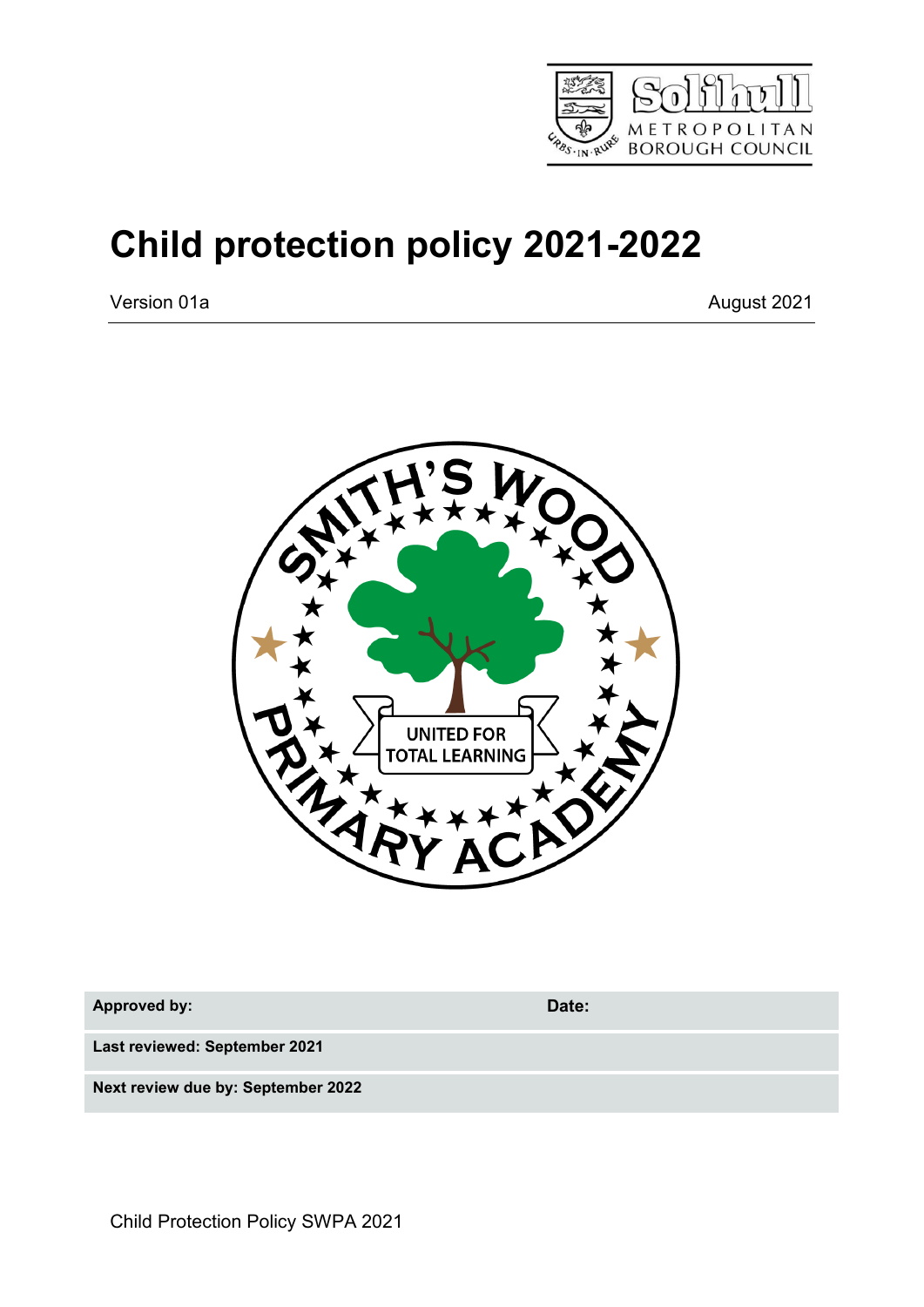#### **Version control – Child-protection-policy-template.docx**

| Version          | Date       | Owner | <b>Notes</b>                                     |
|------------------|------------|-------|--------------------------------------------------|
| V <sub>01a</sub> | 04/09/2021 | DB    | Initial format conversion for NC                 |
| V <sub>02</sub>  | 13/09/21   | NC/DO | Updating of info to reflect Solihull<br>practice |
| V02final         | 16/09/21   | NC.   | Version to be shared with schools                |

#### Updated content for 2021-22

The content for 2021-22 was reviewed and published in September 2021 following the publication of KCSIE 2021. Please be aware the policy layout for 2021-22 has been significantly restructured.

Annex G of KCSI 2021 provides a useful summary of substantive changes to it from September '21.

#### Acknowledgement

This document is based upon a version developed by The Education People, to whom we are very grateful, and adapted for use by schools and settings in Solihull. The original copyright for these materials is held by The Education People.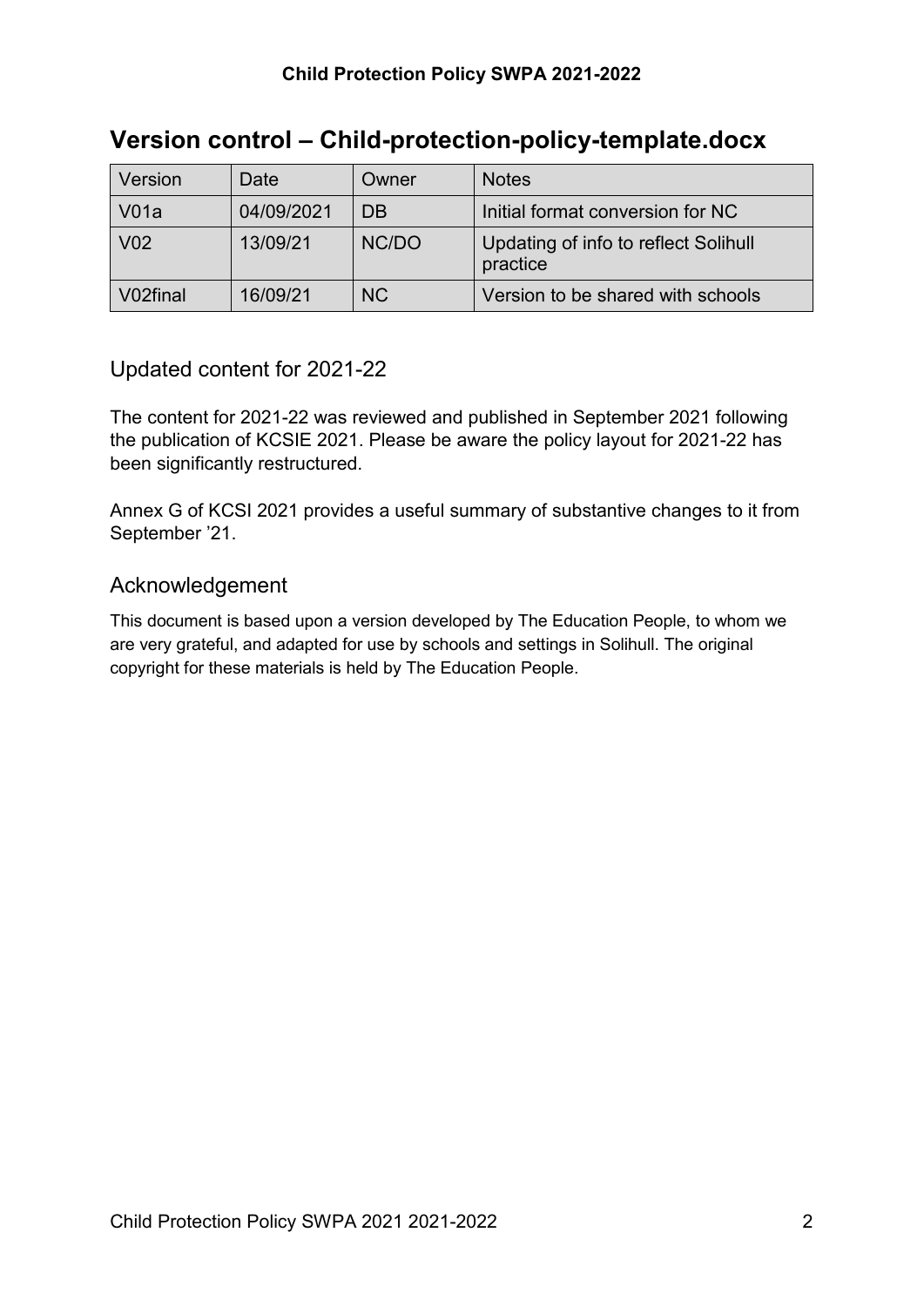# <span id="page-2-0"></span>**Child protection policy**

Smith's Wood Primary Academy



**This is a core policy that forms part of the induction for all staff. It is a requirement that all members of staff have access to this policy and sign to say they have read and understood its contents.**

| Date written                                                          | September 2021 |
|-----------------------------------------------------------------------|----------------|
| Date of last update                                                   | 20.09.21       |
| Date agreed and ratified by governing body or management<br>committee |                |
| Date of next full review                                              | September 2022 |

This policy will be reviewed at least annually and/or following any updates to national and local guidance and procedures.

# <span id="page-2-1"></span>**Key contacts**

|                                                    | <b>Name</b>            | <b>Contact details</b>                                     |
|----------------------------------------------------|------------------------|------------------------------------------------------------|
| Designated<br>safeguarding lead                    | <b>Danielle Givens</b> | s48dgivens@smithswoodpri.solihull.sch.uk<br>0121 779 8050  |
| (DSL)                                              | Paula Kirk             | s48pkirk@smithswoodpri.solihull.sch.uk<br>0121 779 8050    |
|                                                    | Laverne<br>O'Reilly    | s48loreilly@smithswoodpri.solihull.sch.uk<br>0121 779 8050 |
| Principal                                          | <b>Danielle Givens</b> | s48dgivens@smithswoodpri.solihull.sch.uk<br>0121 779 8050  |
| Safeguarding<br>governor or<br>equivalent          | <b>Stuart Carter</b>   | g48scarter@smithswoodpri.solihull.sch.uk                   |
| Other key staff<br>e.g. trust<br>safeguarding lead |                        | [Email address]<br>[Telephone]                             |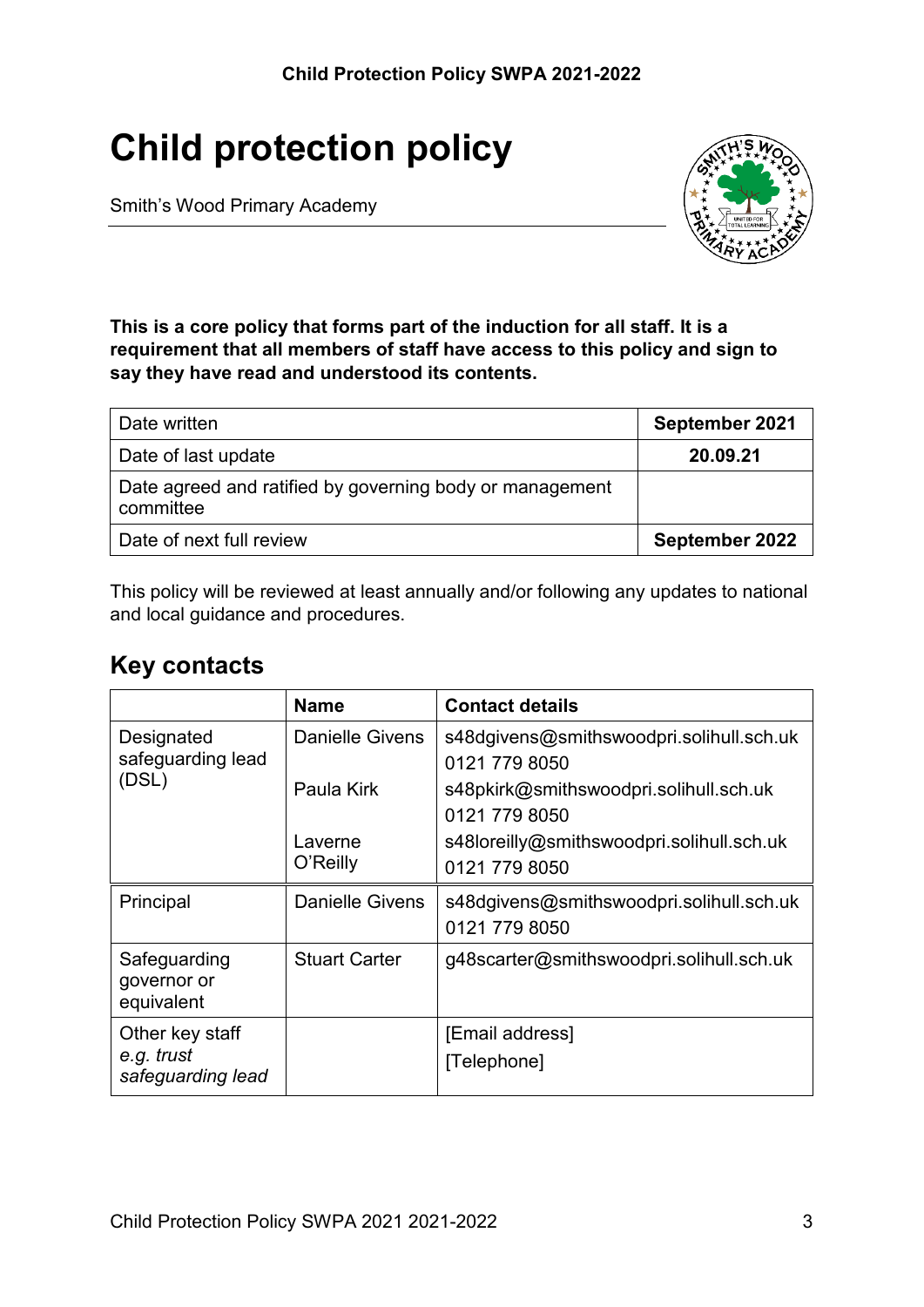# Contents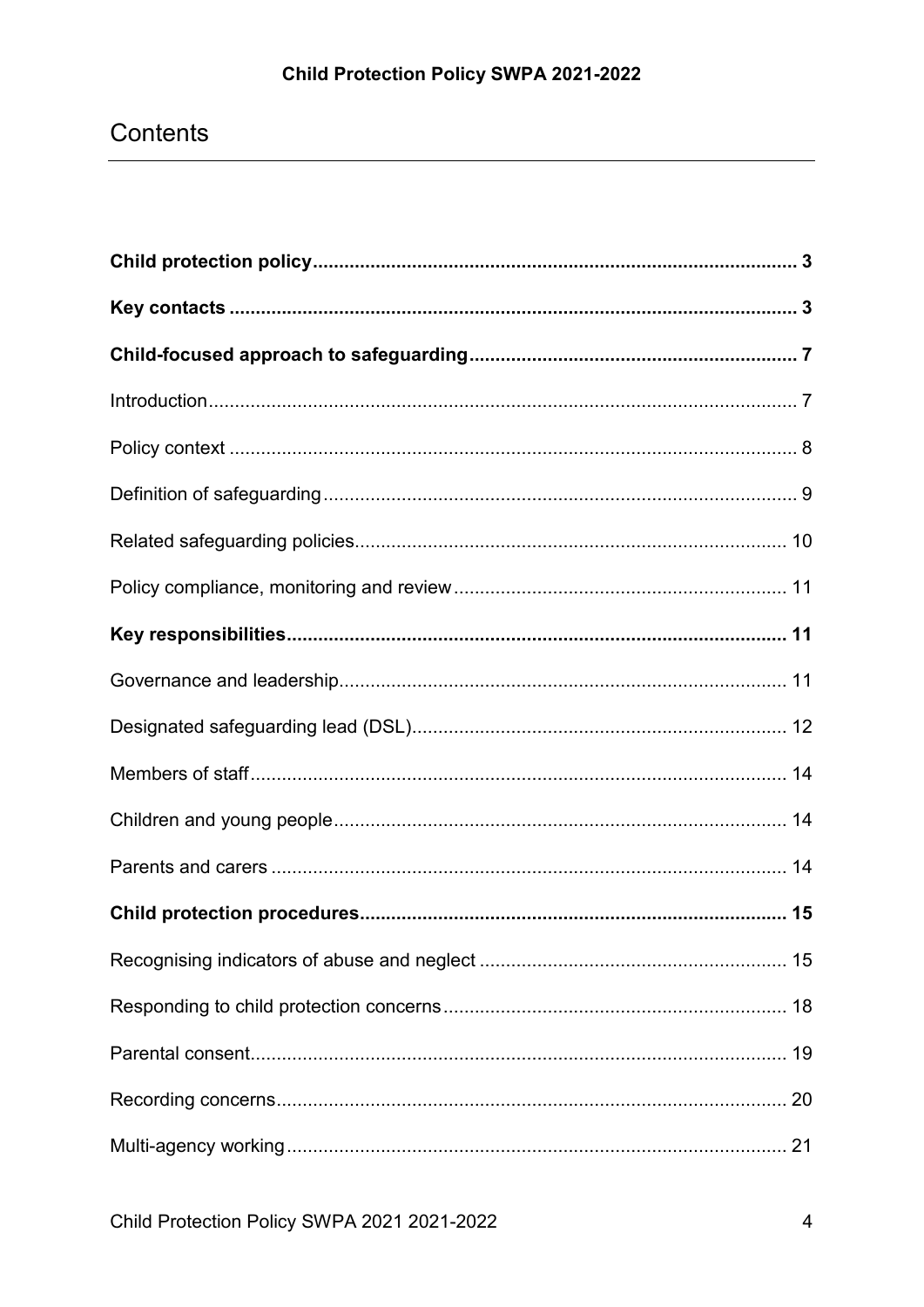| Child sexual exploitation (CSE) and child criminal exploitation (CCE) 27        |  |
|---------------------------------------------------------------------------------|--|
|                                                                                 |  |
|                                                                                 |  |
|                                                                                 |  |
|                                                                                 |  |
|                                                                                 |  |
| Safeguarding children with special educational needs or disabilities (SEND)  29 |  |
|                                                                                 |  |
|                                                                                 |  |
| Looked after children, previously looked after children and care leavers  31    |  |
|                                                                                 |  |
|                                                                                 |  |
|                                                                                 |  |
|                                                                                 |  |
|                                                                                 |  |
|                                                                                 |  |
|                                                                                 |  |
|                                                                                 |  |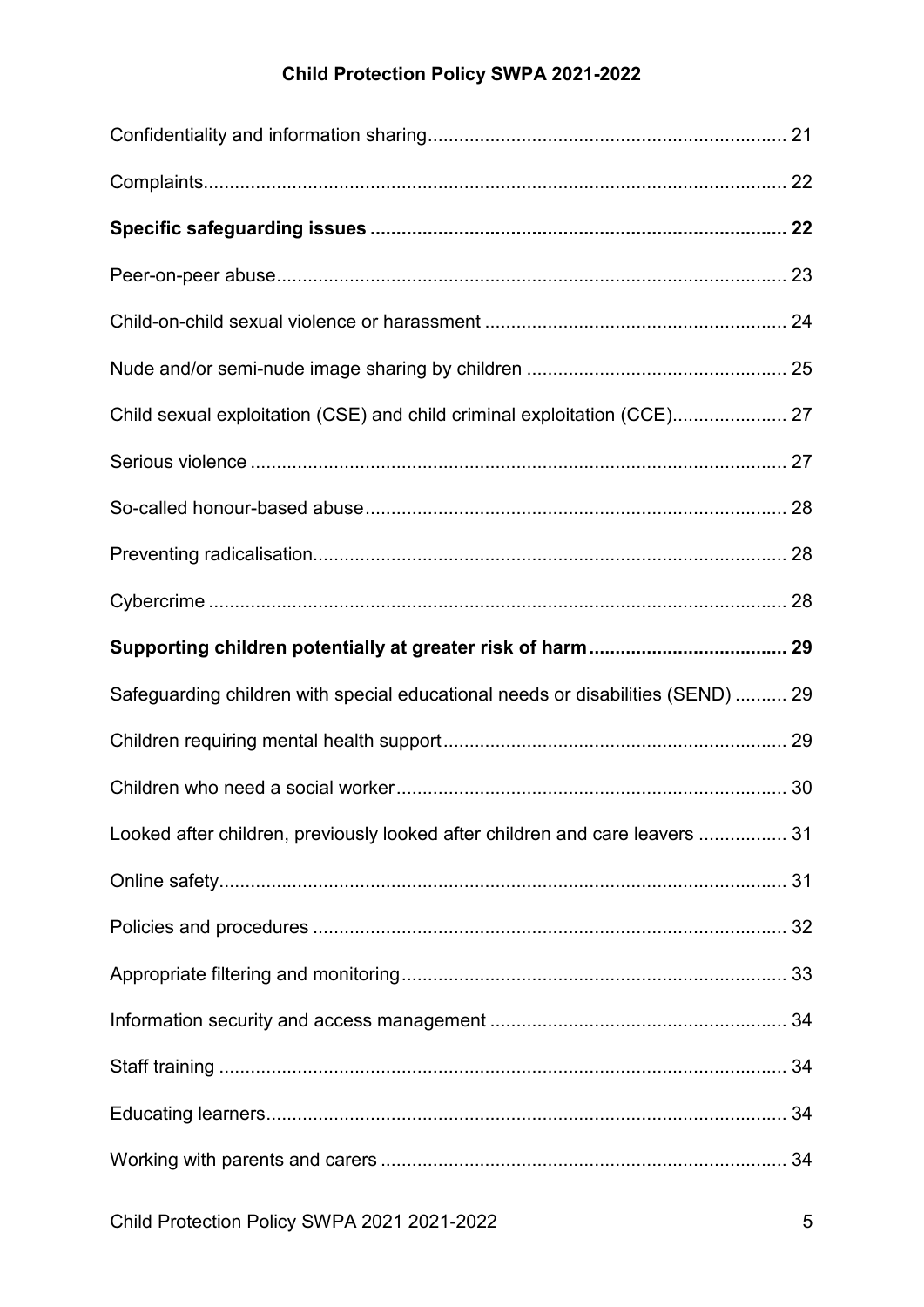| Allegations and concerns raised in relation to teachers, including supply teachers, |  |
|-------------------------------------------------------------------------------------|--|
|                                                                                     |  |
|                                                                                     |  |
|                                                                                     |  |
|                                                                                     |  |
|                                                                                     |  |
|                                                                                     |  |
|                                                                                     |  |
|                                                                                     |  |
|                                                                                     |  |
|                                                                                     |  |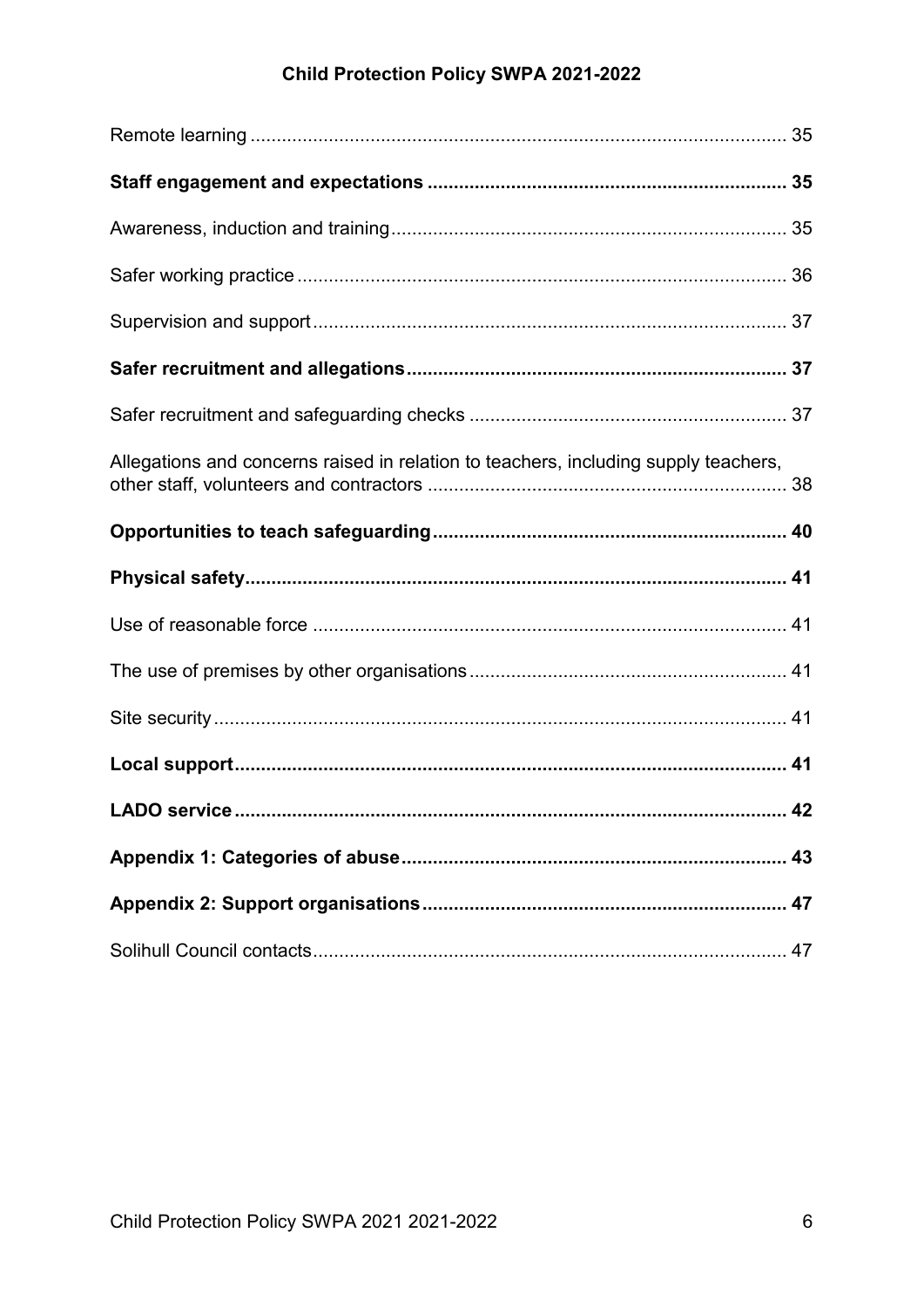# <span id="page-6-0"></span>**Child-focused approach to safeguarding**

#### <span id="page-6-1"></span>Introduction

Smith's Wood Primary Academy recognise our statutory responsibility to safeguard and promote the welfare of all children. Safeguarding is everybody's responsibility and all those directly connected (staff, volunteers, governors, leaders, parents, families, and learners) are an important part of the wider safeguarding system for children and have an essential role to play in making this community safe and secure.

Smith's Wood Primary Academy believe that the best interests of children always come first. All children (defined as those up to the age of 18) have a right to be heard and to have their wishes and feelings taken into account and all children regardless of age, gender, ability, culture, race, language, religion or sexual identity, have equal rights to protection.

Staff working with children at Smith's Wood Primary Academy will maintain an attitude of 'it could happen here' where safeguarding is concerned. When concerned about the welfare of a child, staff will always act in the best interests of the child and if any member of our community has a safeguarding concern about any child or adult, they should act and act immediately.

Smith's Wood Primary Academy recognises the importance of providing an ethos and environment within school/college that will help children to be safe and to feel safe. In our school children are respected and are encouraged to talk openly. We will ensure children's wishes and feelings are taken into account when determining what safeguarding action to take and what services to provide.

Our core safeguarding principles are:

#### **Prevention**

positive, supportive, safe culture, curriculum and pastoral opportunities for children, safer recruitment procedures.

#### **Protection**

following the agreed procedures, ensuring all staff are trained and supported to recognise and respond appropriately and sensitively to safeguarding concerns.

#### **Support**

for all learners, parents and staff, and where appropriate specific interventions are required for those who may be at risk of harm.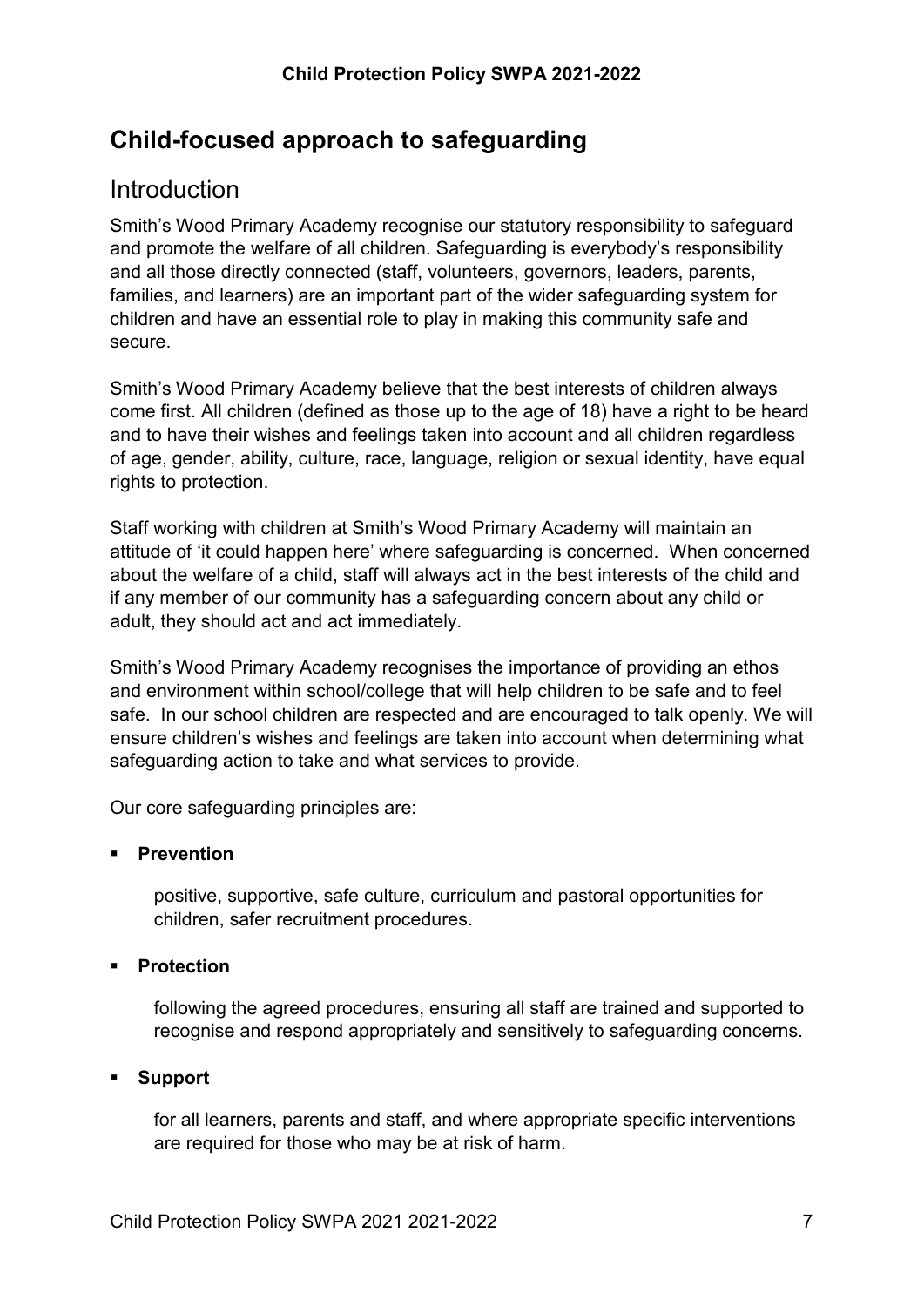#### **Working with parents and other agencies**

to ensure timely, appropriate communications and actions are undertaken when safeguarding concerns arise.

The procedures contained in this policy apply to all staff, including and governors, temporary or third-party agency staff and volunteers, and are consistent with those outlined within KCSIE 2021.

#### <span id="page-7-0"></span>Policy context

This policy is implemented in accordance with our compliance with the statutory guidance from the Department for Education, 'Keeping Children Safe in Education' 2021 (KCSIE) which requires individual schools and colleges to have an effective child protection policy.

- This policy has been developed in accordance with the principles established by the Children Acts 1989 and 2004 and related guidance. This includes but is not limited to:
- Keeping Children Safe in Education 2021 (KCSIE)
- Working Together to Safeguard Children 2018 (WTSC)
- Ofsted: Education Inspection Framework' 2021
- Framework for the Assessment of Children in Need and their Families 2000
- Solihull MBC Safeguarding Children Procedures
- **Early Years and Foundation Stage Framework 2021 (EYFS)**
- **The Education Act 2002**
- Education and Inspections Act 2006 Not relevant to all settings so remove if not applicable.
- The Education (Independent School Standards) Regulations 2014
- The Non-Maintained Special Schools (England) Regulations 2015

Section 175 of the Education Act 2002 requires school governing bodies, local education authorities and further education institutions to make arrangements to safeguard and promote the welfare of all children who are pupils at a school, or who are students under 18 years of age. Such arrangements will have to have regard to any guidance issued by the Secretary of State.

Smith's Wood Primary Academy is currently operating in response to coronavirus (Covid-19), however, our safeguarding principles, remain the same. We will continue to follow government guidance and will amend this policy and our approaches, as necessary.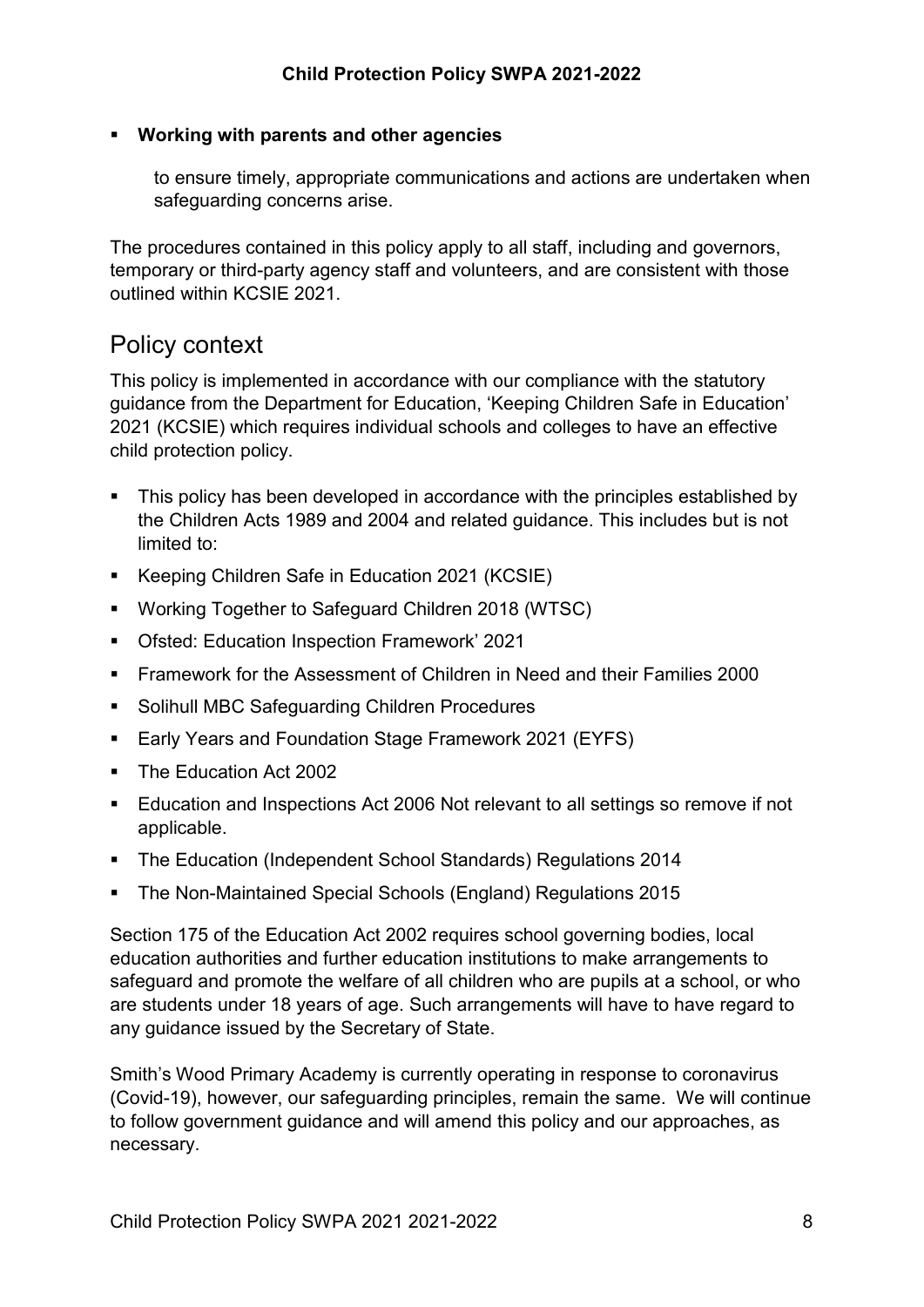As a result of the Covid-19 pandemic some members of our community may have been exposed to a range of adversity and trauma including bereavement, anxiety and in some cases increased welfare and safeguarding risks. We will work with local services, such as health and the local authority, to ensure necessary support is in place.

# <span id="page-8-0"></span>Definition of safeguarding

In line with KCSIE 2021, safeguarding and promoting the welfare of children is defined for the purposes of this policy as:

- **•** protecting children from maltreatment
- preventing impairment of children's mental and physical health or development
- ensuring that children grow up in circumstances consistent with the provision of safe and effective care, and
- **taking action to enable all children to have the best outcomes.**

The school acknowledges that safeguarding includes a wide range of specific issues including (but not limited to):

- Abuse and neglect
- **Bullying, including cyberbullying**
- Children with family members in prison
- Children Missing Education (CME)
- Child missing from home or care
- Child Sexual Exploitation (CSE)
- Child Criminal Exploitation (CCE)
- Contextual safeguarding (risks outside the family home)
- County lines and gangs
- Domestic abuse
- **Drugs and alcohol misuse**
- Fabricated or induced illness
- **Faith abuse**
- Gender based abuse and violence against women and girls
- **Hate**
- **Homelessness**
- **Human trafficking and modern slavery**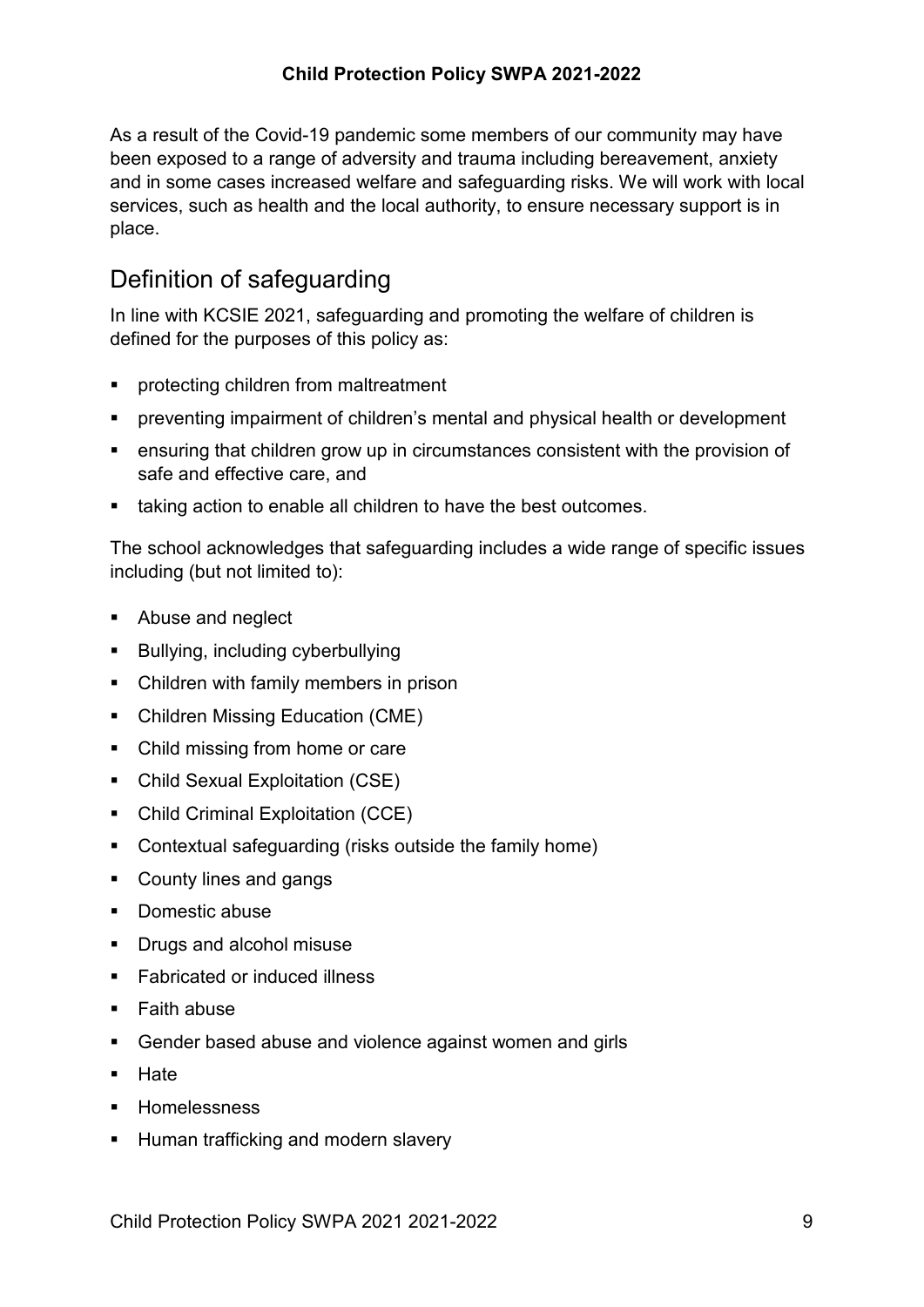- Mental health
- Nude or semi-nude image sharing, aka youth produced/involved sexual imagery or "Sexting"
- Online safety
- Peer on peer abuse
- **Preventing radicalisation and extremism**
- Private fostering
- Relationship abuse
- **Serious violence**
- Sexual violence and sexual harassment, including sexualised language
- So-called 'honour-based' abuse, including Female Genital Mutilation (FGM) and forced marriage
- **Upskirting**

(Also see Part One and Annex B within 'Keeping Children Safe in Education' 2021)

# <span id="page-9-0"></span>Related safeguarding policies

This policy is one of a series in the school integrated safeguarding portfolio and should be read and actioned in conjunction with the policies as listed below:

- **Behaviour management and use of physical intervention**
- Code of conduct/behaviour policy
- Searching, screening and confiscation
- Online safety
- Social media
- Mobile and smart technology
- Anti-bullying
- Data protection and information sharing
- **Image use**
- Relationship and Sex Education (RSE)
- Personal and intimate care
- **Health and safety**
- **Attendance**
- Risk assessments (e.g., school trips, use of technology, school re-opening)
- First aid and accidents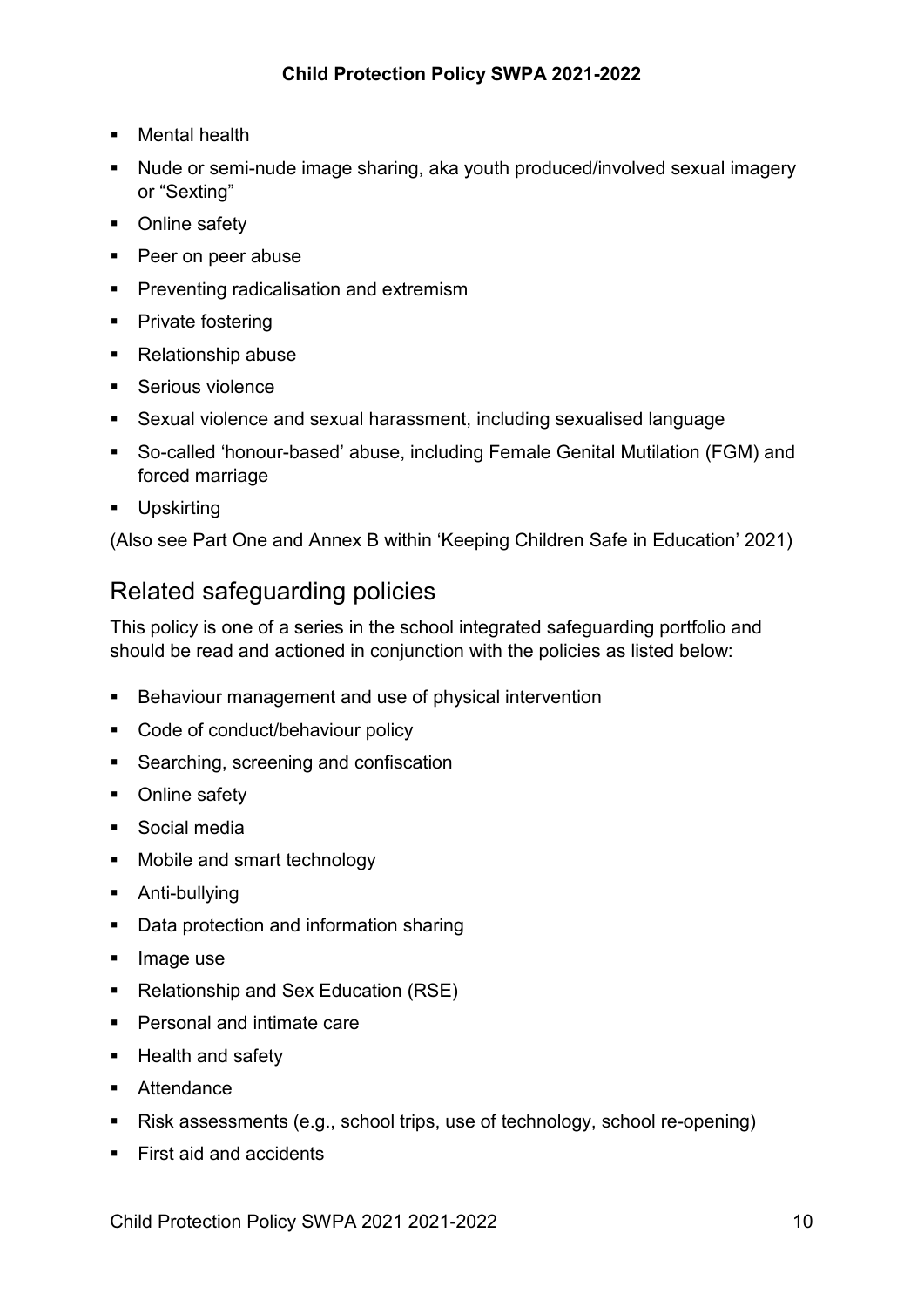- **Managing allegations against staff**
- Staff behaviour policy/code of conduct, including Acceptable Use of Technology Policies (AUP)
- **Safer recruitment**
- **•** Whistleblowing

### <span id="page-10-0"></span>Policy compliance, monitoring and review

Smith's Wood Primary Academy will review this policy at least annually (as a minimum) and will update it as needed, so that it is kept up to date with safeguarding issues as they emerge and evolve, including lessons learnt. The policy will also be revised following any national or local updates, significant local or national safeguarding events and/or learning, and/or any changes to our own procedures.

All staff (including temporary staff and volunteers) will be provided with a copy of this policy and Part One and/or Annex A of KCSIE 2021 as appropriate. This can be found on the school website.

Parents/carers can obtain a copy of the school Child protection policy and other related policies on request. Additionally, our policies can be viewed via the school website: www.smithswoodpri.solihull.sch.uk

The policy forms part of our school development plan and will be reviewed annually by the governing body and leadership team who has responsibility for oversight of safeguarding and child protection systems.

The principal and other designated safeguarding leads will ensure regular reporting on safeguarding activity and systems to the governing body. The governing body will not receive details of individual learner situations or identifying features of families as part of their oversight responsibility.

# <span id="page-10-1"></span>**Key responsibilities**

#### <span id="page-10-2"></span>Governance and leadership

The governing body and leadership team have a strategic responsibility for our safeguarding arrangements and will comply with their duties under legislation.

The governing body have regard to the KCSIE 2021 guidance and will ensure our policies, procedures and training is effective and complies with the law at all times.

The school has a nominated governor (or equivalent) for safeguarding. The nominated governor will support the DSL and have oversight in ensuring that the school has an effective policy which interlinks with other related policies, that locally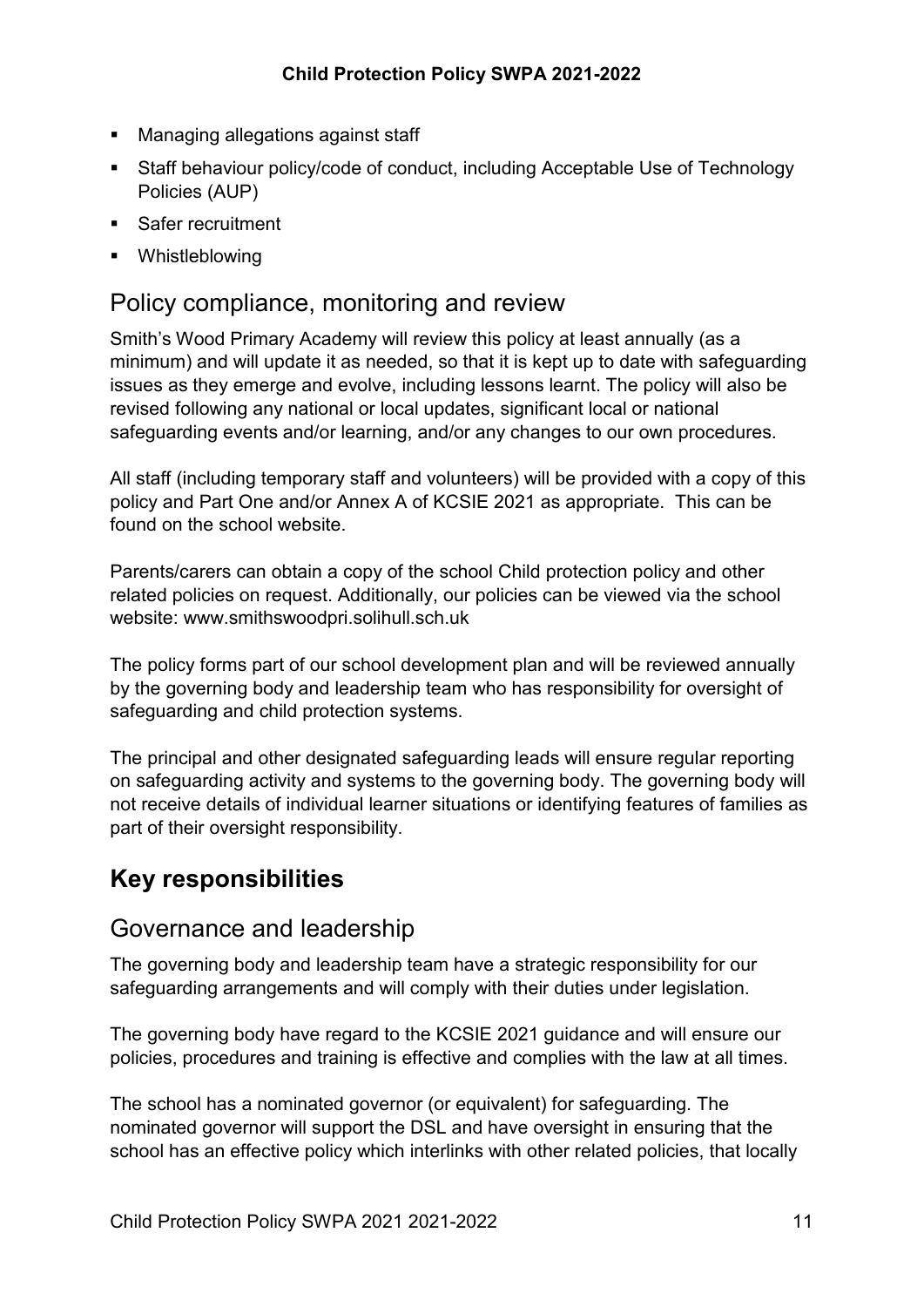agreed procedures are in place and being followed, and that the policies are reviewed at least annually and when required.

The governing body and leadership team will ensure that the DSL is supported in their role and is provided with sufficient time so they can provide appropriate support to staff and children regarding any safeguarding and welfare concerns.

The principal will ensure that our child protection and safeguarding policies and procedures adopted by the governing body, are understood, and followed by all staff.

# <span id="page-11-0"></span>Designated safeguarding lead (DSL)

The school has appointed Danielle Givens (Principal) as the designated safeguarding lead (DSL).

The DSL has overall responsibility for the day-to-day oversight of safeguarding and child protection systems (including online safety) in school. Whilst the activities of the DSL may be delegated to the deputies, the ultimate lead responsibility for safeguarding and child protection remains with the DSL and this responsibility will not be delegated.

The school has also appointed Deputy DSLs who will have delegated responsibilities and act in the DSLs absence.

- Paula Kirk, Family Support Worker
- **EXEC** Laverne, O'Reilly, Family Support **Worker**

It is the role of the DSL to carry out their functions as identified in Annex C of KCISE 2021. This includes but is not limited to:

- Acting as the central contact point for all staff to discuss any safeguarding concerns
- Maintaining a confidential recording system for safeguarding and child protection concerns
- Coordinating safeguarding action for individual children
- When supporting children with a social worker or looked after children the DSL should have the details of the child's social worker and the name of the virtual school head in the authority that looks after the child (with the DSL liaising closely with the designated teacher)
- **EXTENDING** Liaising with other agencies and professionals in line with KCSIE 2021 and WTSC 2018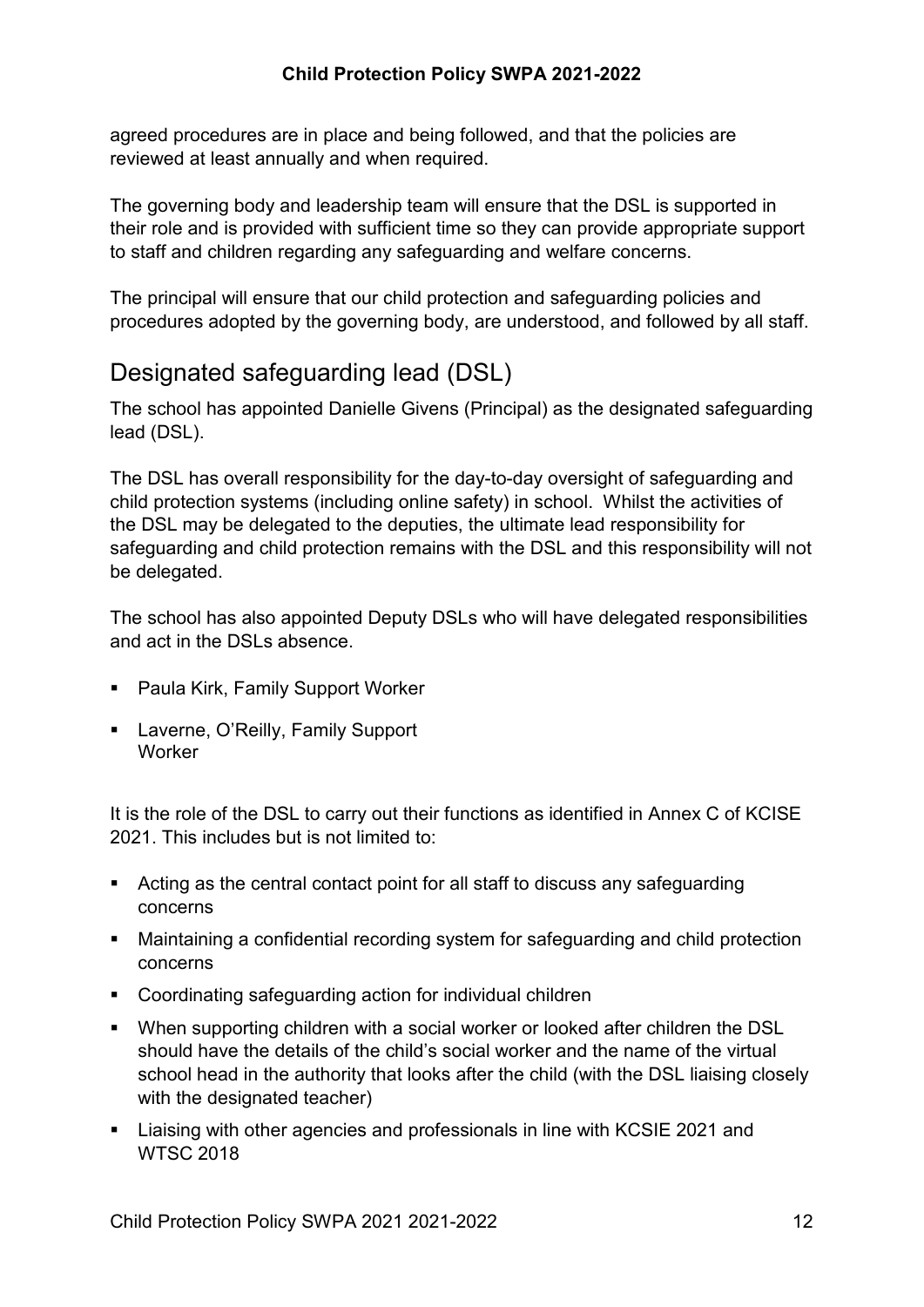- **Ensuring that locally established procedures as put in place by the three** safeguarding partners as part of the West Midlands Safeguarding and Child Protection Procedures including referrals, are followed, as necessary.
- Representing, or ensure the school/college is appropriately represented at multiagency safeguarding meetings (including child protection conferences)
- Managing and monitoring the school/college role in any multi-agency plan for a child.
- Being available during term time (during school hours) for staff in the school to discuss any safeguarding concerns.
- Helping promote educational outcomes by sharing the information about the welfare, safeguarding and child protection issues that children, including children with a social worker, are experiencing, or have experienced, with teachers and school leadership staff.
- Ensuring adequate and appropriate DSL cover arrangements in response to any closures and out of hours and/or out of term activities.
- **Ensuring all staff access appropriate safeguarding training and relevant updates** in line with the recommendations within KCSIE.
- Informing the principal of any significant safeguarding issues.

The DSL will undergo appropriate and specific training to provide them with the knowledge and skills required to carry out their role. Deputy DSLs will be trained to the same standard as the DSL. The DSLs training will be updated formally at least every two years, but their knowledge and skills will be updated through a variety of methods at regular intervals and at least annually.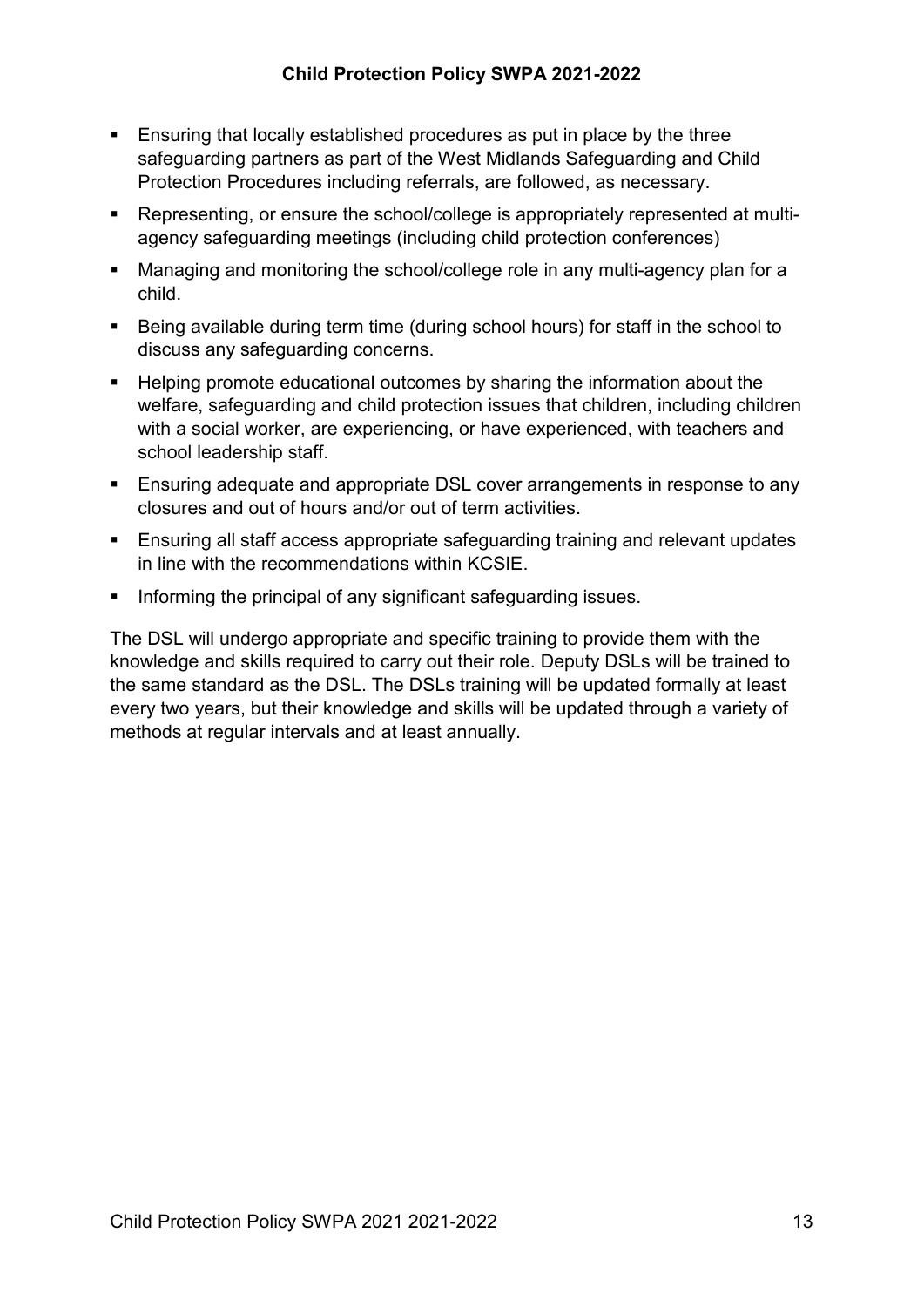# <span id="page-13-0"></span>Members of staff

All members of staff have a responsibility to:

- Provide a safe environment in which children can learn.
- Be aware of the indicators of abuse and neglect so that they can identify cases of children who may need help or protection.
- Know what to do if a child tells them that he or she is being abused or neglected and understand the impact abuse and neglect can have upon a child.
- Be able to identify and act upon indicators that children are, or at risk of developing mental health issues.
- **Be prepared to identify children who may benefit from early help.**
- Understand the early help process and their role in it.
- **Understand the school safeguarding policies and systems.**
- Undertake regular and appropriate training which is regularly updated.
- Be aware of the local process of making referrals to children's social care and statutory assessment under the Children Act 1989.
- Know how to maintain an appropriate level of confidentiality.
- Reassure children who report concerns that they are being taken seriously and that they will be supported and kept safe.

### <span id="page-13-1"></span>Children and young people

Children and young people (learners) have a right to:

- Feel safe, be listened to, and have their wishes and feelings taken into account.
- Confidently report abuse, knowing their concerns will be treated seriously, and knowing they can safely express their views and give feedback.
- Contribute to the development of school safeguarding policies.
- Receive help from a trusted adult.
- **EXECT** Learn how to keep themselves safe, including online.

#### <span id="page-13-2"></span>Parents and carers

Parents/carers have a responsibility to:

- **Understand and adhere to the relevant school policies and procedures.**
- **Talk to their children about safeguarding issues and support the school in their** safeguarding approaches.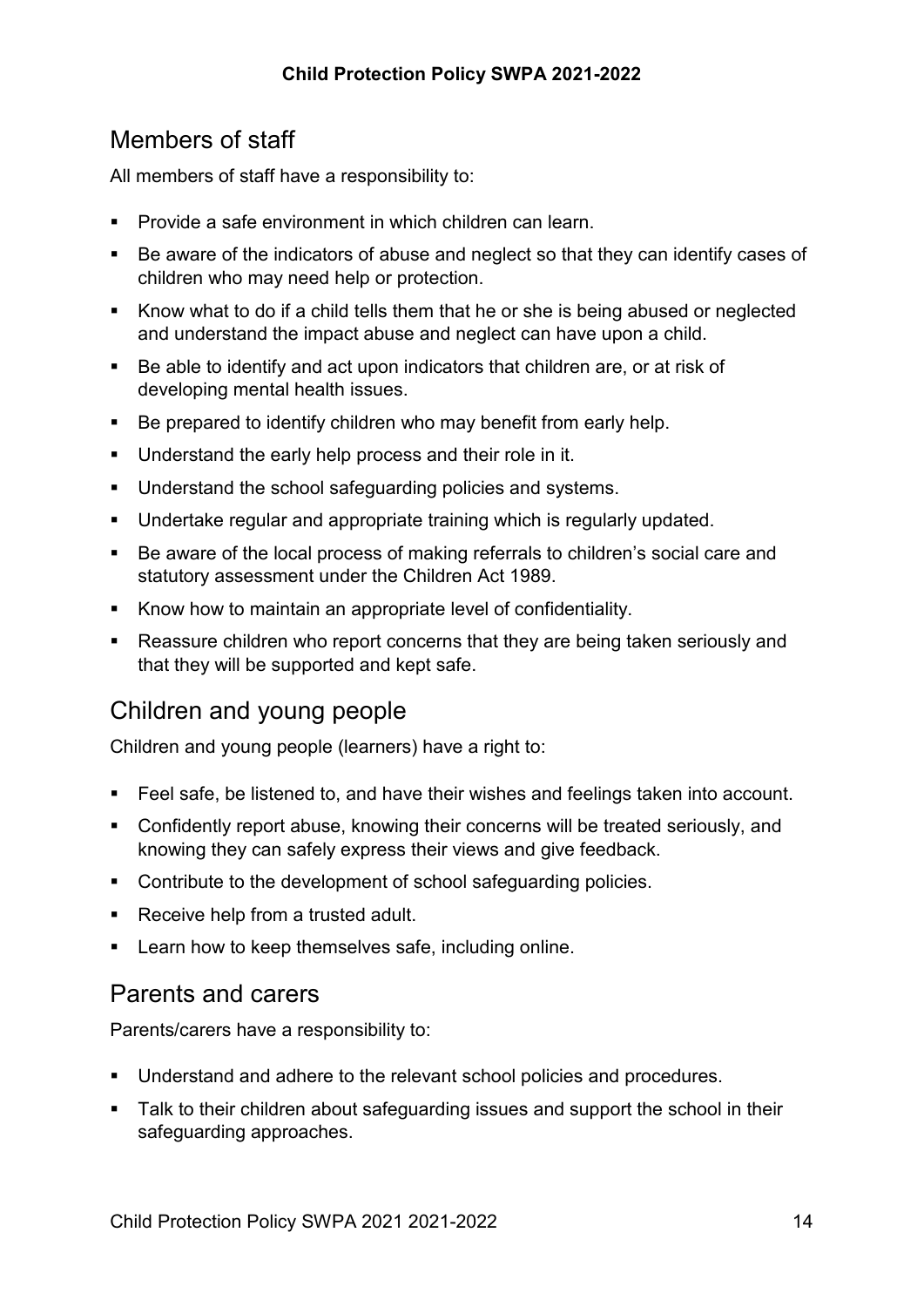- **If all identify behaviours which could indicate that their child is at risk of harm including** online.
- Seek help and support from the school or other agencies.

# <span id="page-14-0"></span>**Child protection procedures**

# <span id="page-14-1"></span>Recognising indicators of abuse and neglect

All staff are made aware of the definitions and indicators of abuse and neglect as identified by Working Together to Safeguard Children 2018 and Keeping Children Safe in Education 2021. This is outlined locally within the West Midlands Regional Child Protection Procedures.

Smith's Wood Primary Academy recognise that when assessing whether a child may be suffering actual or potential harm there are four categories of abuse:

- **Physical abuse**
- **Sexual abuse**
- $\blacksquare$  Emotional abuse
- **Neglect**

*For further information see Appendix 1.*

Smith's Wood Primary Academy recognises that concerns may arise in many different contexts and can vary greatly in terms of their nature and seriousness. The indicators of child abuse and neglect can vary from child to child. Children develop and mature at different rates, so what appears to be worrying behaviour for a younger child might be normal for an older child. It is important to recognise that indicators of abuse and neglect do not automatically mean a child is being abused however all concerns should be taken seriously and will be explored by the DSL on a case-by-case basis.

Smith's Wood Primary Academy recognises abuse, neglect, and safeguarding issues are rarely standalone events and cannot always be covered by one definition or one label alone. In many cases, multiple issues will overlap with one another, therefore staff will always be vigilant and always raise concerns with a DSL.

Parental behaviours can indicate child abuse or neglect, so staff will be alert to parent-child interactions or concerning parental behaviours; this could include parents who are under the influence of drugs or alcohol or if there is a sudden change in their mental health.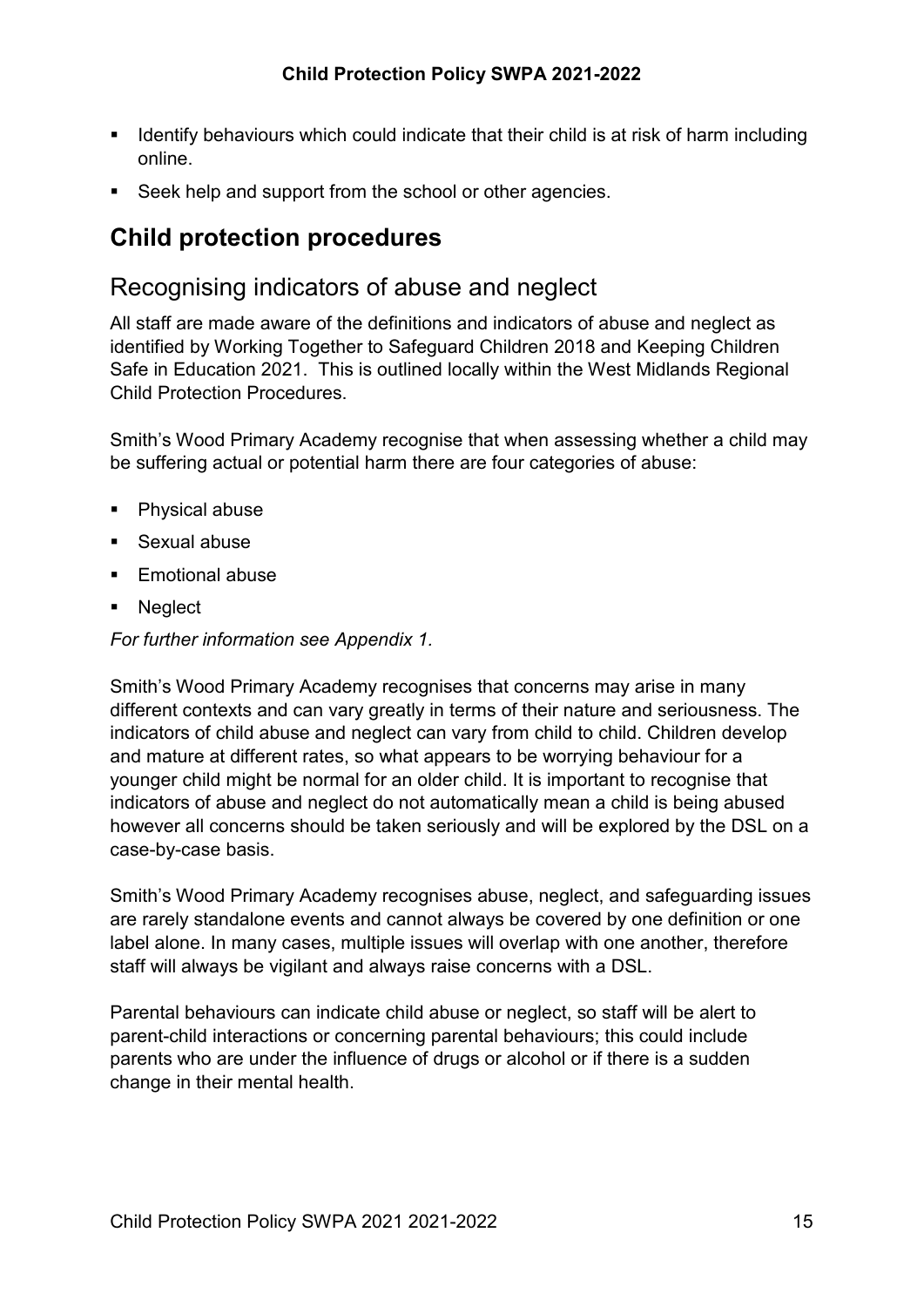Children may report abuse happening to themselves, their peers or their family members. All reports made by children to staff will be taken seriously and will be responded to in line with this policy.

Safeguarding incidents and/or behaviours can be associated with factors and risks outside the school. Children can be at risk of abuse or exploitation in situations outside their families; extra-familial harms take a variety of different forms and children can be vulnerable to multiple harms including (but not limited to) sexual exploitation, criminal exploitation, sexual abuse, serious youth violence and county lines.

Technology can be a significant component in many safeguarding and wellbeing issues. Children are at risk of abuse online as well as face to face and in many cases, abuse will take place concurrently via online channels and in daily life. Children can also abuse their peers online.

By understanding the indicators or abuse and neglect, we can respond to problems as early as possible and provide the right support and services for the child and their family.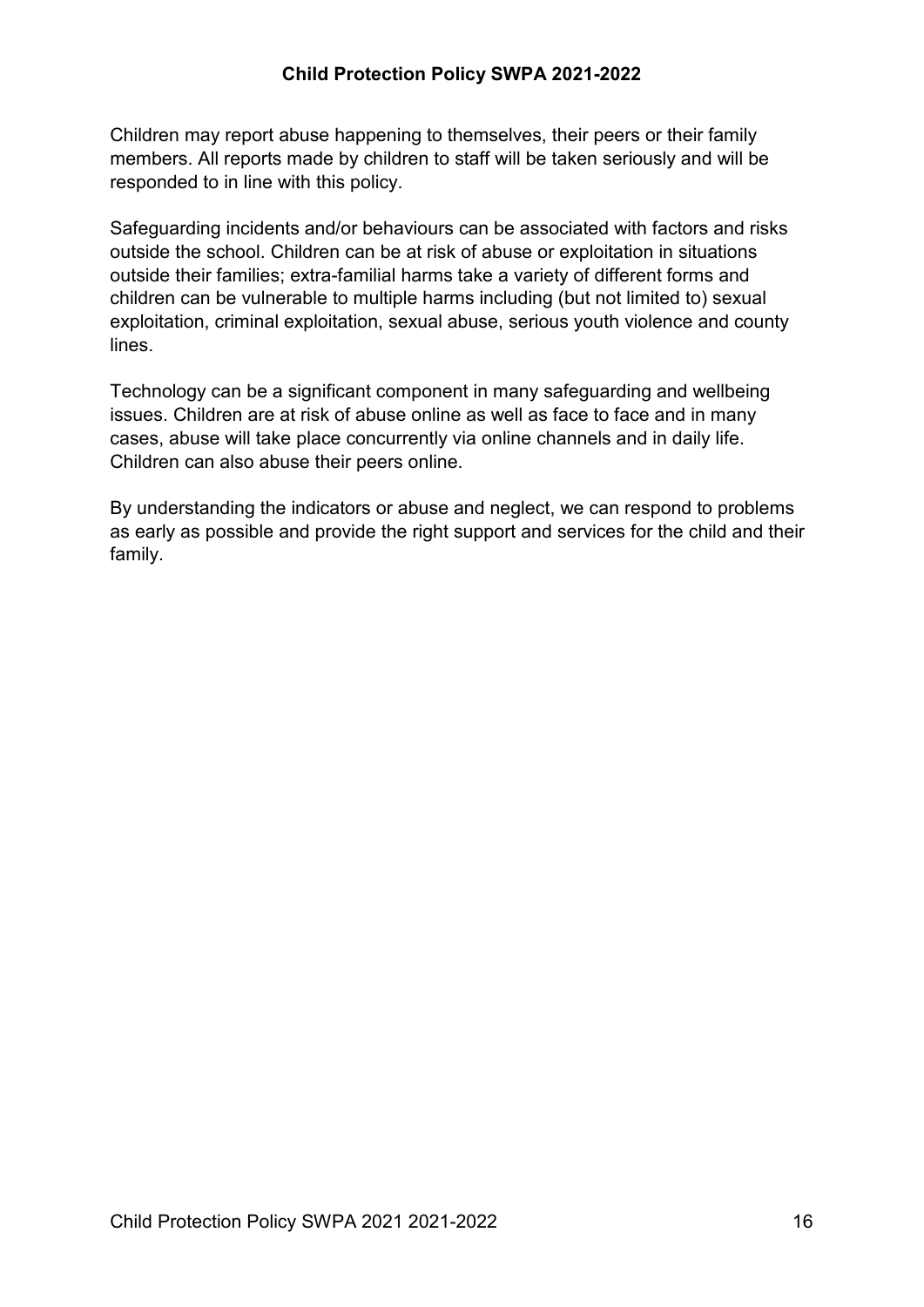

#### **All members of staff are expected to be aware of and follow this approach if they are concerned about a child**

- 1. In cases which also involve a concern or an allegation of abuse against a staff member, see Part four of KCSI 21.
- 2. Early help means providing support as soon as a problem emerges at any point in a child's life. Where a child would benefit from co-ordinated early help, an early help inter-agency assessment should be arranged. Chapter one of Working Together to Safeguard Children (2018) provides detailed guidance on the early help process.
- 3. Referrals should follow the process set out in the local threshold document and local protocol for assessment. Chapter one of Working Together to Safeguard Children (2018).
- 4. Under the Children Act 1989, local authorities are required to provide services for children in need for the purposes of safeguarding and promoting their welfare. This can include s17 assessments of children in need and s47 assessments of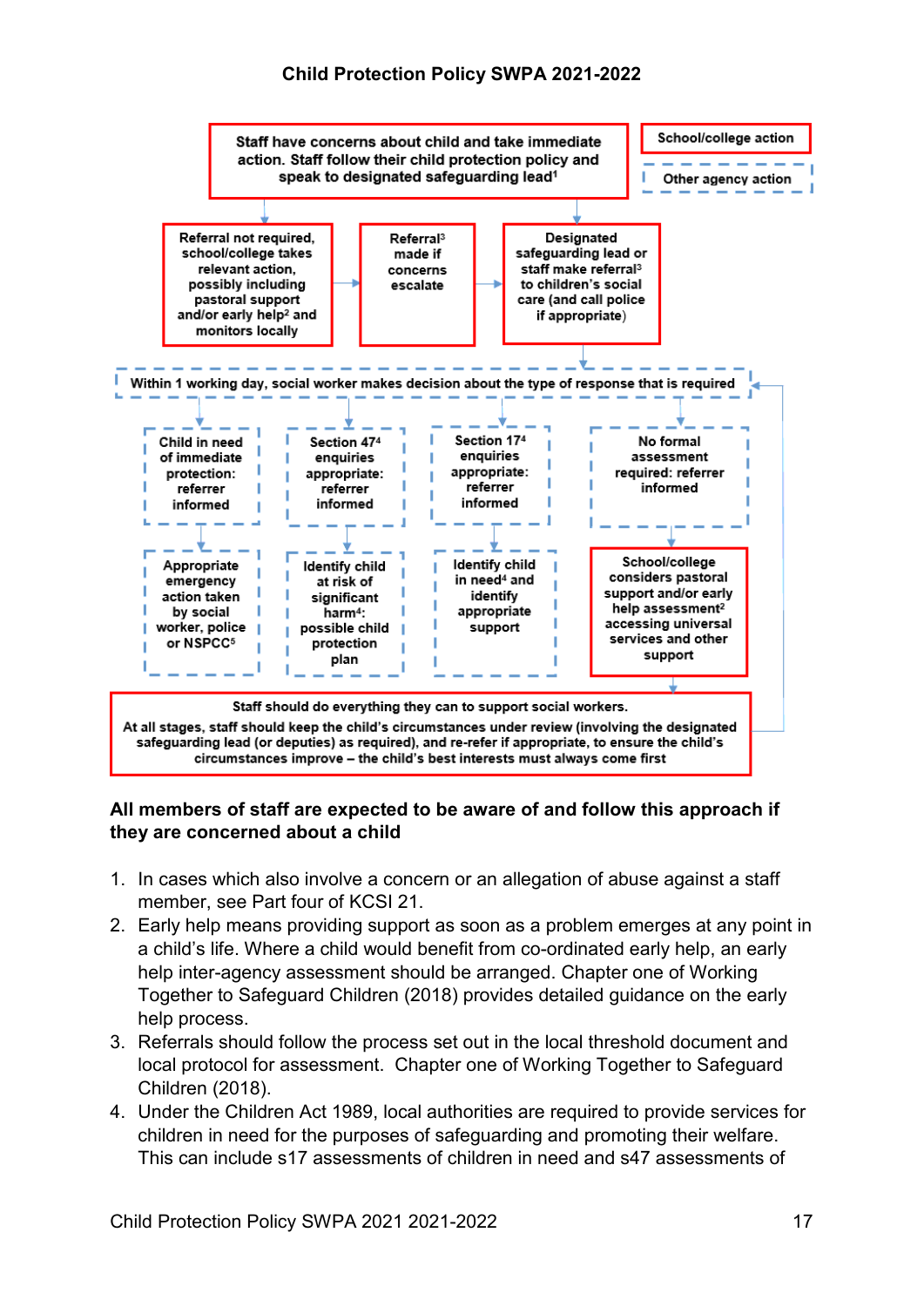children at risk of significant harm. Full details are in Chapter one of Working together to safeguard children.

5. This could include applying for an Emergency Protection Order (EPO).

In all cases, if staff are unsure, they will always speak to the DSL (or deputy).

Smith's Wood Primary Academy recognises that some children have additional or complex needs and may require access to intensive or specialist services to support them.

If deemed necessary by the principal or by staff authorised by the principal following a concern about a child's safety or welfare, the searching and screening of children and confiscation of any items, including electronic devices, will be managed in line with the school 'Searching, Screening and Confiscation' policy and behaviour policy, which is informed by the DfE 'Searching, screening and confiscation at school' guidance.

#### <span id="page-17-0"></span>Responding to child protection concerns

If staff are made aware of a child protection concern, they are expected to:

- **If listen carefully to the concern and be non-judgmental.**
- only use open questions to clarify information where necessary, e.g., who, what, where, when or Tell, Explain, Describe (TED).
- not promise confidentiality as concerns will have to be shared further, for example, with the DSL and potentially Children's Services.
- be clear about boundaries and how the report will be progressed.
- **F** record the concern in line with school record keeping requirements.
- inform the DSL (or deputy), as soon as practically possible.

The DSL or a deputy should always be available to discuss safeguarding concerns. If in exceptional circumstances, a DSL is not available, this should not delay appropriate action being taken. Staff should speak to a member of the senior leadership team and/or take advice from MASH. In these circumstances, any action taken will be shared with a DSL as soon as is practically possible.

Smith's Wood Primary Academy will respond to concerns in line with the West Midlands Regional Child Protection Procedures.

 The full West Midlands child protection procedures and additional guidance relating to reporting concerns and specific safeguarding issues can be found on their website: **<https://westmidlands.procedures.org.uk/page/contents>**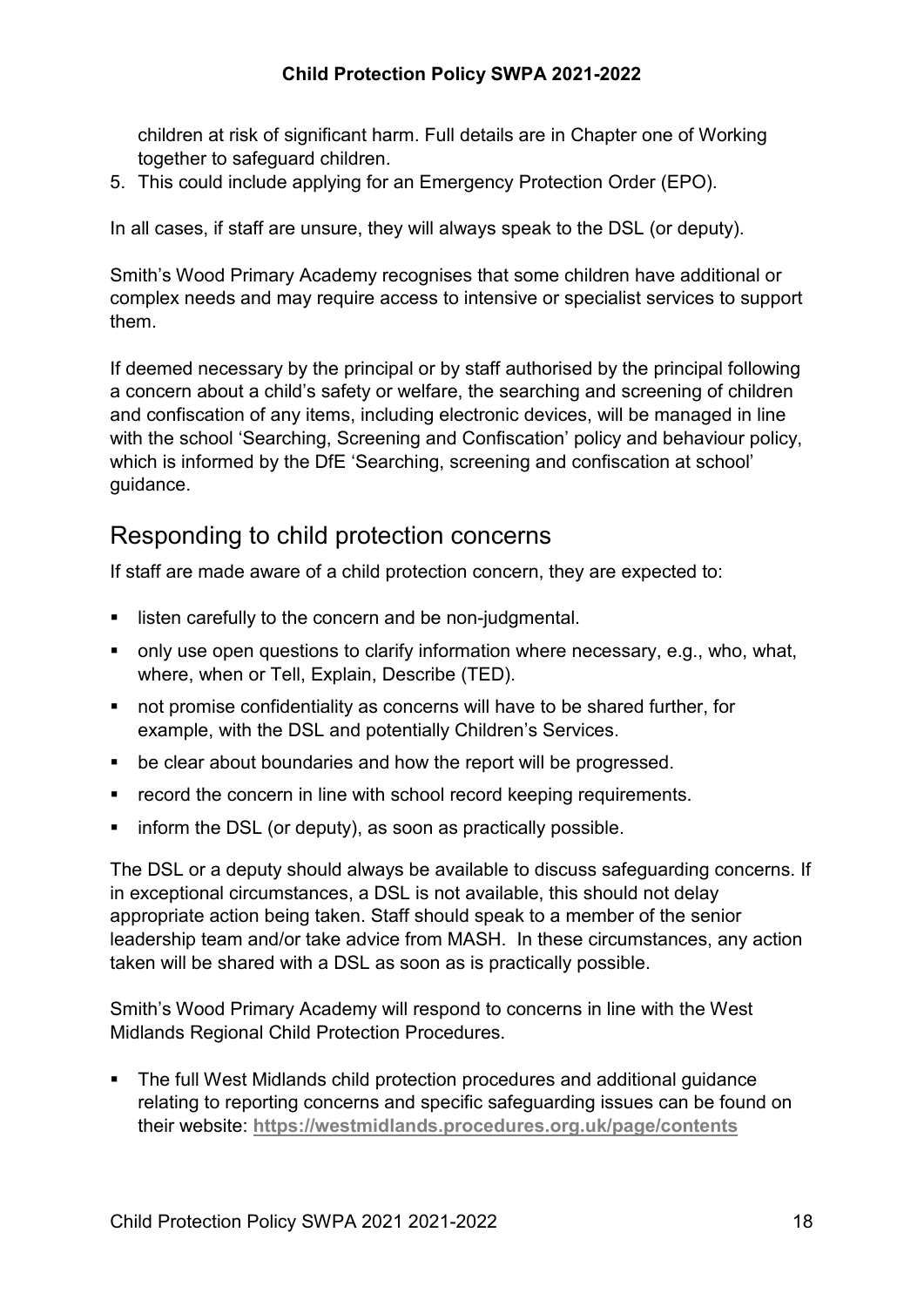Where a child is suffering, or is likely to suffer from harm, or is in immediate danger, a 'request for support' will be made immediately to Integrated Children's Services (via the MASH) and/or the police, in line with West Midlands child protection and safeguarding procedures.

Smith's Wood Primary Academy recognise that in situations where there are immediate child protection concerns for a child as identified in line with Threshold Level Guidance, it is NOT to investigate as a single agency, but to act in line with West Midlands procedures which may involve multi-agency decision making.

■ The DSL may seek advice or quidance from a social worker within MASH who are the first point of contact for Children's Services.

All staff are aware of the process for making request for support referrals for statutory assessments under the Children Act 1989, along with the role they might be expected to play in such assessments.

Where is it is identified a child may benefit from early help support the DSL (or deputy) will generally lead as appropriate and complete an early help assessment in partnership with the child/young person and their family in consultation with MASH

The DSL will keep all early help cases under constant review and consideration will be given to escalating concerns to the MASH if the situation does not appear to be improving or is getting worse.

If, after a request for support or any other planned external intervention, a child's situation does not appear to be improving or there is a concern regarding decisions made, the DSL will consider following Solihull LSCP's escalation procedures to ensure their concerns have been addressed and, most importantly, that the child's situation improves.

Smith's Wood Primary Academy is an Operation Encompass School. This means we work in partnership with West Midlands Police to provide support to children experiencing domestic abuse.

#### <span id="page-18-0"></span>Parental consent

In the event of a request for support to MASH being necessary, parents/carers will be informed and consent to this will be sought by the DSL in line with guidance provided by West Midlands child protection and safeguarding procedures. Parents/carers will be informed of this, unless there is a valid reason not to do so, for example, if to do so would put a child at risk of harm or would undermine a criminal investigation.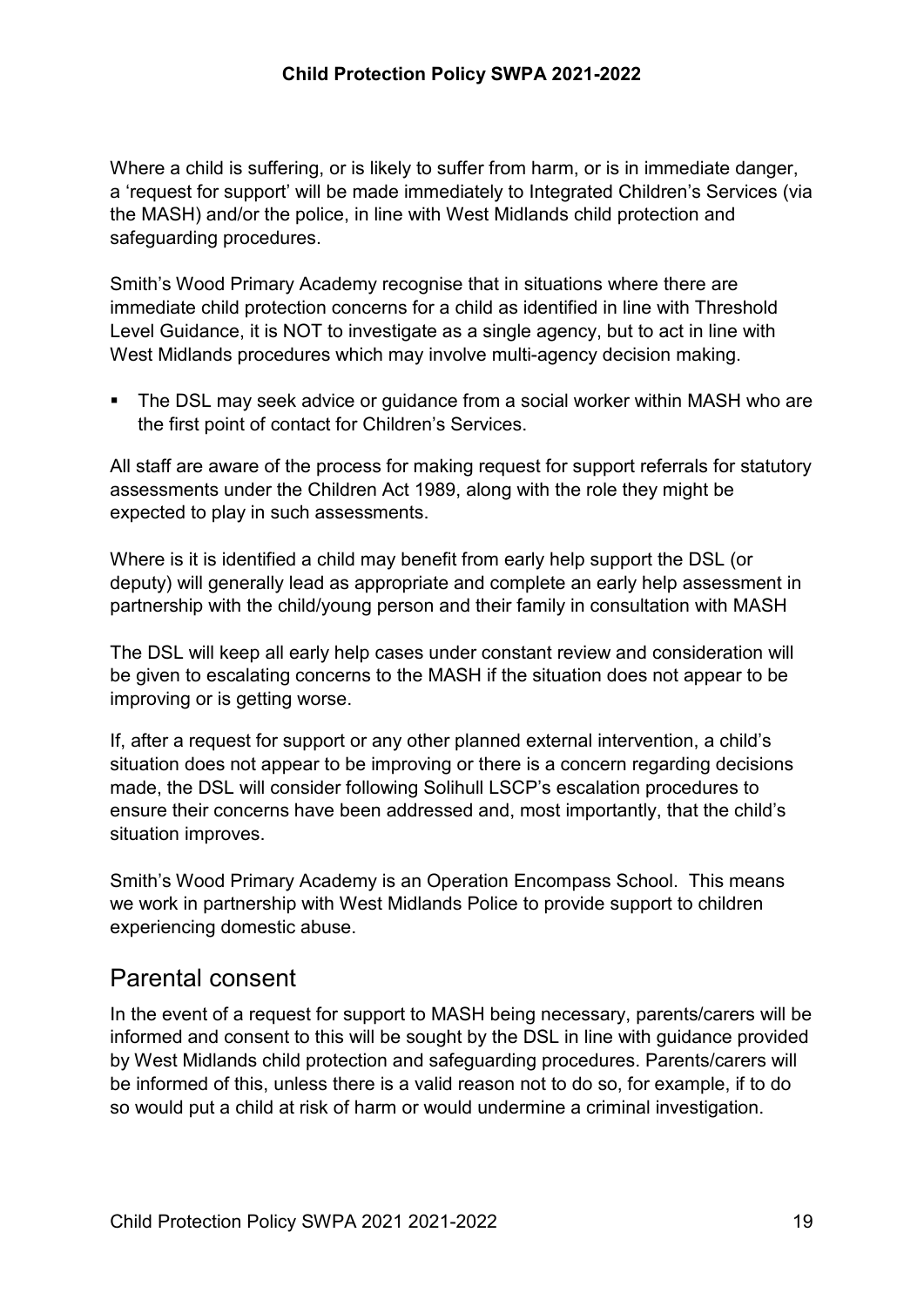A decision by any professional not to seek parental permission before making a referral to Children's social work services will be recorded and the reasons given.

Where a parent has agreed to a referral, this will be recorded and confirmed on the children and families inter-agency referral form. Where the parent is consulted and refuses to give permission for the referral, further advice will be sought from MASH, unless to do so would cause undue delay. Any further advice and decision making will be fully recorded.

If, having taken full account of the parent's wishes, it is still considered that there is a need for a referral:

- The reason for proceeding without parental agreement will be recorded;
- Children's social work services will be told that the parent has withheld her/his permission;
- The parent will be contacted by the referring professional to inform her/him that after considering their wishes, a referral has been made. The timing of this contact will be agreed with Children's social work services.

#### <span id="page-19-0"></span>Recording concerns

All safeguarding concerns, discussions and decisions, and reasons for those decisions, will be recorded in writing on the school's safeguarding concern system which is www.myconcern.co.uk and passed without delay to the DSL.

Records will be completed as soon as possible after the incident/event, using the child's words and will be signed and dated by the member of staff. Child protection records will record facts and not personal opinions. A body map will be completed if injuries have been observed. If there is an immediate safeguarding concern the member of staff will consult with a DSL before completing the form as reporting urgent concerns takes priority.

If members of staff are in any doubt about recording requirements, they will discuss their concerns with the DSL.

Child protection records will include a clear and comprehensive summary of the concern, details of how the concern was followed up and resolved and details regarding any action taken, decisions reached and the outcome.

Child protection records will be kept confidential and stored securely. Child protection records will be kept for individual children and will be maintained separately from all other records relating to the child in the school/college. Child protection records are kept in accordance with data protection legislation and are retained centrally and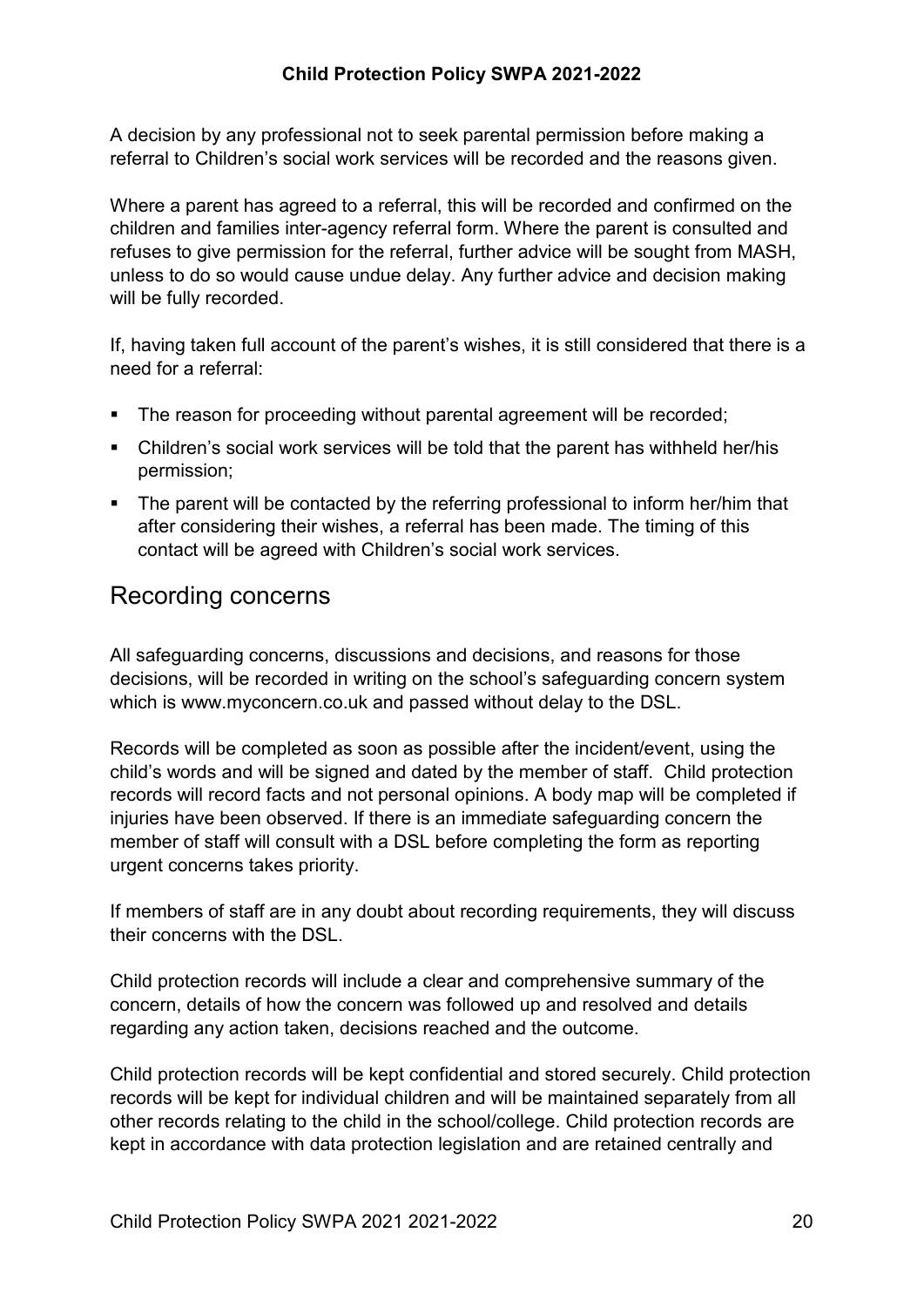securely by the DSL. All child protection records will be transferred in accordance with data protection legislation to the child's subsequent school, under confidential and separate cover as soon as possible. Child Protection files will be transferred securely to the new DSL, separately to the child's main file, and a confirmation of receipt will be obtained. In addition to the child protection file, the DSL will also consider if it would be appropriate to share any information with the DSL at the new school or college in advance of a child leaving, for example, information that would allow the new school or college to continue to provide support. Where the school/college receives child protection files, the DSL will ensure key staff such as the special educational needs co-ordinators (SENCOs)/ named person with oversight for SEN, will be made aware of relevant information as required.

### <span id="page-20-0"></span>Multi-agency working

Smith's Wood Primary Academy recognises and is committed to its responsibility to work within the West Midlands Child Protection and Procedures safeguarding arrangements. The leadership team and DSL will work to establish strong and cooperative local relationships with professionals in other agencies in line with statutory guidance.

Smith's Wood Primary Academy recognises the importance of multi-agency working and is committed to working alongside partner agencies to provide a coordinated response to promote children's welfare and protect them from harm. This includes contributing to West Midlands processes as required, such as, participation in relevant safeguarding multi-agency plans and meetings, including child protection conferences, core groups, strategy meetings, child in need meetings or other early help multi-agency meetings.

# <span id="page-20-1"></span>Confidentiality and information sharing

Smith's Wood Primary Academy recognises our duty and powers to hold, use and share relevant information with appropriate agencies in matters relating to child protection at the earliest opportunity as per statutory guidance outlined within KCSIE 2021.

Smith's Wood Primary Academy has an appropriately trained Data Protection Officer (DPO) as required by the General Data Protection Regulations (GDPR) to ensure that our school is complaint with all matters relating to confidentiality and information sharing requirements. This is Sue Volante, School Business Manager.

The Data Protection Act 2018 and GDPR do not prevent the sharing of information for the purposes of keeping children safe. Fears about sharing information must not be allowed to stand in the way of the need to safeguard and promote the welfare and protect the safety of children (KCSIE 2021). DfE ''Information sharing advice for safeguarding practitioners'' (2018) provides further detail.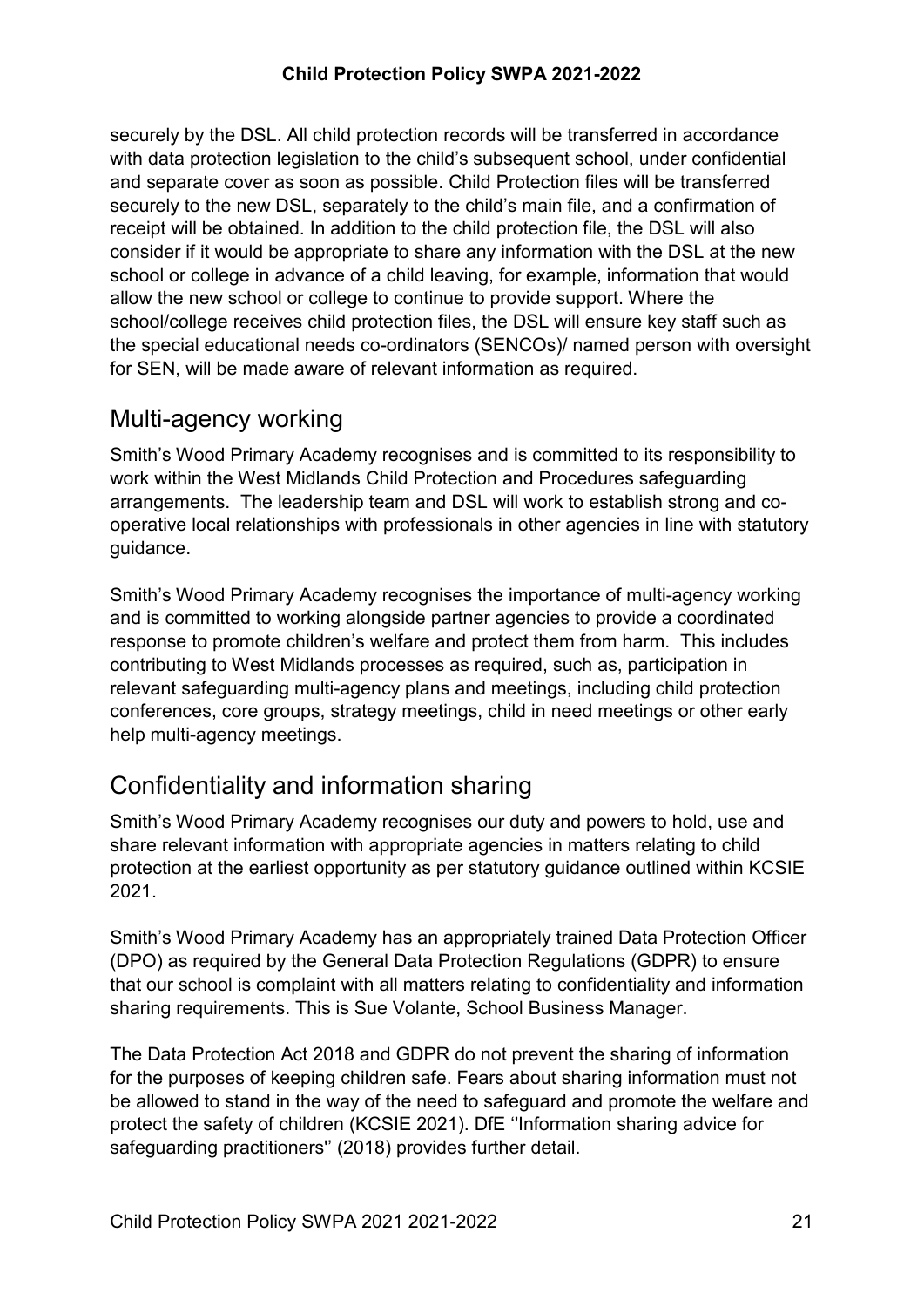The principal and DSL will disclose relevant safeguarding information about a learner with staff on a 'need to know' basis.

All members of staff must be aware that whilst they have duties to keep information confidential, in line with our confidentiality policy, they also have a professional responsibility to be proactive in sharing information as early as possible to help identify, assess, and respond to risks or concerns about the safety and welfare of children; this may include sharing information with the DSL and with other agencies as appropriate. All staff are aware they cannot promise confidentiality in situations which might compromise a child's safety or wellbeing.

### <span id="page-21-0"></span>**Complaints**

All members of the school community should feel able to raise or report any concerns about children's safety or potential failures in the school safeguarding regime. The school has a complaints procedure available to parents, learners and members of staff and visitors who wish to report concerns or complaints. This can be found on the school website, www.smithswoorpri.solihull.sch.uk

Whilst we encourage members of our community to report concerns and complaints directly to us, we recognise this may not always be possible. Children, young people, and adults who have experienced abuse at school can contact the NSPCC 'Report Abuse in Education' helpline on 0800 136 663 or via email: help@nspcc.org.uk

Staff can also access the NSPCC whistleblowing helpline if they do not feel able to raise concerns regarding child protection failures internally. Staff can call 0800 028 0285 (8:00 AM to 8:00 PM Monday to Friday) or email help@nspcc.org.uk.

The leadership team at Smith's Wood Primary Academy will take all concerns reported to the school seriously and all complaints will be considered and responded to in line with the relevant and appropriate process.

Anything that constitutes an allegation against a member of staff or volunteer will be dealt with in line with our policy.

# <span id="page-21-1"></span>**Specific safeguarding issues**

Smith's Wood Primary Academy is aware of a range of specific safeguarding issues and situations that can put children at greater risk of harm. In addition to Part One, DSLs, school leaders and staff who work directly with children will read annex B of KCSIE 2021 which contains important additional information about specific forms of abuse and safeguarding issues.

Where staff are unsure how to respond to specific safeguarding issues, they should speak with the DSL or a deputy.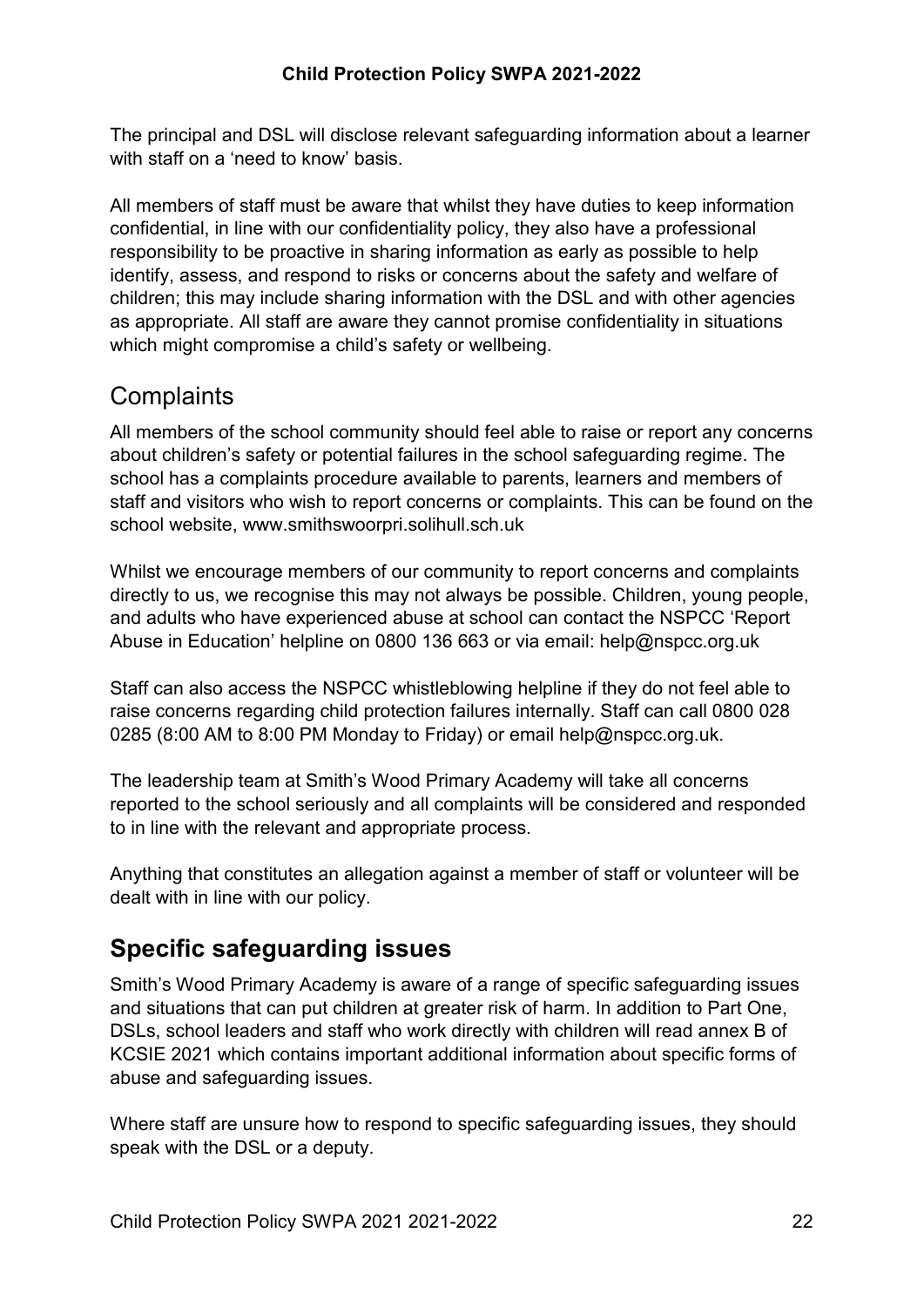### <span id="page-22-0"></span>Peer-on-peer abuse

All members of staff at Smith's Wood Primary Academy recognise that children are capable of abusing their peers, and that it can happen both inside and outside of school and online.

Smith's Wood Primary Academy recognises that peer on peer abuse can take many forms, including but not limited to:

- Bullying, including cyberbullying, prejudice-based and discriminatory bullying
- Abuse in intimate personal relationships between peers
- Physical abuse which can include hitting, kicking, shaking, biting, hair pulling, or otherwise causing physical harm
- Sexual violence and sexual harassment
- Consensual and non-consensual sharing of nudes and semi-nude images and/or videos (also known as sexting or youth produced sexual imagery)
- Causing someone to engage in sexual activity without consent, such as forcing someone to strip, touch themselves sexually, or to engage in sexual activity with a third party
- Upskirting (which is a criminal offence), which typically involves taking a picture under a person's clothing without their permission, with the intention of viewing their genitals or buttocks to obtain sexual gratification, or cause the victim humiliation, distress or alarm
- Initiation/hazing type violence and rituals

Smith's Wood Primary Academy believes that abuse is abuse and it will never be tolerated or dismissed as "banter", "just having a laugh", "part of growing up" or "boys being boys" as this can lead to a culture of unacceptable behaviours and an unsafe environment for children.

Smith's Wood Primary Academy recognises that even if there are no reported cases of peer-on-peer abuse, such abuse is still likely to be taking place.

All staff have a role to play in challenging inappropriate behaviours between peers. Staff recognise that that some peer-on-peer abuse issues may be affected by gender, age, ability and culture of those involved, i.e., for gender-based abuse, girls are more likely to be victims and boys more likely to be perpetrators.

Concerns about learner's behaviour, including peer on peer abuse taking place offsite will be responded to as part of a partnership approach with learners and parents/carers. Offsite behaviour concerns will be recorded and responded to in line with existing appropriate policies, for example anti-bullying, acceptable use,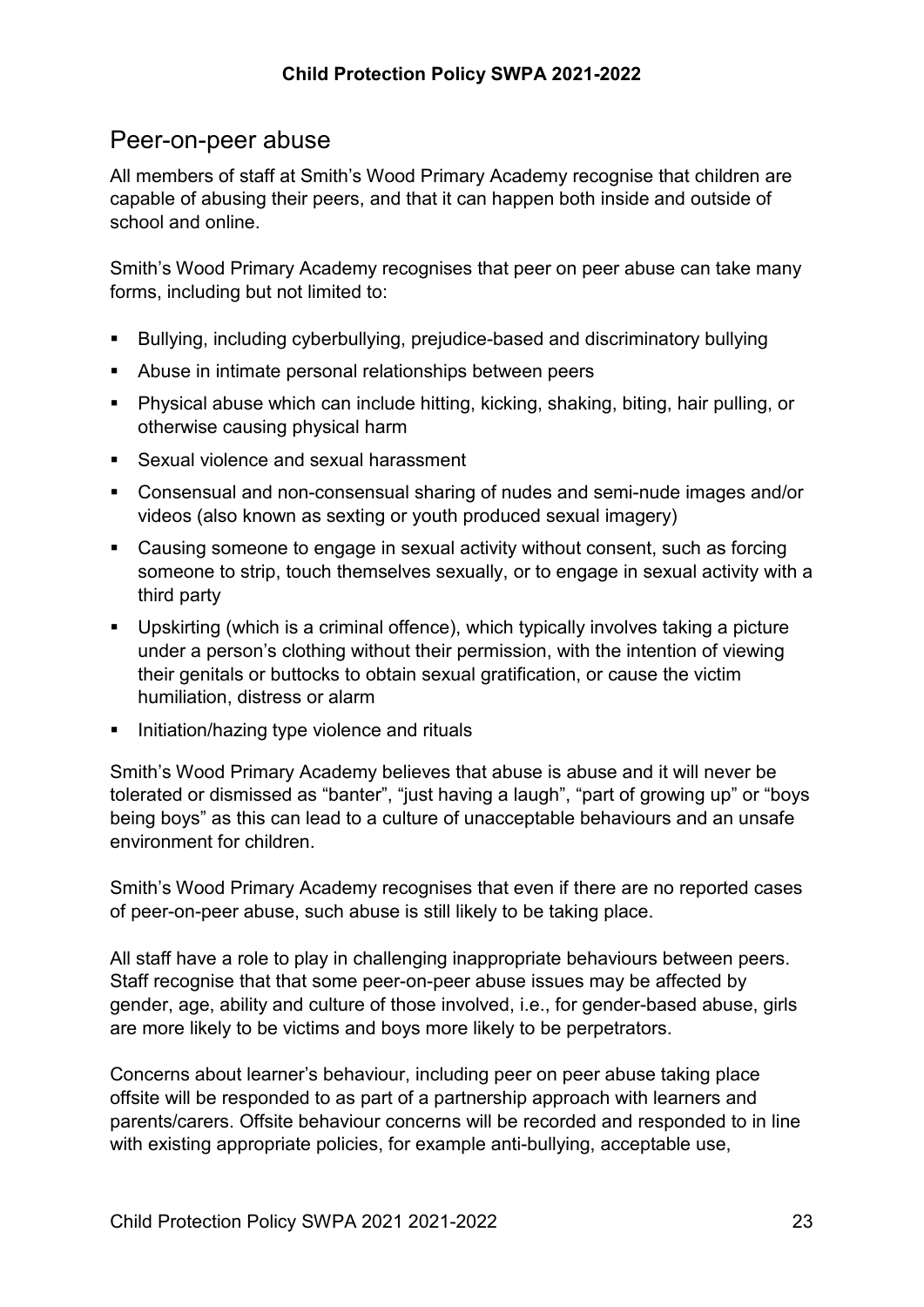behaviour and child protection policies. Section 89(5) of the Education and Inspections Act 2006 gives headteachers a statutory power to discipline pupils for poor behaviour outside of the school premises e.g., when children are not under the lawful control or charge of a member of school staff, to such extent as is reasonable.

In order to minimise the risk of peer-on-peer abuse, Smith's Wood Primary Academy will:

- **EXEDENCE Implement a robust anti-bullying policy**
- **•** provide an age/ability appropriate PSHE and RSE curriculum
- **•** provide a range of reporting mechanisms e.g., worry boxes, time to talk with family support worker and/or school councillors

Smith's Wood Primary Academy want children to feel able to confidently report abuse and know their concerns will be treated seriously. All allegations of peer-on-peer abuse will be reported to the DSL and will be recorded, investigated, and dealt with in line with associated school policies, including child protection, anti-bullying and behaviour. Learners who experience abuse will be offered appropriate support, regardless of where the abuse takes place.

Alleged victims, perpetrators and any other child affected by peer-on-peer abuse will be supported by:

- Staff taking reports seriously, listening carefully and avoiding victim blaming
- **Providing appropriate pastoral support**
- Working with parents/carers
- Reviewing educational approaches
- Following procedures as identified in other policies e.g., the school anti-bullying, behaviour and child protection policy
- Where necessary and appropriate, informing the police.

#### <span id="page-23-0"></span>Child-on-child sexual violence or harassment

When responding to concerns relating to child-on-child sexual violence or harassment, Smith's Wood Primary Academy will follow the guidance outlined in Part Five of KCSIE 2021 and the DFE's *Sexual violence and sexual harassment between children in schools and colleges* guidance.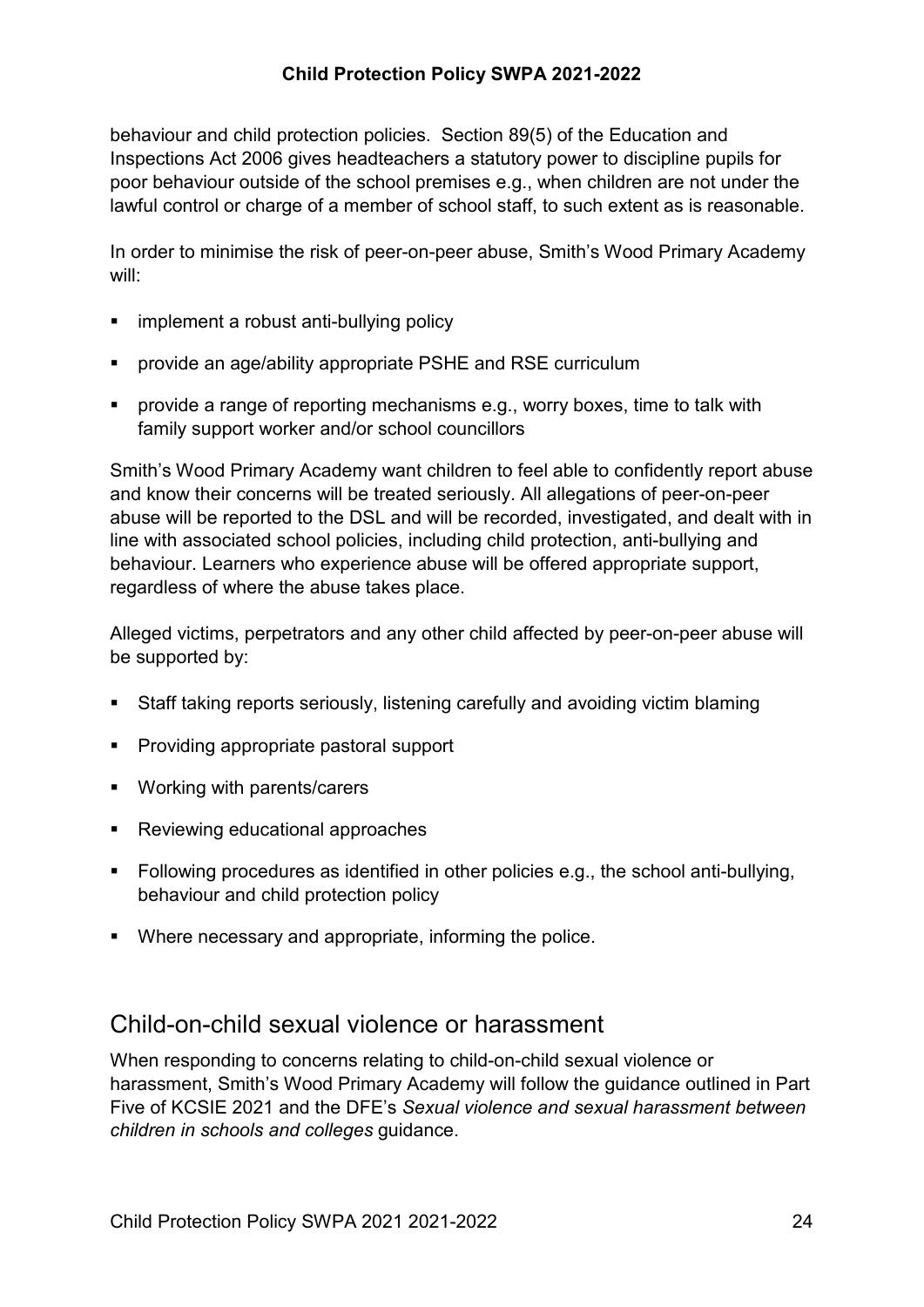Smith's Wood Primary Academy recognises sexual violence and sexual harassment can occur between two children of any age and sex. It can occur through a group of children sexually assaulting or sexually harassing a single child or group of children and can occur online and face to face (both physically and verbally). Sexual violence and sexual harassment are never acceptable.

All victims of sexual violence or sexual harassment will be reassured that they are being taken seriously and that they will be supported and kept safe. A victim will never be given the impression that they are creating a problem by reporting sexual violence or sexual harassment or be made to feel ashamed for making a report.

When there has been a report of sexual violence or harassment, the DSL will make an immediate risk and needs assessment which will be considered on a case-bycase basis which explores how best to support and protect the victim and the alleged perpetrator (and any other children involved/impacted).

 The risk and needs assessment will be recorded and kept under review and will consider the victim (especially their protection and support), the alleged perpetrator, and all other children, adult students (if appropriate) and staff and any actions that are required to protect them.

Reports will initially be managed internally by the school and where necessary will be referred to MASH and/or the police.

The decision making and required action taken will vary on a case by case basis, but will be informed by the wishes of the victim, the nature of the alleged incident (including whether a crime may have been committed), the ages and developmental stages of the children involved, any power imbalance, if the alleged incident is a oneoff or a sustained pattern of abuse, if there are any ongoing risks to the victim, other children, adult students or school staff, and, any other related issues or wider context.

If at any stage the DSL is unsure how to proceed, advice will be sought from MASH.

### <span id="page-24-0"></span>Nude and/or semi-nude image sharing by children

The term 'sharing nudes and semi-nudes' is used to mean the sending or posting of nude or semi-nude images, videos or live streams of/by young people under the age of 18. Creating and sharing nudes and semi-nudes of under-18s (including those created and shared with consent) is illegal which makes responding to incidents complex.

The UKCIS Sharing nudes and semi-nudes: advice for education settings working with children and young people 'guidance outlines how schools and colleges should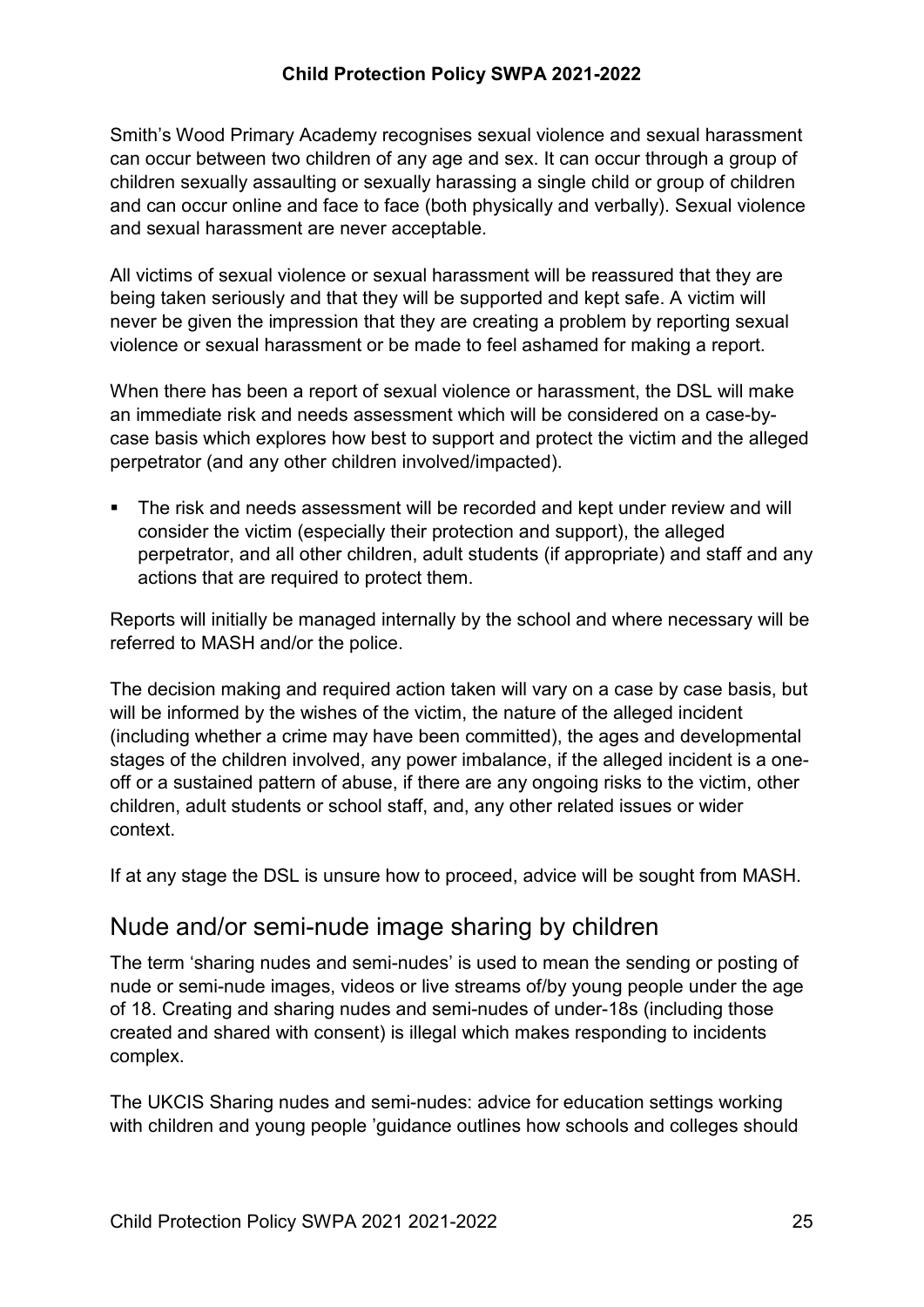respond to all incidents of consensual and non-consensual image sharing and should be read and understood by DSLs working will all age groups, not just older learners.

Smith's Wood Primary Academy recognises that consensual and non-consensual sharing of nudes and semi-nude images and/or videos (also known as youth produced/involved sexual imagery or "sexting") can be a safeguarding issue; all concerns will be reported to and dealt with by the DSL (or deputy).

When made aware of concerns involving consensual and non-consensual sharing of nudes and semi-nude images and/or videos by children, staff are advised to:

- **Report any concerns to the DSL immediately.**
- Never view, copy, print, share, store or save the imagery, or ask a child to share or download it – this may be illegal. If staff have already viewed the imagery by accident, this will be immediately reported to the DSL.
- Not delete the imagery or ask the child to delete it.
- Not say or do anything to blame or shame any children involved.
- **Explain to child(ren) involved that they will report the issue to the DSL and** reassure them that they will receive appropriate support and help.
- Not ask the child or children involved in the incident to disclose information regarding the imagery and not share information about the incident with other members of staff, the child(ren) involved or their, or other, parents and/or carers. This is the responsibility of the DSL.

DSLs will respond to concerns as set out in the non-statutory UKCIS guidance: Sharing nudes and semi-nudes: advice for education settings working with children and young people' and the local West Midlands guidance. When made aware of a concern involving consensual and non-consensual sharing of nudes and semi-nude images and/or videos:

- The DSL will hold an initial review meeting to explore the context and ensure appropriate and proportionate safeguarding action is taken in the best interests of any child involved. This may mean speaking with relevant staff and the children involved as appropriate.
- Parents and carers will be informed at an early stage and be involved in the process to best support children, unless there is good reason to believe that involving them would put a child at risk of harm.
- All decisions and action taken will be recorded in line with our child protection procedures.
- A referral will be made to MASH and/or the police immediately if:
- The incident involves an adult (over 18).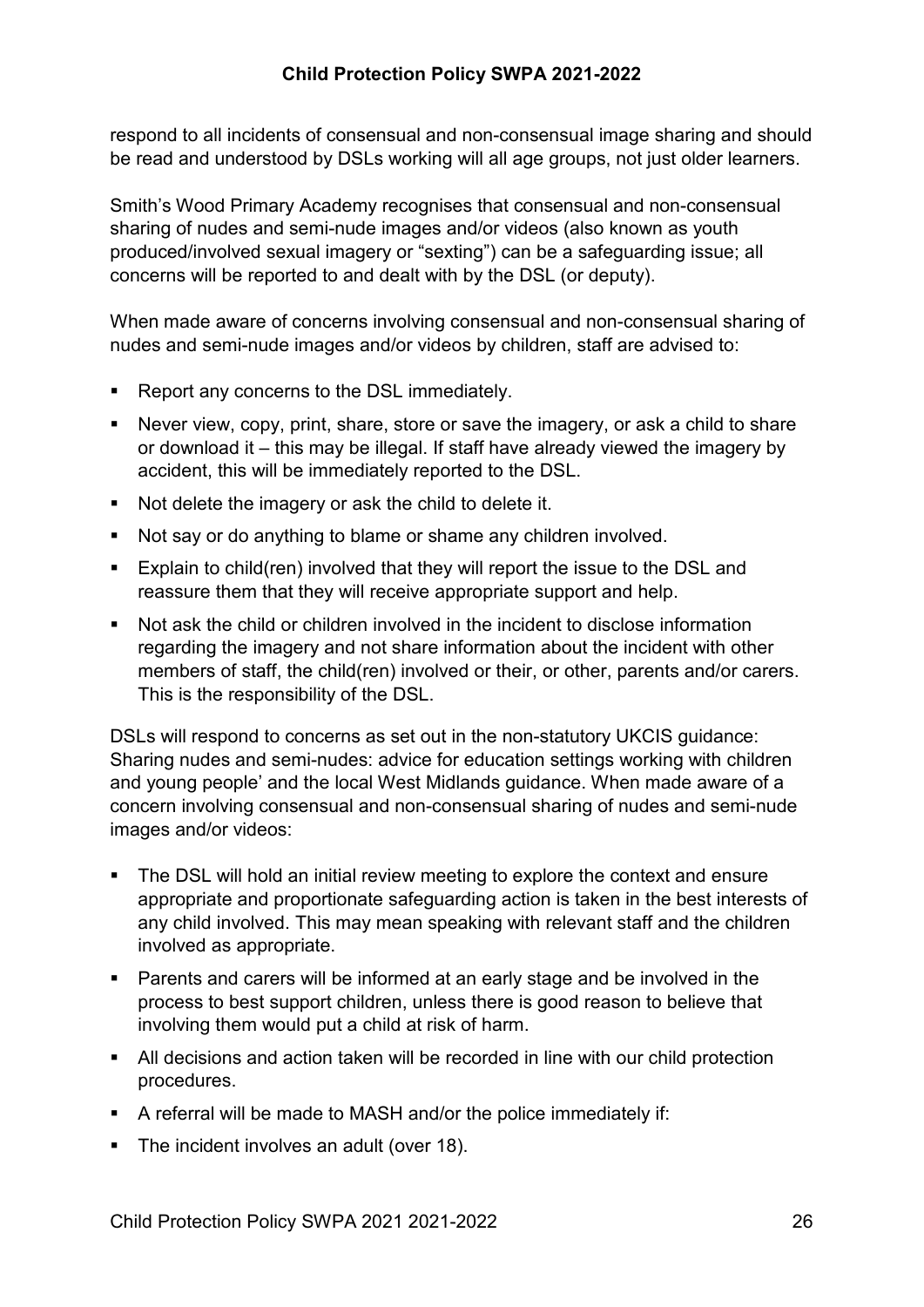- There is reason to believe that a child has been coerced, blackmailed, or groomed, or there are concerns about their capacity to consent, for example, age of the child or they have special educational needs.
- The image/videos involve sexual acts and a child under the age of 13, depict sexual acts which are unusual for the child's developmental stage, or are violent.
- A child is at immediate risk of harm owing to the sharing of nudes and seminudes.

The DSL may choose to involve other agencies at any time if further information/concerns are disclosed at a later date.

If DSLs are unsure how to proceed, advice will be sought from MASH.

# <span id="page-26-0"></span>Child sexual exploitation (CSE) and child criminal exploitation (CCE)

Smith's Wood Primary Academy recognises that CSE and CCE are forms of abuse that occur where an individual or group takes advantage of an imbalance in power to coerce, manipulate or deceive a child into taking part in sexual or criminal activity, in exchange for something the victim needs or wants, and/or for the financial advantage or increased status of the perpetrator or facilitator and/or through violence or the threat of violence. CSE and CCE can affect children, both male and female and can include children who have been moved (commonly referred to as trafficking) for the purpose of exploitation.

If staff are concerned that a child may be at risk of CSE or CCE, immediate action should be taken by speaking to the DSL or a deputy.

#### <span id="page-26-1"></span>Serious violence

All staff are made aware of the indicators which may signal children are at risk from or are involved with serious violent crime. These may include unexplained gifts or new possessions, increased absence from school, a change in friendships or relationships with older individuals or groups, a significant decline in performance, signs of self-harm or a significant change in wellbeing, or signs of assault or unexplained injuries.

Any concerns regarding serious violence will be reported and responded to in line with other child protection concerns.

• The initial response to child victims is important and staff will take any allegations seriously and work in ways that support children and keep them safe.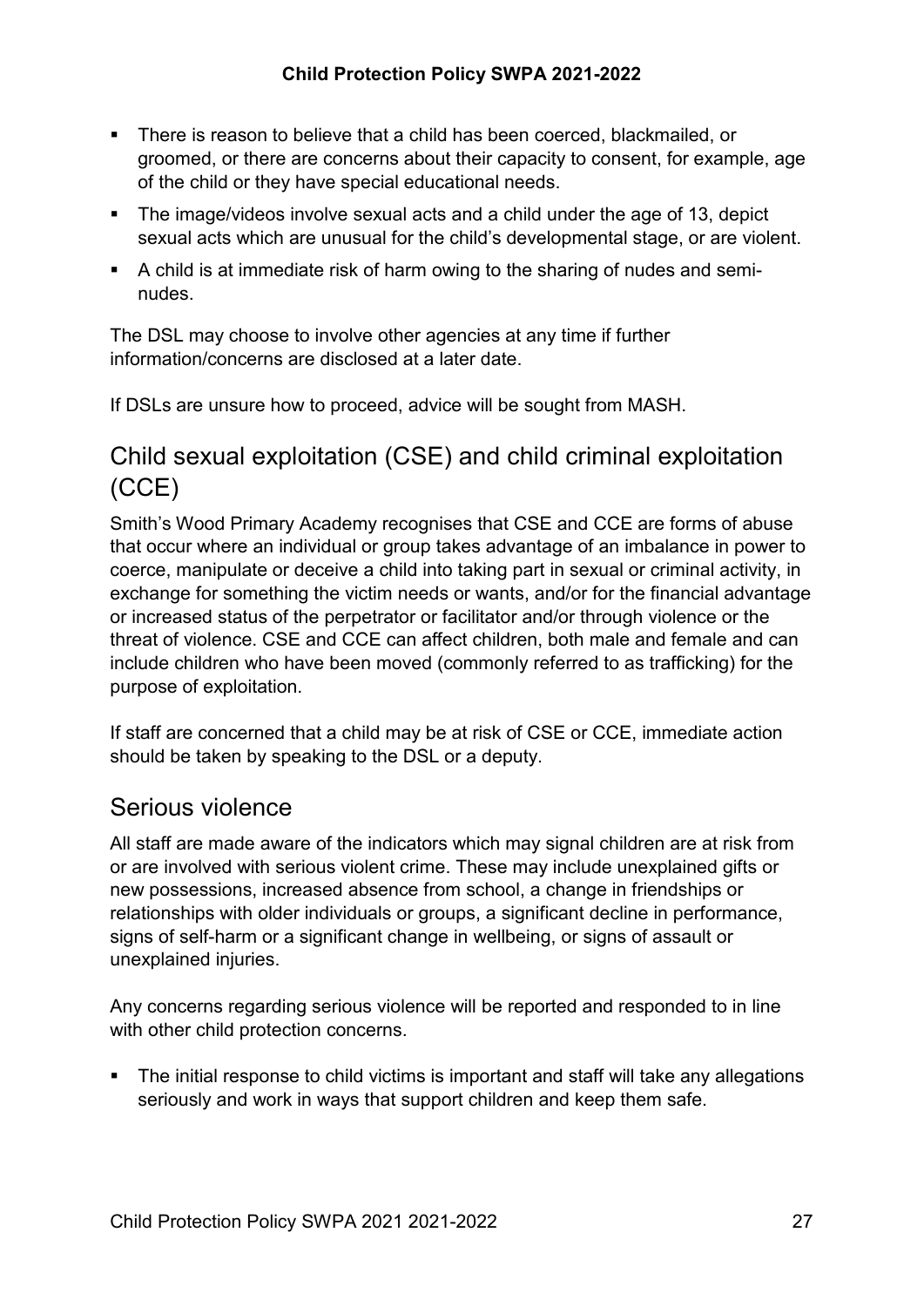#### <span id="page-27-0"></span>So-called honour-based abuse

So-called honour-based abuse (HBA) encompasses incidents or crimes which have been committed to protect or defend the honour of the family and/or the community, including female genital mutilation (FGM), forced marriage, and practices such as breast ironing.

All forms of HBA are abuse (regardless of the motivation) and concerns should be responded to in line with other safeguarding concerns. Staff will report any concerns about HBA to the DSL (or a deputy).

Whilst all staff will speak to the DSL (or deputy) with regard to any concerns about female genital mutilation (FGM), there is a specific legal duty on teachers.

If a teacher, in the course of their work in the profession, discovers that an act of FGM appears to have been carried out on a girl under the age of 18, the teacher must report this to the police.

#### <span id="page-27-1"></span>Preventing radicalisation

Smith's Wood Primary Academy is aware of our duty under section 26 of the Counter-Terrorism and Security Act 2015 (the CTSA 2015), to have "due regard to the need to prevent people from being drawn into terrorism", also known as the Prevent duty and the specific obligations placed upon us as an education provider regarding risk assessments, working in partnership, staff training, and IT policies.

Smith's Wood Primary Academy recognises that children are vulnerable to extremist ideology and radicalisation and staff will be alert to changes in children's behaviour which could indicate that they may be in need of help or protection.

Staff will report any concerns to the DSL (or a deputy), who is aware of the local procedures to follow.

#### <span id="page-27-2"></span>**Cybercrime**

Smith's Wood Primary Academy recognises that children with particular skill and interest in computing and technology may inadvertently or deliberately stray into 'cyber-enabled' (crimes that can happen offline but are enabled at scale and at speed online) or 'cyber dependent' (crimes that can be committed only by using a computer/internet enabled device) cybercrime.

If staff are concerned that a child may be at risk of becoming involved in cyberdependent cybercrime, the DSL will be informed, and consideration will be given to using the Cyber Choices lesson plans (**<https://www.wmcyber.org/educators/>** ),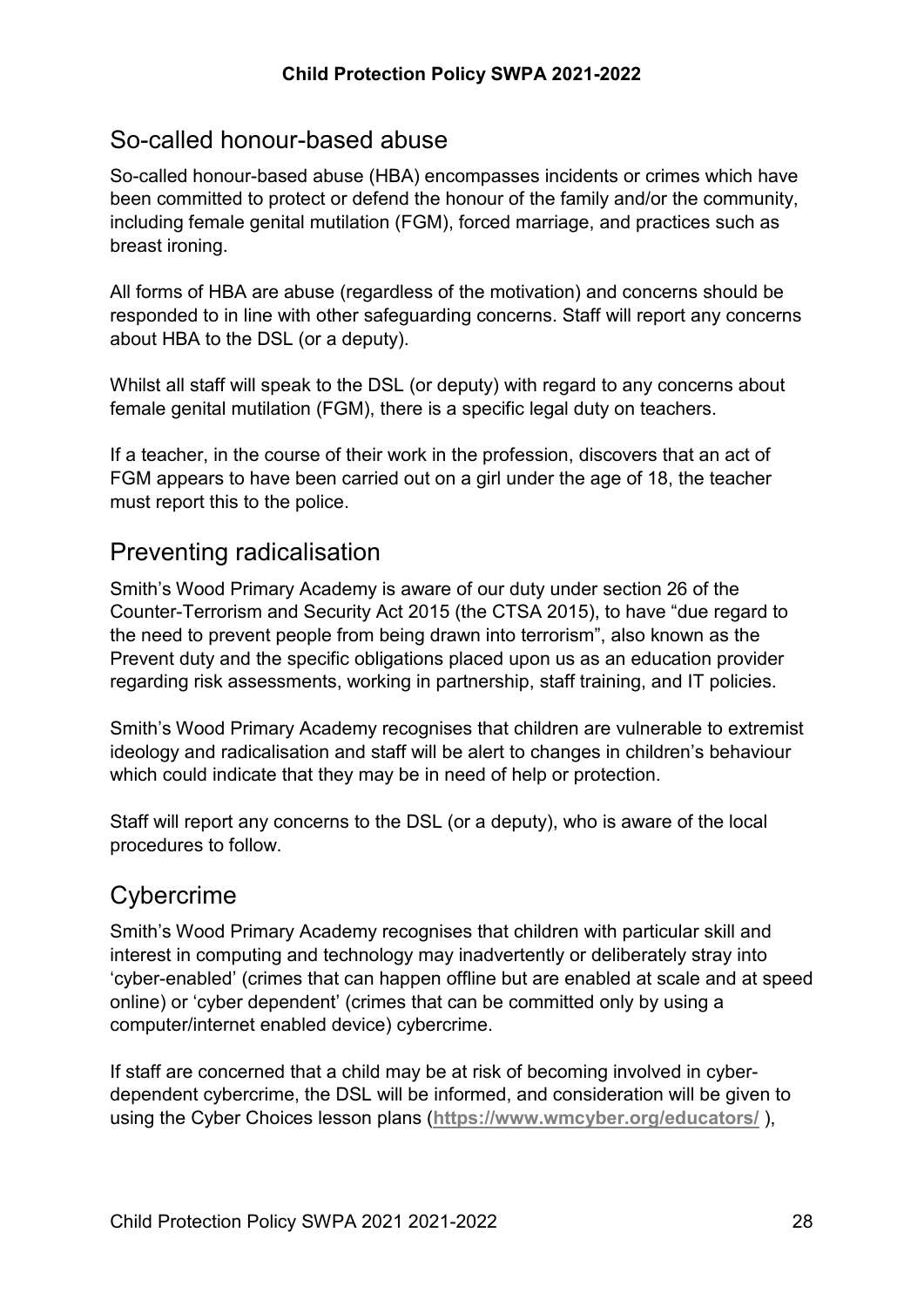which aims to intervene when young people are at risk of committing, or being drawn into, low level cyber-dependent offences.

Where there are concerns about 'cyber-enabled' crime such as fraud, purchasing of illegal drugs online, child sexual abuse and exploitation, or other areas of concern such as online bullying or general online safety, they will be responded to in line with this and other appropriate policies.

# <span id="page-28-0"></span>**Supporting children potentially at greater risk of harm**

Whilst all children should be protected, some groups of children are potentially at greater risk of harm.

# <span id="page-28-1"></span>Safeguarding children with special educational needs or disabilities (SEND)

Smith's Wood Primary Academy acknowledges that children with special educational needs or disabilities (SEND) or certain health conditions can face additional safeguarding challenges and barriers for recognising abuse and neglect.

Smith's Wood Primary Academy recognises that children with SEND may face additional communication barriers and experience difficulties in managing or reporting abuse or challenges. Children with SEND will be appropriately supported to communicate and ensure that their voice is heard and acted upon.

All members of staff will be encouraged to appropriately explore possible indicators of abuse such as behaviour, mood changes or injuries and not to assume that they are related to the child's disability. Staff will be mindful that children with SEND or certain medical conditions may be disproportionally impacted by behaviours such as bullying, without outwardly showing any signs.

Members of staff are encouraged to be aware that children with SEND can be disproportionally impacted by safeguarding concerns, such as exploitation, peer group isolation or bullying including prejudice-based bullying.

To address these additional challenges, our school/college will always consider implementing extra pastoral support and attention for children with SEND. The DSL will work closely with the SENDco (Mia Taylor) to plan support as required.

### <span id="page-28-2"></span>Children requiring mental health support

All staff will be made aware that mental health problems can, in some cases, be an indicator that a child has suffered or is at risk of suffering abuse, neglect or exploitation.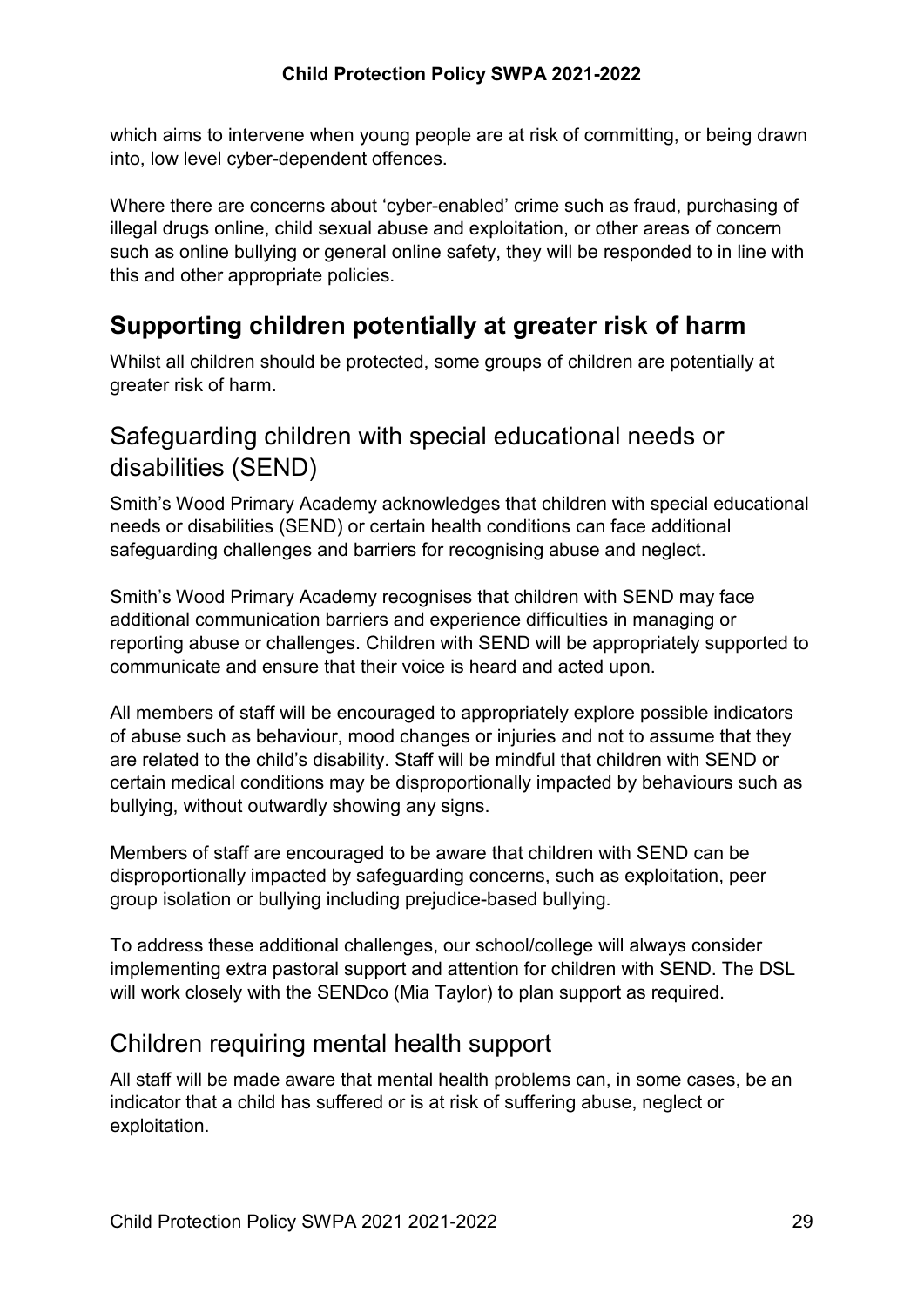Staff are aware that children's experiences, for example where children have suffered abuse and neglect, or other potentially traumatic adverse childhood experiences, can impact on their mental health, behaviour and education.

Staff are well placed to observe children day-to-day and identify those whose behaviour suggests that they may be experiencing a mental health problem or be at risk of developing one.

If staff have a mental health concern about a child that is also a safeguarding concern, immediate action should be taken by speaking to the DSL or a deputy.

### Children missing from education

Children missing from education, particularly persistently, can act as a vital warning sign to a range of safeguarding issues including neglect, sexual abuse, and child sexual and criminal exploitation.

Where the school have concerns that a child is missing from education, we will respond in line with our statutory duties and local policies. Local support is available via the Children missing education service.

### Elective home education

Where a parent/carer expresses their intention to remove a child from school with a view to educating at home, we will respond in line with national elective home education guidance and local Solihull guidance and will work together with parents/carers and other key professionals and organisations to ensure decisions are made in the best interest of the child.

#### <span id="page-29-0"></span>Children who need a social worker

The DSL will hold details of social workers working with children in the school so that decisions can be made in the best interests of the child's safety, welfare, and educational outcomes.

Where children have a social worker, this will inform school decisions about their safety and promoting their welfare, for example, responding to unauthorised absence and provision of pastoral and/or academic support.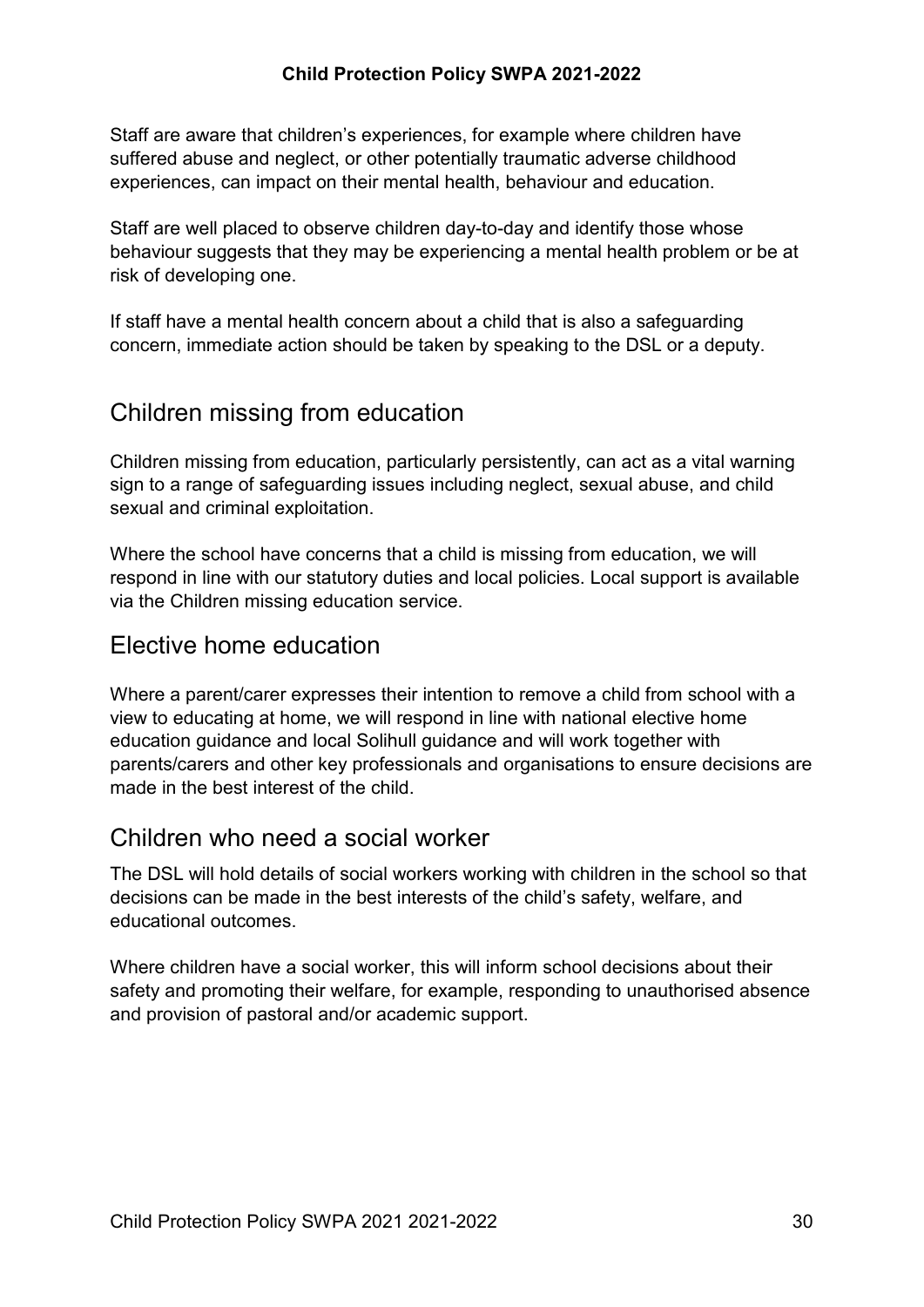# <span id="page-30-0"></span>Looked after children, previously looked after children and care leavers

Smith's Wood Primary Academy recognises the common reason for children becoming looked after is as a result of abuse and/or neglect and a previously looked after child also potentially remains vulnerable.

The school has appointed a 'designated teacher' (Danielle Givens, Principal) who works with local authorities to promote the educational achievement of registered pupils who are looked after or who have been previously looked after.

The designated teacher will ensure appropriate staff have the information they need in relation to a child's looked after legal status, contact arrangements with birth parents or those with parental responsibility, care arrangements and the levels of authority delegated to the carer by the authority looking after them.

Where a child is looked after, the DSL will hold details of the social worker and the name of the virtual school head in the authority that looks after the child.

Where the school believe a child is being cared for as part of a private fostering arrangement (occurs when a child under 16 or 18 if the child is disabled is cared for and lives with an adult who is not a relative for 28 days or more) there is a duty to recognise these arrangements and inform the local authority via MASH.

Where a child is leaving care, the DSL will hold details of the local authority personal advisor appointed to guide and support them and will liaise with them as necessary regarding any issues of concern.

# <span id="page-30-1"></span>Online safety

It is essential that children are safeguarded from potentially harmful and inappropriate material or behaviours online. Smith's Wood Primary Academy will adopt a whole school approach to online safety which will empower, protect, and educate our learners and staff in their use of technology, and establish mechanisms to identify, intervene in, and escalate any concerns where appropriate.

Smith's Wood Primary Academy will ensure online safety is safety is reflected as required in all relevant policies. Online safety is considered as a running and interrelated theme when devising and implementing our policies and procedures and when planning our curriculum, staff training, the role and responsibilities of the DSL and parental engagement.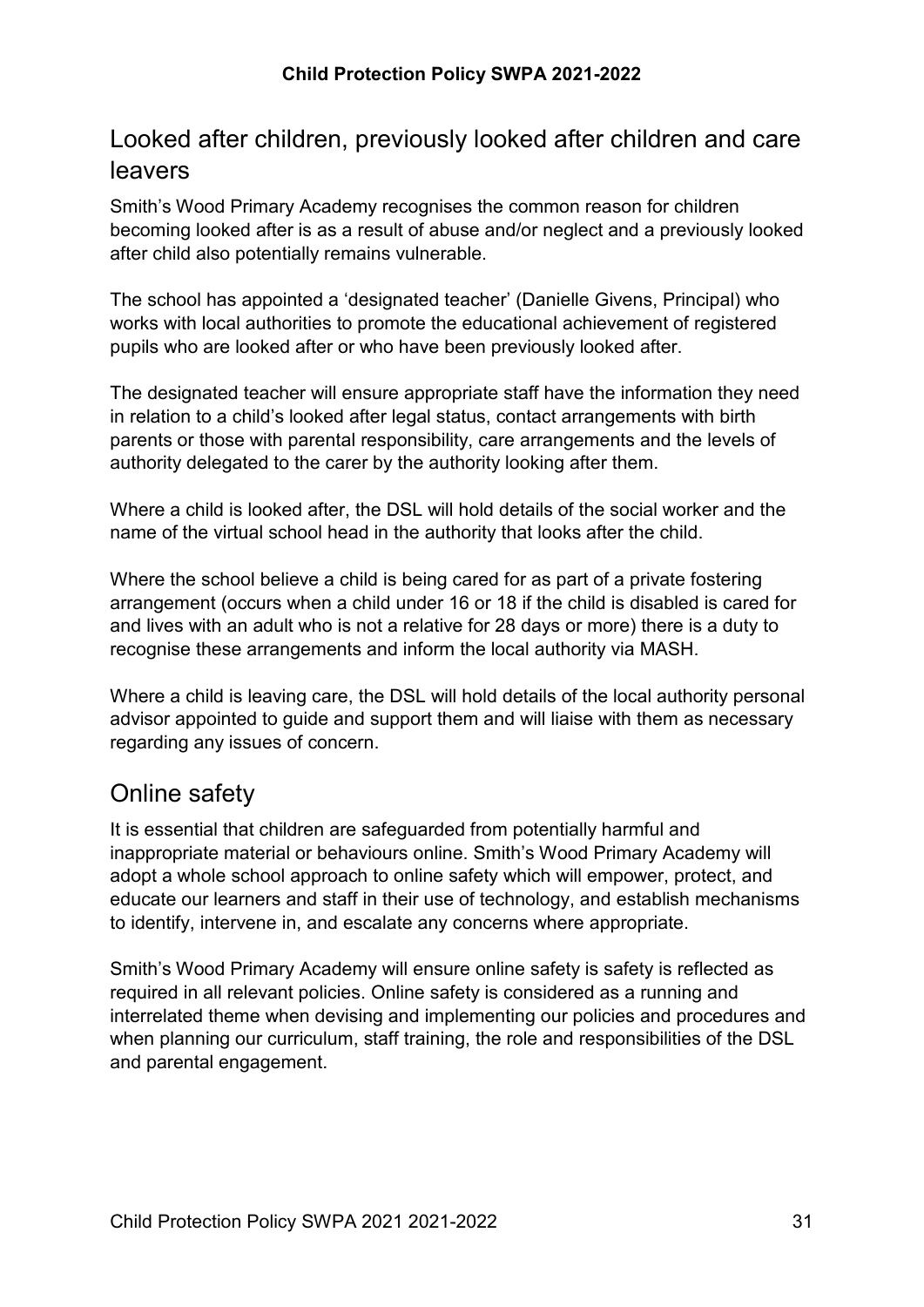Smith's Wood Primary Academy identifies that the breadth of issues classified within online safety is considerable, but can be categorised into four areas of risk:

#### **Content**

being exposed to illegal, inappropriate or harmful content. For example, pornography, fake news, racism, misogyny, self-harm, suicide, anti-Semitism, radicalisation and extremism.

#### **Contact**

being subjected to harmful online interaction with other users. For example, peer to peer pressure, commercial advertising and adults posing as children or young adults with the intention to groom or exploit them for sexual, criminal, financial or other purposes.

#### **Conduct**

personal online behaviour that increases the likelihood of, or causes, harm. For example, making, sending and receiving explicit images (e.g., consensual and nonconsensual sharing of nudes and semi-nudes and/or pornography), sharing other explicit images and online bullying.

#### **Commerce**

risks such as online gambling, inappropriate advertising, phishing and or financial scams.

Smith's Wood Primary Academy recognises that technology, and the risks and harms related to it, evolve and change rapidly. The school will carry out an annual review of our approaches to online safety, supported by an annual risk assessment which considers and reflects the risks our children face.

The Principal will be informed of online safety concerns, as appropriate. The named governor for safeguarding will report on online safety practice and incidents, including outcomes, on a regular basis to the wider governing body.

#### <span id="page-31-0"></span>Policies and procedures

The DSL has overall responsibility for online safety within the school but will liaise with other members of staff, for example IT technicians, curriculum leads etc. as necessary.

The DSL will respond to online safety concerns reported in line with our child protection and other associated policies, including our anti-bullying, social media and behaviour policies.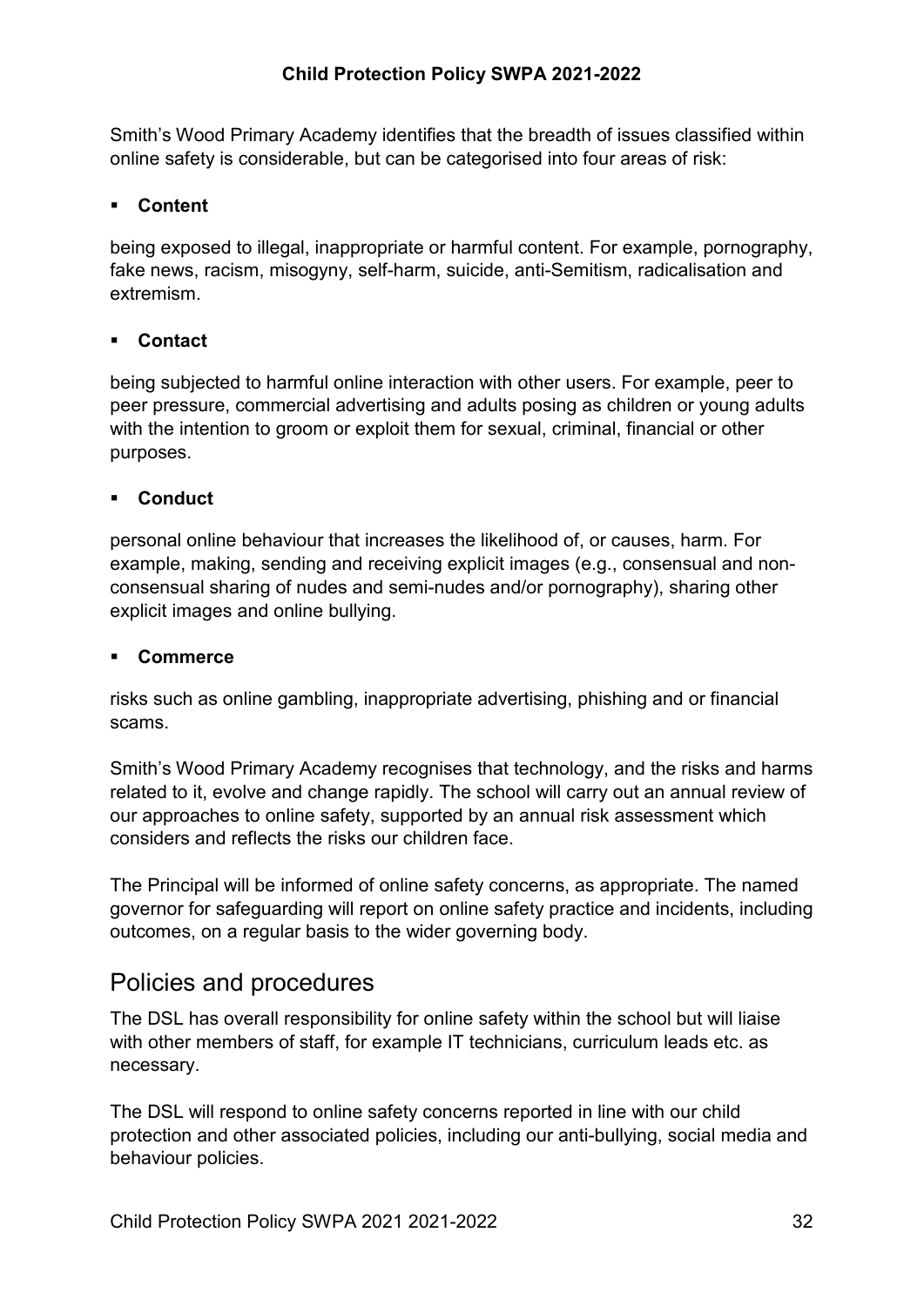- Internal sanctions and/or support will be implemented as appropriate.
- Where necessary, concerns will be escalated and reported to relevant partner agencies in line with local policies and procedures.

Smith's Wood Primary Academy uses a wide range of technology. This includes computers, laptops and tablets, the internet and email systems.

 All school owned devices and systems will be used in accordance with our acceptable use policies and with appropriate safety and security measures in place.

Smith's Wood Primary Academy recognises the specific risks that can be posed by mobile and smart technology, including mobile/smart phones, cameras and wearable technology. In accordance with KCSIE 2021 and EYFS 2021 Smith's Wood Primary Academy has appropriate mobile and smart technology and image use policies in place, which are shared and understood by all members of the community.

These policies can be found on the school website.

### <span id="page-32-0"></span>Appropriate filtering and monitoring

Smith's Wood Primary Academy will do all we reasonably can to limit children's exposure to online risks through school provided IT systems and will ensure that appropriate filtering and monitoring systems are in place. These are in place and currently provided by EICT.

If learners or staff discover unsuitable sites or material, they are required to:

- Report the concern immediately to a member of staff who will lock the screen of the device in question to investigate the issue.
- Staff members are to report the URL of the site to the Network Manager who will investigate and block the content where necessary.

All users will be informed that use of our systems can be monitored, and that monitoring will be in line with data protection, human rights, and privacy legislation.

Filtering breaches or concerns identified through our monitoring approaches will be recorded and reported to the DSL who will respond as appropriate.

Any access to material believed to be illegal will be reported immediately to the appropriate agencies, such as the Internet Watch Foundation and the police.

When implementing appropriate filtering and monitoring, Smith's Wood Primary Academy will ensure that "over blocking" does not lead to unreasonable restrictions as to what children can be taught with regards to online teaching and safeguarding.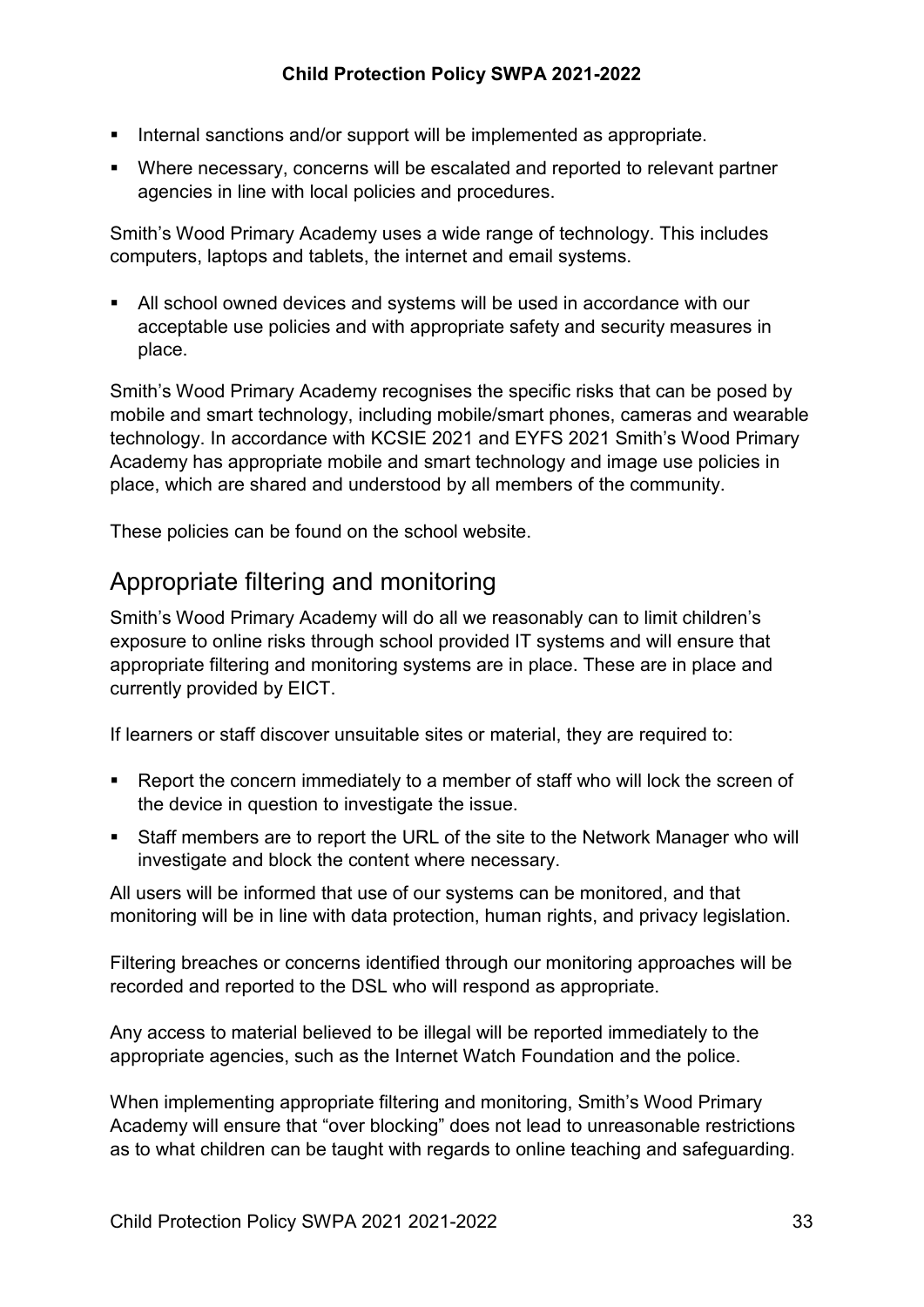Smith's Wood Primary Academy acknowledges that whilst filtering and monitoring is an important part of school online safety responsibilities, it is only one part of our approach to online safety.

- **EXECT** Learners will use appropriate search tools, apps and online resources as identified following an informed risk assessment.
- **EXECT** Learners' internet use will be supervised by staff according to their age and ability.
- Learners will be directed to use age-appropriate online resources and tools by staff.

#### <span id="page-33-0"></span>Information security and access management

Smith's Wood Primary Academy is responsible for ensuring an appropriate level of security protection procedures are in place, in order to safeguard our systems as well as staff and learners. Further information can be found in the acceptable use policies and online safety policy.

Smith's Wood Primary Academy will review the effectiveness of these procedures periodically to keep up with evolving cyber-crime technologies.

# <span id="page-33-1"></span>Staff training

Smith's Wood Primary Academy will ensure that all staff receive online safety training as part of induction and that ongoing online safety training and update for all staff will be integrated, aligned and considered as part of our overarching safeguarding approach.

### <span id="page-33-2"></span>Educating learners

Smith's Wood Primary Academy will ensure a comprehensive whole school curriculum response is in place to enable all learners to learn about and manage online risks effectively as part of providing a broad and balanced curriculum.

#### <span id="page-33-3"></span>Working with parents and carers

Smith's Wood Primary Academy will build a partnership approach to online safety and will support parents/carers to become aware and alert of the potential online benefits and risks for children by:

- Providing information on our school website
- Through communication channels (emails, newsletters)
- Taking part in Safer Internet Day annually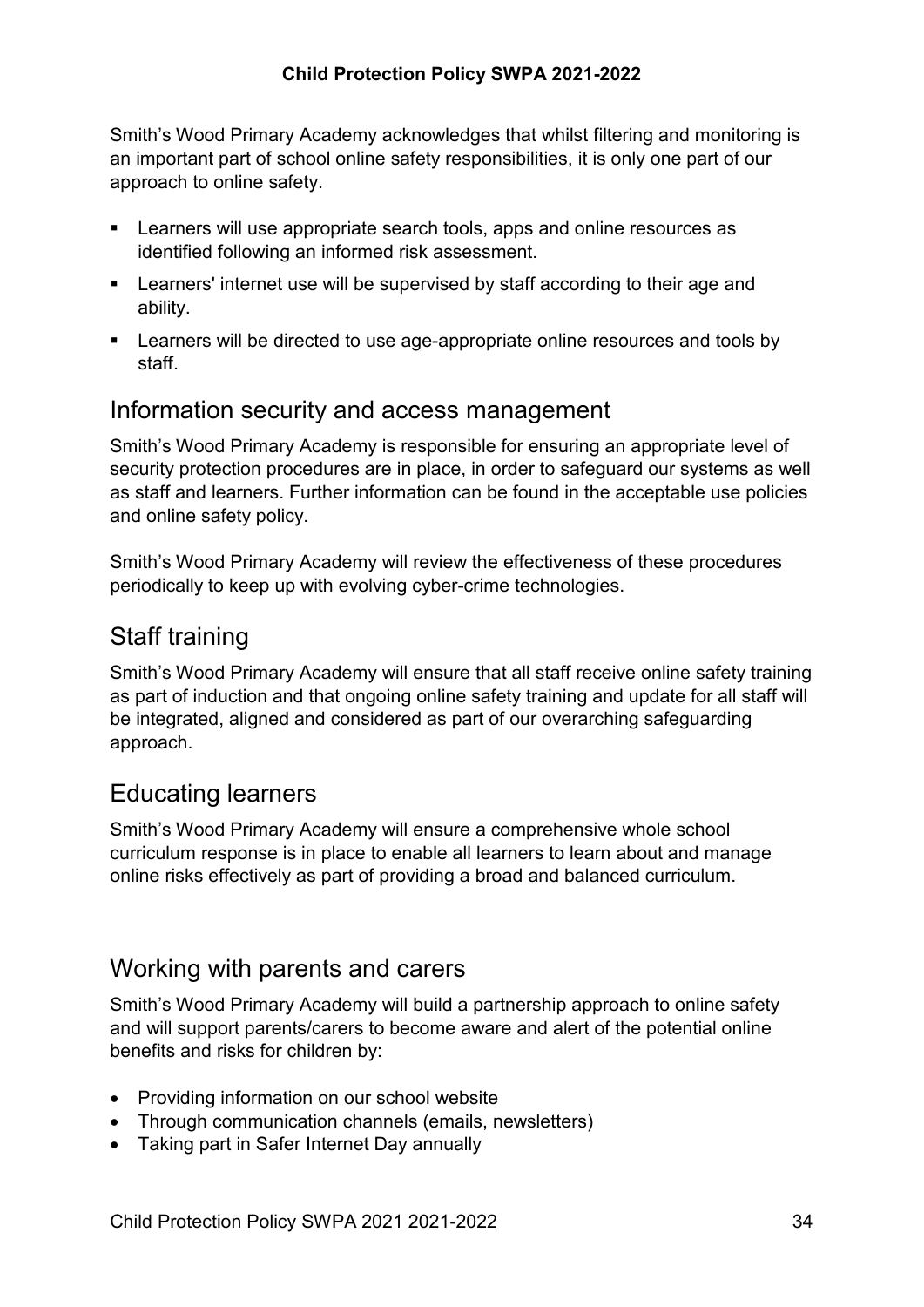# <span id="page-34-0"></span>Remote learning

Smith's Wood Primary Academy will ensure any remote sharing of information, communication and use of online learning tools and systems will be in line with privacy and data protection requirements.

All communication with learners and parents/carers will take place using school provided or approved communication channels; for example, school provided email accounts and agreed systems e.g., Zoom and Purple Mash.

Any pre-existing relationships or situations which mean this cannot be complied with will be discussed with the DSL.

Staff and learners will engage with remote teaching and learning in line with existing behaviour principles as set out in our school behaviour policy, code of conduct and remote learning policy.

Staff and learners will be encouraged to report issues experienced at home and concerns will be responded to in line with our child protection and other relevant policies.

When delivering remote learning, staff will follow our Remote Learning.

Parents/carers will be made aware of what their children are being asked to do online, including the sites they will be asked to access. Smith's Wood Primary Academy will continue to be clear who from the school (if anyone) their child is going to be interacting with online.

Parents/carers will be encouraged to ensure children are appropriately supervised online and that appropriate parent controls are implemented at home.

# <span id="page-34-1"></span>**Staff engagement and expectations**

#### <span id="page-34-2"></span>Awareness, induction and training

All members of staff have been provided with a copy of part one or annex A of *Keeping children safe in education 2021* which covers safeguarding information for staff.

- School leaders, including the DSL will read KCSIE in its entirety.
- School leaders and all members of staff who work directly with children will read annex B.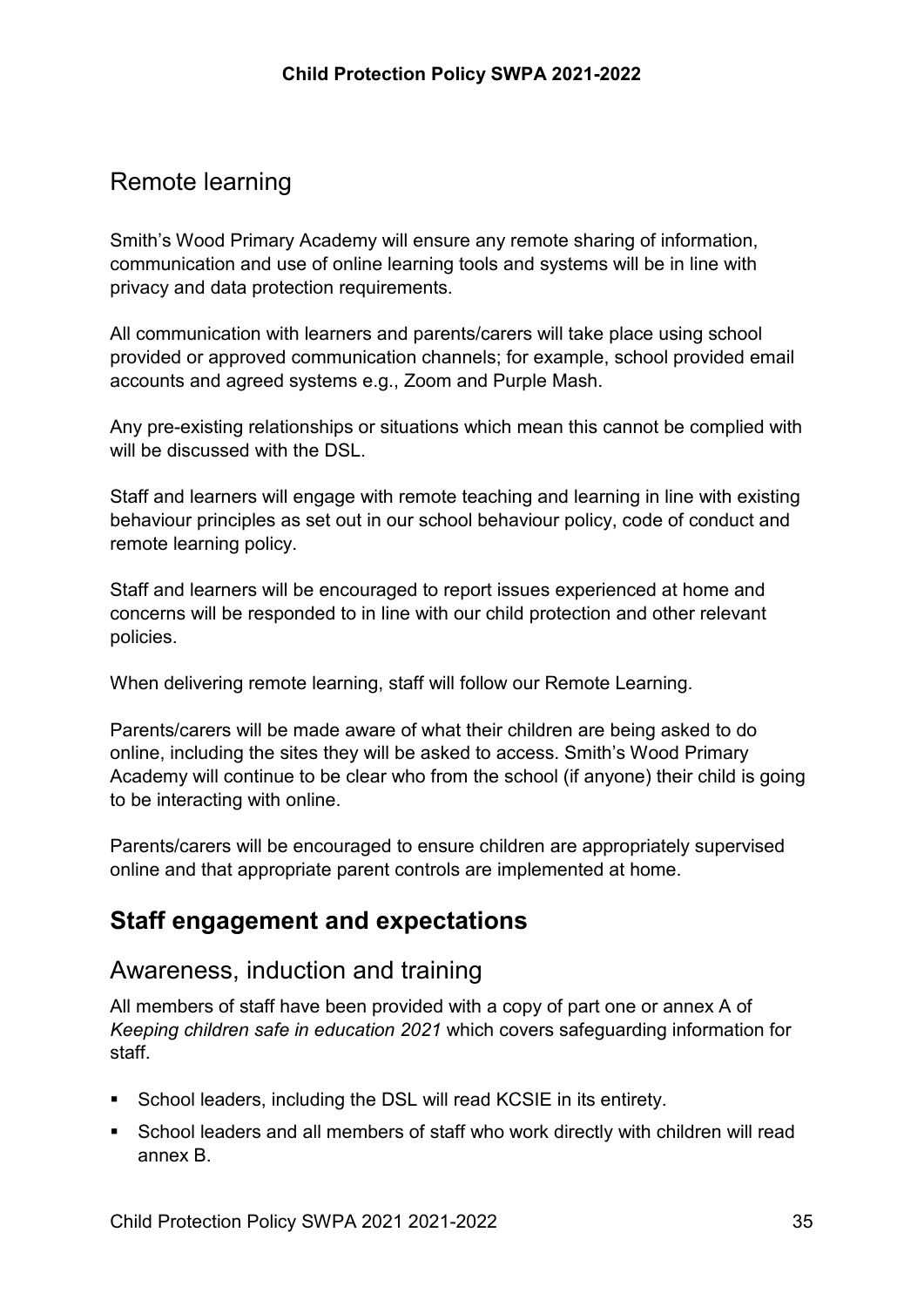All members of staff have signed to confirm that they have read and understood the national guidance shared with them.

The DSL will ensure that all new staff and volunteers (including agency and thirdparty staff) receive safeguarding and child protection training (including online safety), including information to ensure they are aware of the school internal safeguarding processes, as part of their induction.

All staff members (including agency and third-party staff) will receive appropriate child protection training (including online safety) to ensure they are aware of a range of safeguarding issues; this training will be updated at least annually.

Safeguarding training for staff, including online safety training, will be integrated, aligned and considered as part of the whole school safeguarding approach and wider staff training and curriculum planning.

In addition to specific child protection training, all staff will receive regular safeguarding and child protection updates, at least annually, to provide them with relevant skills and knowledge to safeguard children effectively. This will be achieved via email updates, staff meetings, training videos and/or webinars.

Staff will be encouraged to contribute to and shape school safeguarding arrangements and child protection policies. This will be achieved via input from knowledgeable and experienced staff, inviting input at staff meetings and INSET days.

The Principal and other DSLs will provide an annual report to the governing body detailing safeguarding training undertaken by all staff and will maintain an up-to-date register of who has been trained.

Although the school has a nominated lead for the governing body (Stuart Carter), all members of the governing body will access appropriate safeguarding training which covers their specific strategic responsibilities on a regular basis.

### <span id="page-35-0"></span>Safer working practice

All members of staff are required to work within our clear guidelines on safer working practice as outlined in the school code of conduct.

The DSL will ensure that all staff and volunteers (including agency and third-party staff) have read the child protection policy and are aware of the school expectations regarding safe and professional practice via the staff code of conduct.

Staff will be made aware of the school behaviour management and physical intervention policies. Staff will manage behaviour effectively to ensure a good and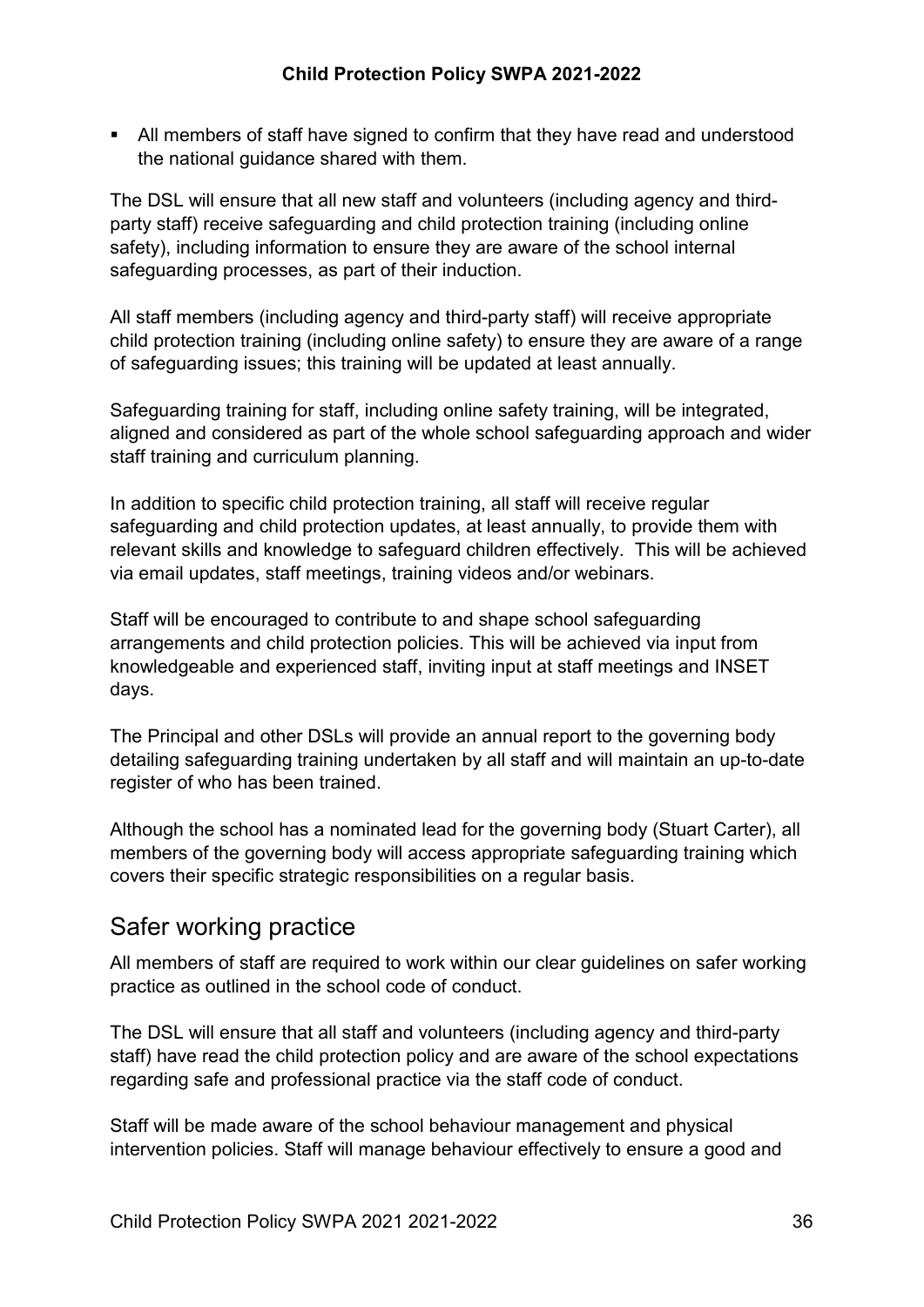safe educational environment and will have a clear understanding of the needs of all children. Physical interventions and/or use of reasonable force will be in line with our agreed policy and procedures and national guidance.

All staff will be made aware of the professional risks associated with the use of social media and electronic communication (such as email, mobile phones, texting, social networking). Staff will adhere to relevant school policies including staff behaviour policy, Acceptable Use Policies, and social media.

### <span id="page-36-0"></span>Supervision and support

We recognise that staff working in the school who have become involved with a child who has suffered harm or appears to be likely to suffer harm may find the situation stressful and upsetting.

There are clear and effective arrangements for staff development and training in respect of the protection and care of children and learners. Staff and other adults receive regular supervision and support if they are working directly and regularly with children and learners whose safety and welfare are at risk in line with our supervision policy.

# <span id="page-36-1"></span>**Safer recruitment and allegations**

### <span id="page-36-2"></span>Safer recruitment and safeguarding checks

Smith's Wood Primary Academy is committed to ensure that we develop a safe culture and that all steps are taken to recruit staff and volunteers who are safe to work with our learners and staff.

Smith's Wood Primary Academy will follow relevant guidance in Keeping Children Safe in Education 2021 (Part Three, 'Safer Recruitment') and from The Disclosure and Barring Service (DBS)

The governing body and leadership team are responsible for ensuring that the school follows safe recruitment processes as outlined within guidance.

The governing body and leadership team will ensure that there is at least one of the persons who conducts an interview has completed safer recruitment training.

The school maintains an accurate Single Central Record (SCR) in line with statutory guidance.

Smith's Wood Primary Academy are committed to supporting the statutory guidance from the Department for Education on the application of the Childcare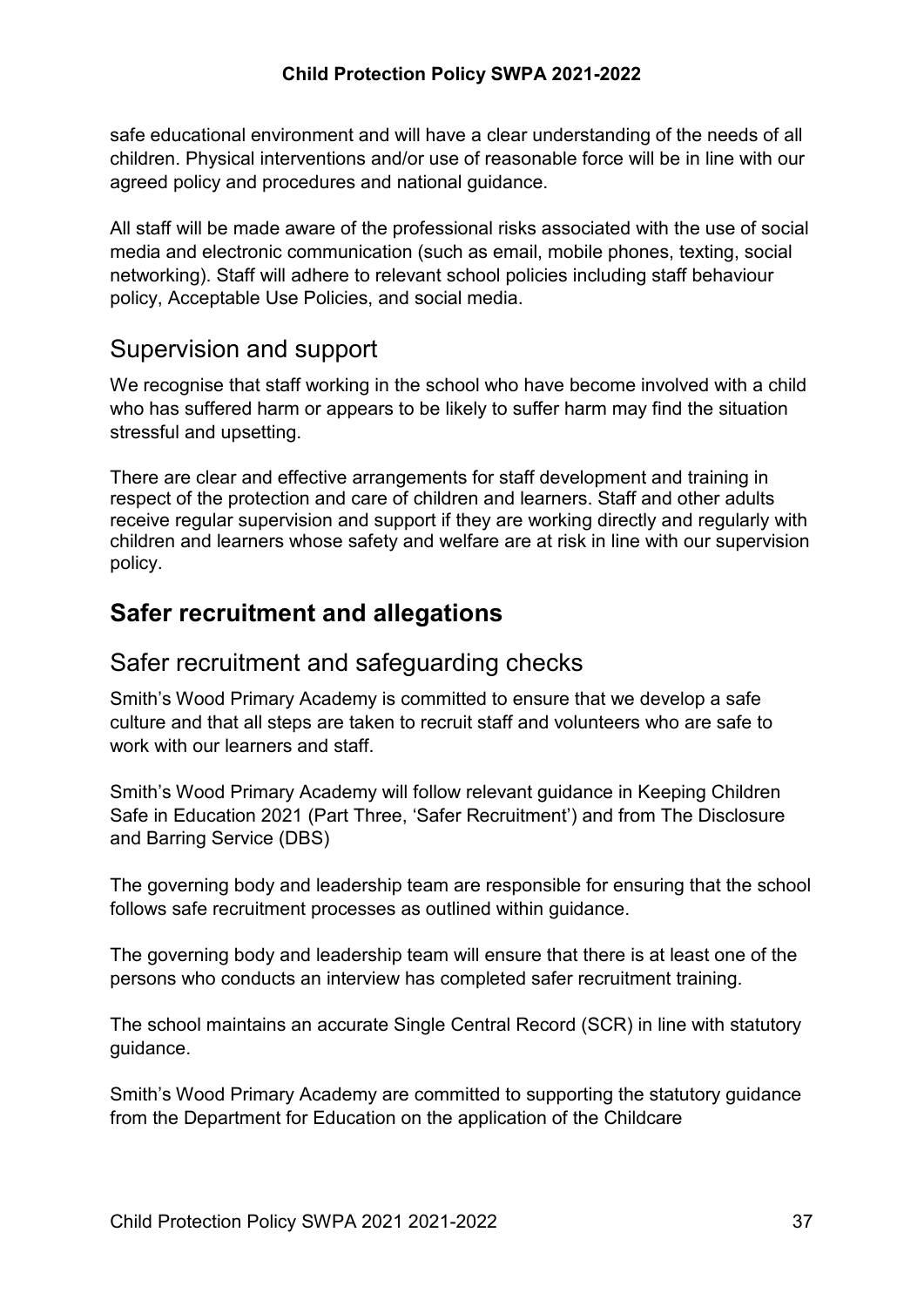(Disqualification) Regulations 2009 and related obligations under the Childcare Act 2006 in schools.

We advise all staff to disclose any reason that may affect their suitability to work with children including convictions, cautions, court orders, cautions, reprimands, and warnings.

Where the school places a learner with an alternative provision provider, the school will continue to be responsible for the safeguarding of that child.

• The school will undertake appropriate checks to ensure the provider meets the needs of the pupil, including written confirmation that appropriate safeguarding checks have been carried out on individuals working at the establishment.

Where the school organises work experience placements, we will follow the advice and guidance as identified in part Three of KCSIE 2021.

# <span id="page-37-0"></span>Allegations and concerns raised in relation to teachers, including supply teachers, other staff, volunteers and contractors

The school will respond to allegations in line with the local Solihull arrangements and Part Four of KCSIE 2021. In depth information can be found within our 'Managing Allegations against Staff' and code of conduct policy. This can be found in the policy folder on the school network.

Any concerns or allegations about staff, including those which do not meet the allegation/harm threshold will be recorded and dealt with appropriately in line with national and local guidance. Ensuring concerns are dealt with effectively will protect those working in or on behalf of the school from potential false allegations or misunderstandings.

Where principal is unsure how to respond, for example if the school is unsure if a concern meet the harm 'thresholds', advice will be sought via MASH.

#### **Concerns that meet the harm threshold**

Smith's Wood Primary Academy recognises that it is possible for any member of staff, including volunteers, governors, contractors, agency and third-party staff (including supply teachers) and visitors to behave in a way that indicates a person would pose a risk of harm if they continue to work in their present position, or in any capacity with children in a school or college. This includes when someone has

behaved in a way that has harmed a child, or may have harmed a child and/or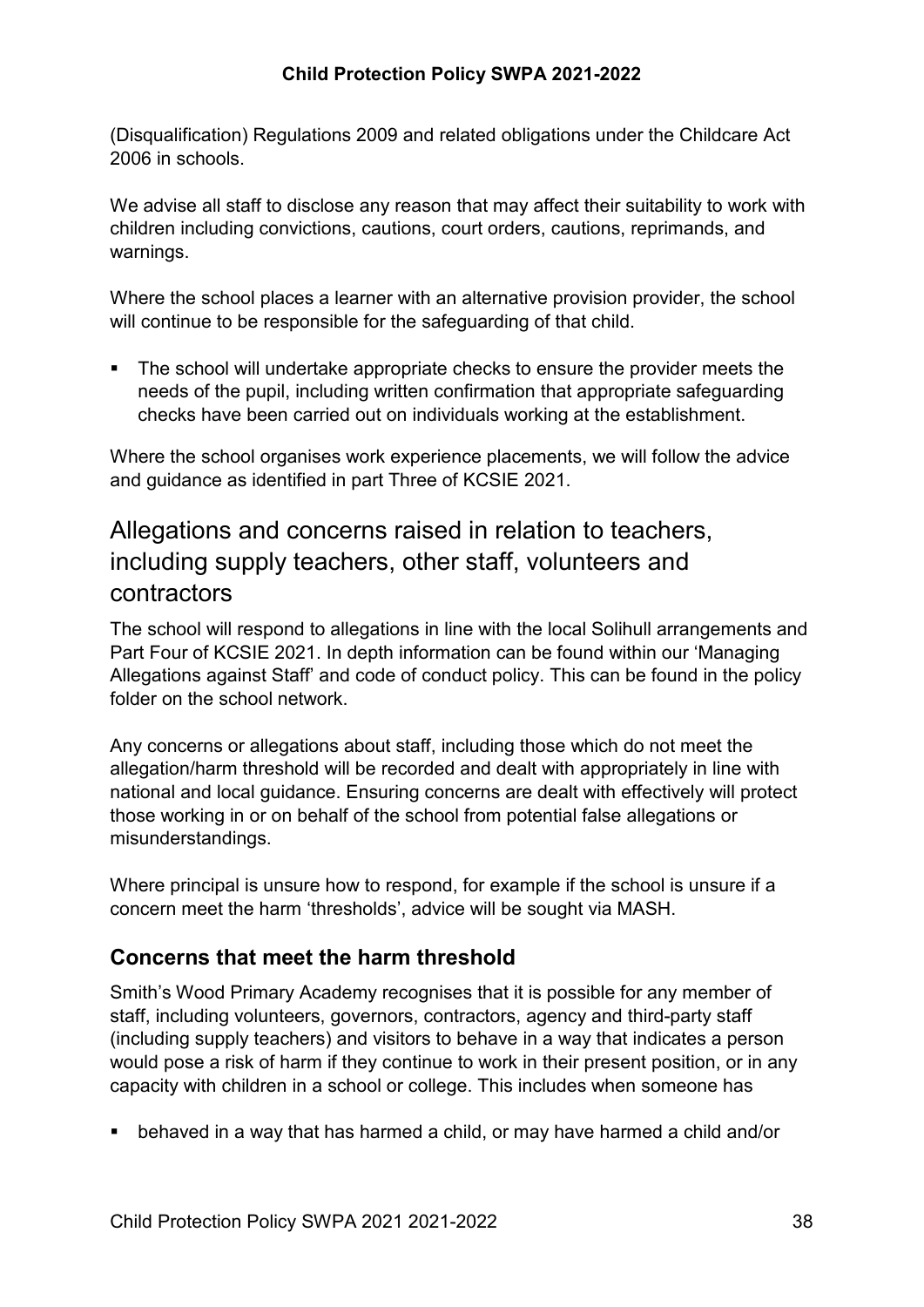- possibly committed a criminal offence against or related to a child and/or;
- behaved towards a child or children in a way that indicates he or she may pose a risk of harm to children; and/or
- behaved or may have behaved in a way that indicates they may not be suitable to work with children.

Allegations against staff which meet this threshold will be referred immediately to the principal who will contact the LADO to agree further action to be taken in respect of the child and staff member. In the event of allegations of abuse being made against the principal, staff are advised that allegations should be reported to the chair of governors who will contact the LADO.

#### **Concerns that do not meet the harm threshold**

Smith's Wood Primary Academy may also need to take action in response to 'lowlevel' concerns about staff, which typically would be behaviours which are inconsistent with our staff code of conduct, including inappropriate conduct outside of work and concerns that do not meet the allegations threshold.

Where low-level concerns are reported to the school, the principal will to share or liaise with the LADO enquiries officer via the LADO Enquiry Line.

Low-level concerns will be recorded in writing and reviewed so potential patterns of concerning, problematic or inappropriate behaviour can be identified. Where a pattern is identified, the school will implement appropriate action, for example consulting with the LADO enquiry line and following our disciplinary procedures.

Additional information regarding low-level concerns is contained with our staff code of conduct – this includes what a low-level concern is and the importance of sharing them.

#### **Safe culture**

As part of our approach to safeguarding, the school has created and embedded a culture of openness, trust and transparency in which our values and expected behaviour as set out in our staff code of conduct are constantly lived, monitored and reinforced by all staff (including supply teachers, volunteers and contractors) and where all concerns are dealt with promptly and appropriately.

All staff and volunteers should feel able to raise any concerns about poor or unsafe practice and potential failures in the school safeguarding regime. The leadership team at Smith's Wood Primary Academy will takes all concerns or allegations received seriously.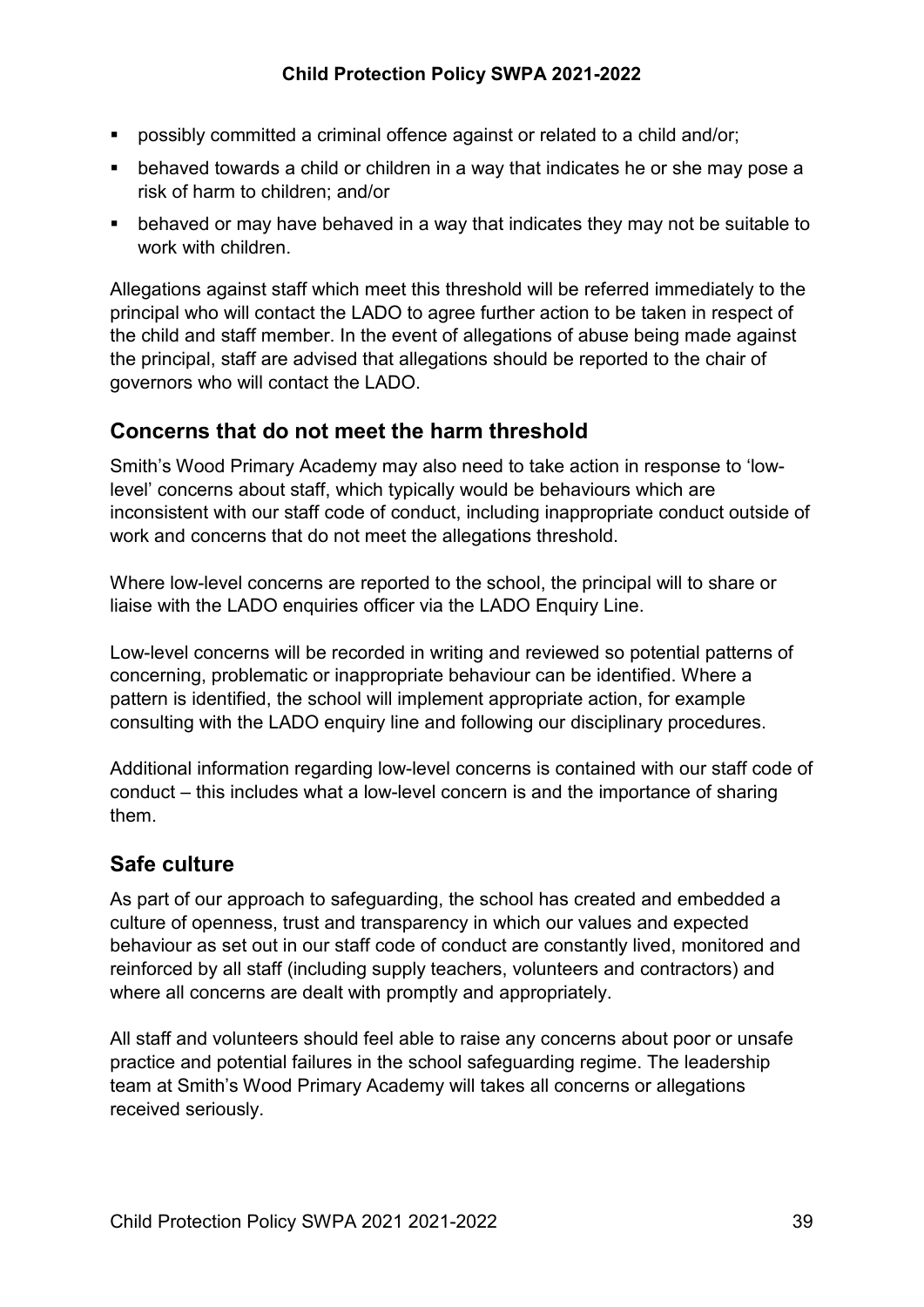All members of staff are made aware of the school whistleblowing procedure. It is a disciplinary offence not to report concerns about the conduct of a colleague that could place a child at risk.

Staff can access the NSPCC whistleblowing helpline if they do not feel able to raise concerns regarding child protection failures internally. Staff can call 0800 028 0285 (8:00 AM to 8:00 PM Monday to Friday) or email help@nspcc.org.uk.

Smith's Wood Primary Academy has a legal duty to refer to the Disclosure and Barring Service (DBS) anyone who has harmed, or poses a risk of harm, to a child, or if there is reason to believe the member of staff has committed one of a number of listed offences, and who has been removed from working (paid or unpaid) in regulated activity or would have been removed had they not left. The DBS will consider whether to bar the person.

 If these circumstances arise in relation to a member of staff at our school, a referral will be made as soon as possible after the resignation or removal of the individual in accordance with advice from the LADO.

# <span id="page-39-0"></span>**Opportunities to teach safeguarding**

Smith's Wood Primary Academy will ensure that children are taught about safeguarding, including online safety, as part of providing a broad and balanced curriculum. This will include covering relevant issues through Relationships Education and Health Education.

We recognise that schools play an essential role in helping children to understand and identify the parameters of what is appropriate child and adult behaviour, what is 'safe', to recognise when they and others close to them are not safe, and how to seek advice and support when they are concerned. Our curriculum provides opportunities for increasing self-awareness, self-esteem, social and emotional understanding, assertiveness and decision making so that learners have a range of age-appropriate contacts and strategies to ensure their own protection and that of others.

Smith's Wood Primary Academy recognise that a one size fits all approach may not be appropriate for all children, and a more personalised or contextualised approach for more vulnerable children, victims of abuse and some SEND children might be needed.

Our school systems support children to talk to a range of staff. Children will be listened to and heard, and their concerns will be taken seriously and acted upon as appropriate.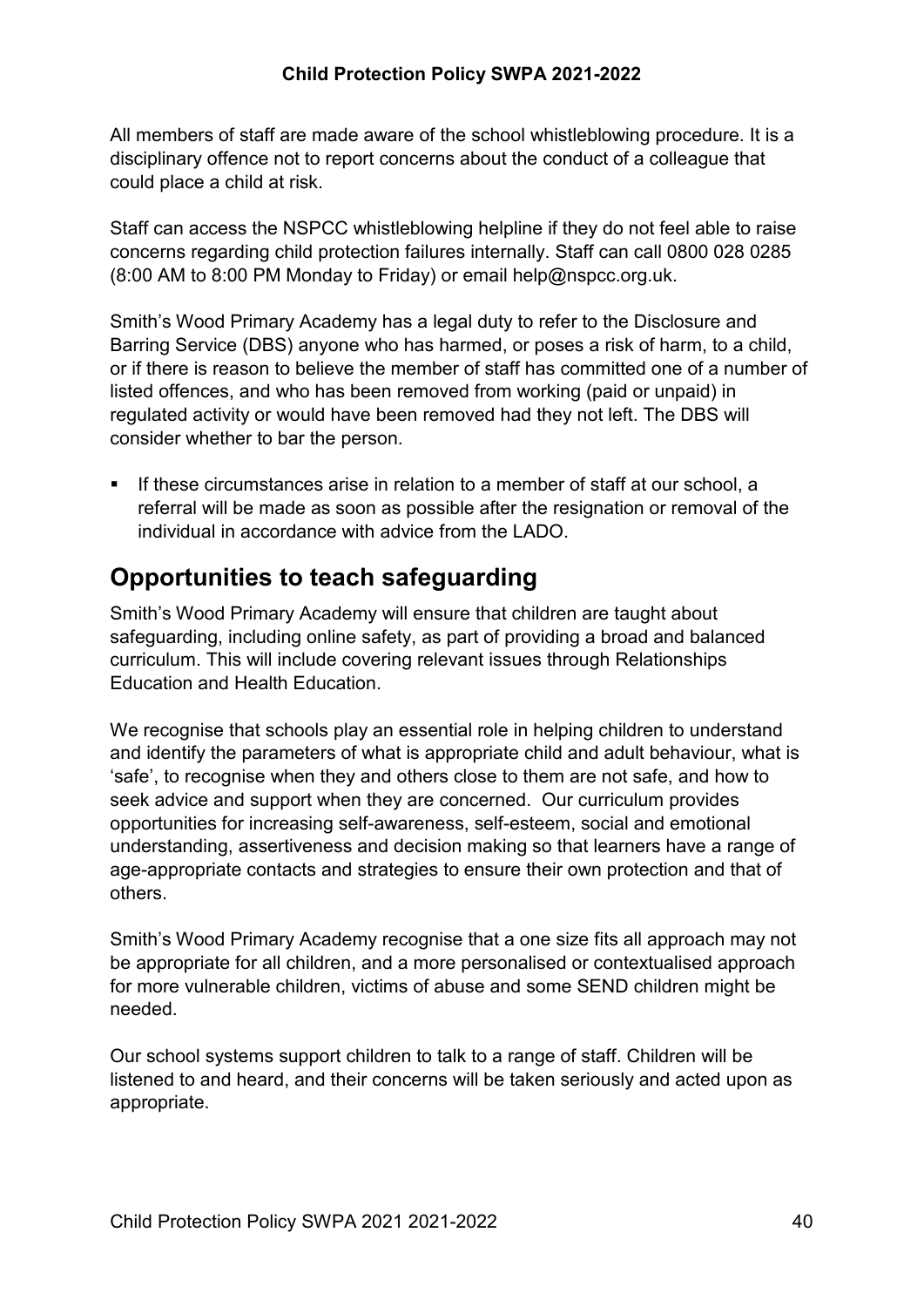# <span id="page-40-0"></span>**Physical safety**

#### <span id="page-40-1"></span>Use of reasonable force

There may be circumstances when it is appropriate for staff to use reasonable force in order to safeguard children from harm. Further information regarding our approach and expectations can be found in our behaviour policy.

### <span id="page-40-2"></span>The use of premises by other organisations

Where services or activities are provided separately by another body using the school facilities/premises, the principal and governing body will seek written assurance that the organisation concerned has appropriate policies and procedures in place regarding safeguarding children and child protection, and that relevant safeguarding checks have been made in respect of staff and volunteers. If this assurance is not achieved, an application to use premises will be refused.

Safeguarding requirements will be included in any transfer of control agreement (i.e., lease or hire agreement), as a condition of use and occupation of the premises. Failure to comply with this will lead to termination of the agreement.

#### <span id="page-40-3"></span>Site security

All members of staff have a responsibility for maintaining awareness of buildings and grounds security and for reporting concerns that may come to light.

Appropriate checks will be undertaken in respect of visitors and volunteers coming into school as outlined within national guidance. Visitors will be expected to sign in and out via the office electronic entry sign system and to display a printed visitor's badge whilst on site.

Staff and visitors will be expected to adhere to any safety arrangements implemented because of Covid-19 restrictions.

Any individual who is not known or identifiable on site should be challenged for clarification and reassurance.

The school will not accept the behaviour of any individual (parent or other) that threatens school security or leads others (child or adult) to feel unsafe. Such behaviour will be treated as a serious concern and may result in a decision to refuse access for that individual to the school site.

# <span id="page-40-4"></span>**Local support**

All members of staff in Smith's Wood Primary Academy are made aware of local support available.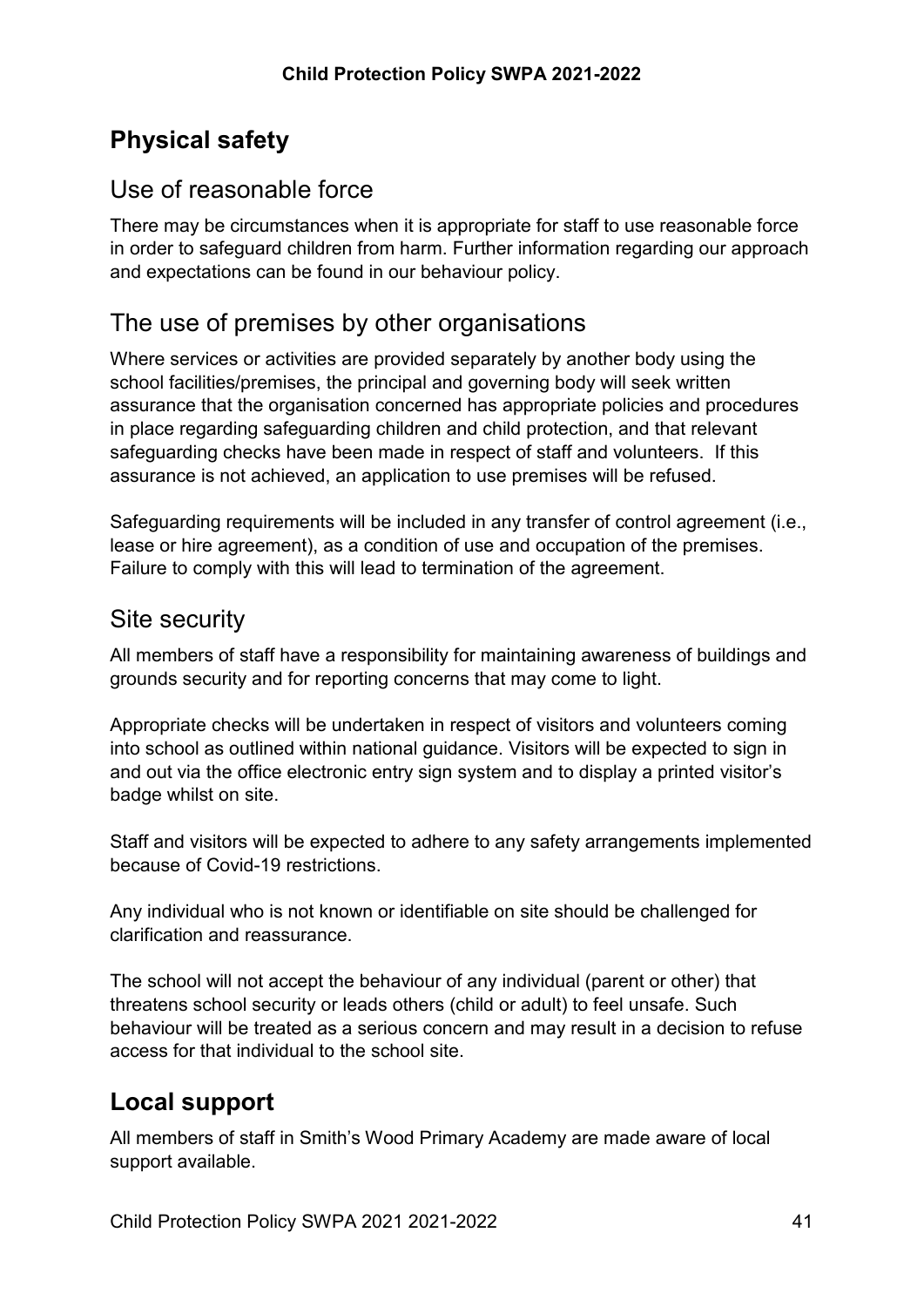# <span id="page-41-0"></span>**LADO service**

0121 788 4310

**[referral form](https://solihulllscp.co.uk/media/upload/fck/file/Signs%20of%20safety/POT%20referral%20form%202018.doc)** (Email address to be confirmed at time of call)

#### **Children's services**

MASH: 0121 788 4300

Emergency Duty Team: 0121 605 6060

#### **West Midlands Police**

101 or 999 if there is an immediate risk of harm

Solihull Partnerships Team - 101 Extension 891 3040

Inspector Sharon Jones **[sharon.jones@west-midlands.pnn.police.uk](mailto:%3csharon.jones@west-midlands.pnn.police.uk)**

PC Donaghy, Young Persons Officer - **[n.donaghy@west-midlands.pnn.police.uk](mailto:n.donaghy@west-midlands.pnn.police.uk)**

West Midlands Police Violence Reduction Unit (VRU) **[West Midlands Violence](https://westmidlands-vru.org/)  [Reduction Unit \(westmidlands-vru.org\)](https://westmidlands-vru.org/)**

#### **Online safety**

Educational Web Team (Childrens Services -SMBC) **[eweb@solihull.gov.uk](mailto:eweb@solihull.gov.uk)**

#### **Solihull Local Safeguarding Children's Partnership (LSCP)**

**<https://solihulllscp.co.uk/>** 0121 788 4325

**<https://westmidlands.procedures.org.uk/>**

**Adult safeguarding** Adult Social Care via 0121 704 8007

**ccadults@solihull.gov.uk**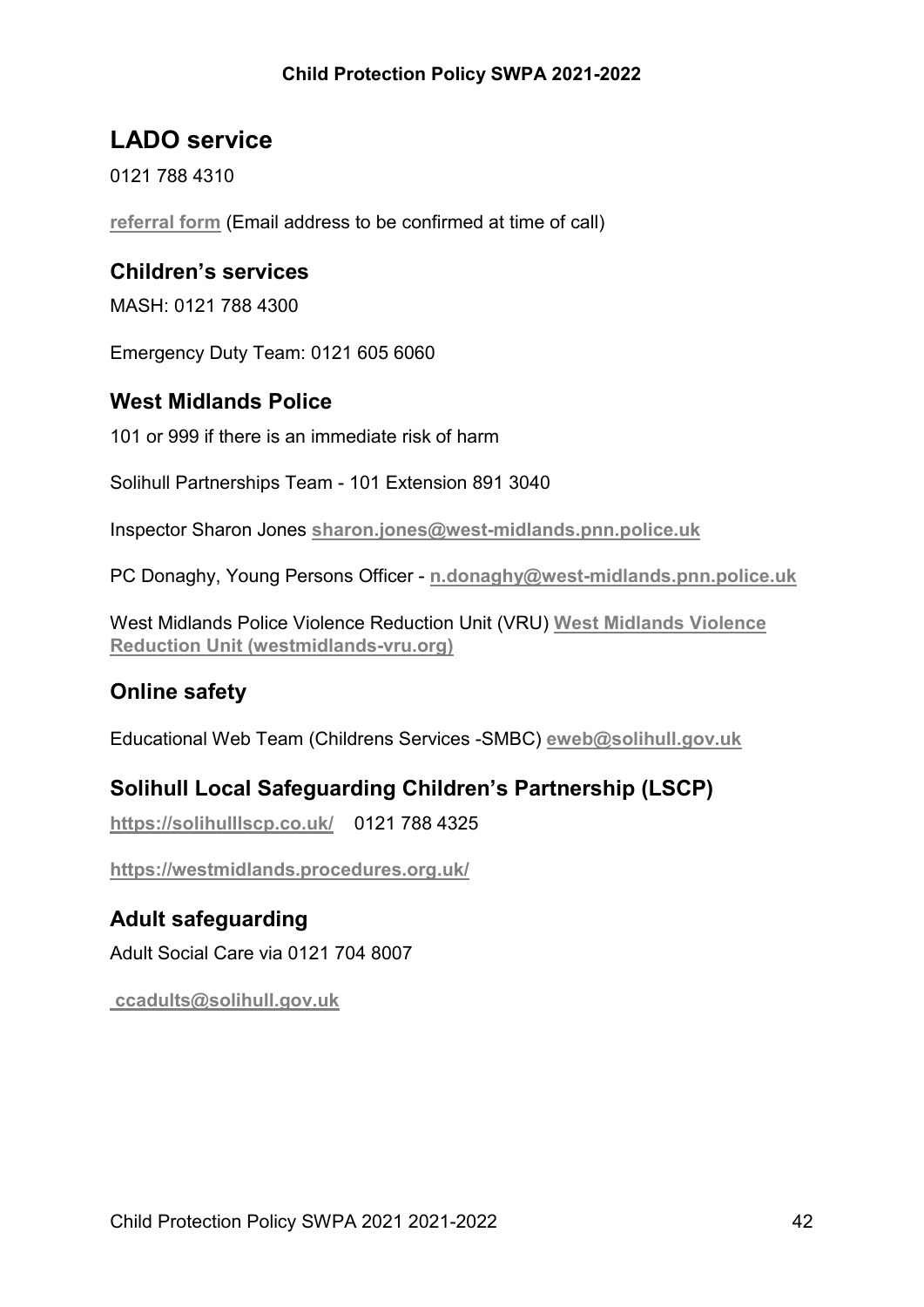# <span id="page-42-0"></span>**Appendix 1: Categories of abuse**

All staff should be aware that abuse, neglect, and safeguarding issues are rarely standalone events that can be covered by one definition or label. In most cases multiple issues will overlap with one another.

### Abuse

Abuse is a form of maltreatment of a child. Somebody may abuse or neglect a child by inflicting harm, or by failing to act to prevent harm. They may be abused by an adult or adults or another child or children. It should be noted that abuse can be carried out both on and offline and be perpetrated by men, women, and children.

### Sexual abuse

This involves forcing or enticing a child or young person to take part in sexual activities, not necessarily involving a high level of violence, whether or not the child is aware of what is happening. The activities may involve physical contact, including assault by penetration (for example rape or oral sex) or non-penetrative acts such as masturbation, kissing, rubbing, and touching outside of clothing. They may also include non-contact activities, such as involving children in looking at, or in the production of, sexual images, watching sexual activities, encouraging children to behave in sexually inappropriate ways, or grooming a child in preparation for abuse (including via the internet). Sexual abuse is not solely perpetrated by adult males. Women can also commit acts of sexual abuse, as can other children.

Signs that **may** indicate sexual abuse

- **Sudden changes in behaviour and performance**
- **Displays of affection which are sexual and age inappropriate**
- Self-harm, self-mutilation or attempts at suicide
- Alluding to secrets which they cannot reveal
- **Tendency to cling or need constant reassurance**
- Regression to younger behaviour for example thumb sucking, playing with discarded toys, acting like a baby
- Distrust of familiar adults e.g., anxiety of being left with relatives, a childminder or lodger
- **Unexplained gifts or money**
- **Depression and withdrawal**
- **Fear of undressing for PE**
- **Sexually transmitted disease**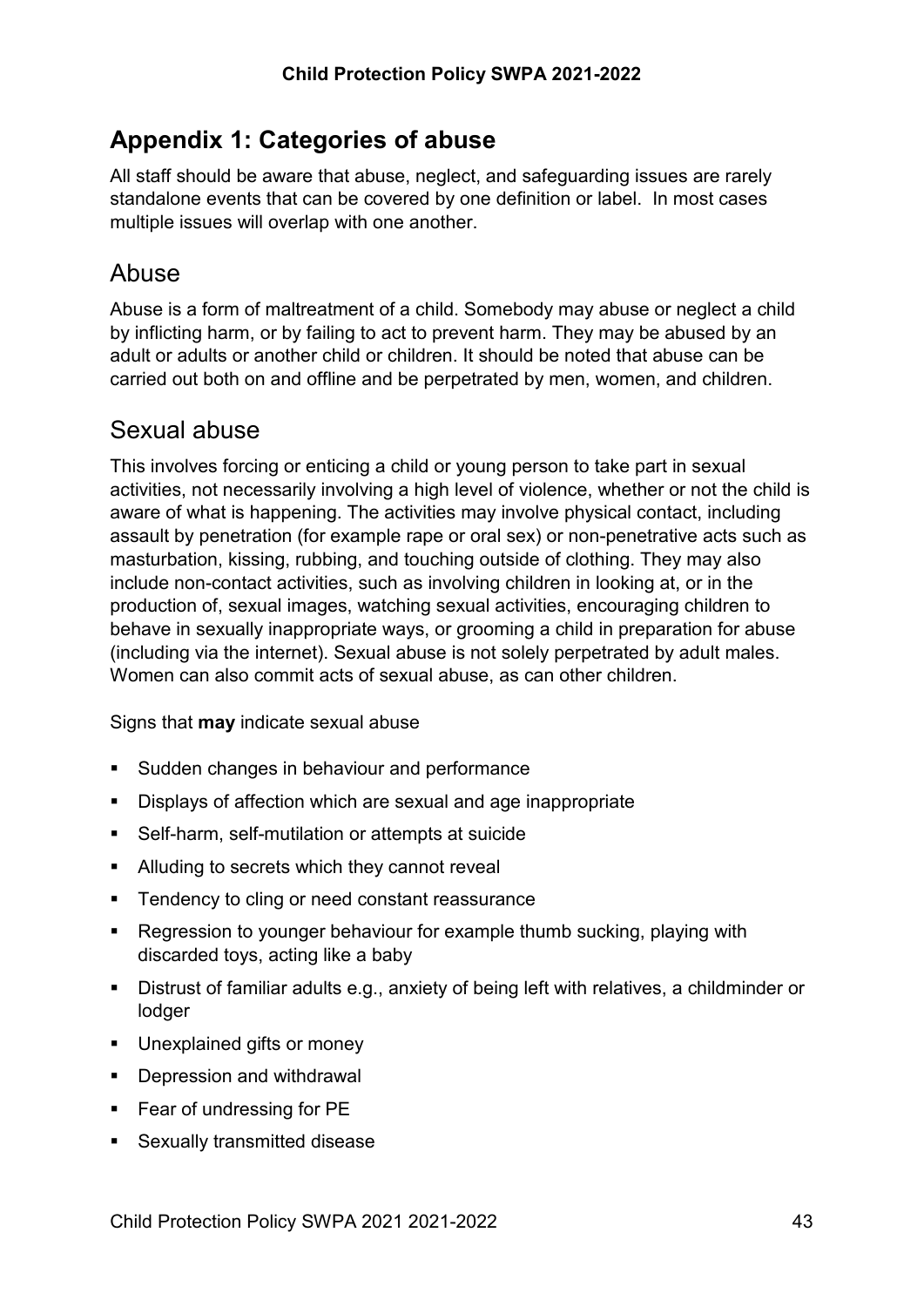**Fire setting** 

Physical abuse: a form of abuse which may involve hitting, shaking, throwing, poisoning, burning or scalding, drowning, suffocating or otherwise causing physical harm to a child. Physical harm may also be caused when a parent or carer fabricates the symptoms of, or deliberately induces, illness in a child.

Signs that **may** indicate physical abuse

- **Bruises and abrasions around the face**
- **Damage or injury around the mouth**
- Bi-lateral injuries such as two bruised eyes
- **Bruising to soft area of the face such as the cheeks**
- Fingertip bruising to the front or back of torso
- **Bite marks**
- Burns or scalds (unusual patterns and spread of injuries)
- Deep contact burns such as cigarette burns Injuries suggesting beatings (strap marks, welts)
- Covering arms and legs even when hot
- Aggressive behaviour or severe temper outbursts.
- Injuries need to be accounted for. Inadequate, inconsistent, or excessively plausible explanations or a delay in seeking treatment should signal concern.

#### Emotional abuse

This is defined as the persistent emotional maltreatment of a child such as to cause severe and adverse effects on the child's emotional development. It may involve conveying to a child that they are worthless or unloved, inadequate, or valued only insofar as they meet the needs of another person. It may include not giving the child opportunities to express their views, deliberately silencing them or 'making fun' of what they say or how they communicate. It may feature age or developmentally inappropriate expectations being imposed on children. These may include interactions that are beyond a child's developmental capability as well as overprotection and limitation of exploration and learning, or preventing the child participating in normal social interaction. It may involve seeing or hearing the illtreatment of another. It may involve serious bullying (including cyberbullying), causing children frequently to feel frightened or in danger, or the exploitation or corruption of children. Some level of emotional abuse is involved in all types of maltreatment of a child, although it may occur alone.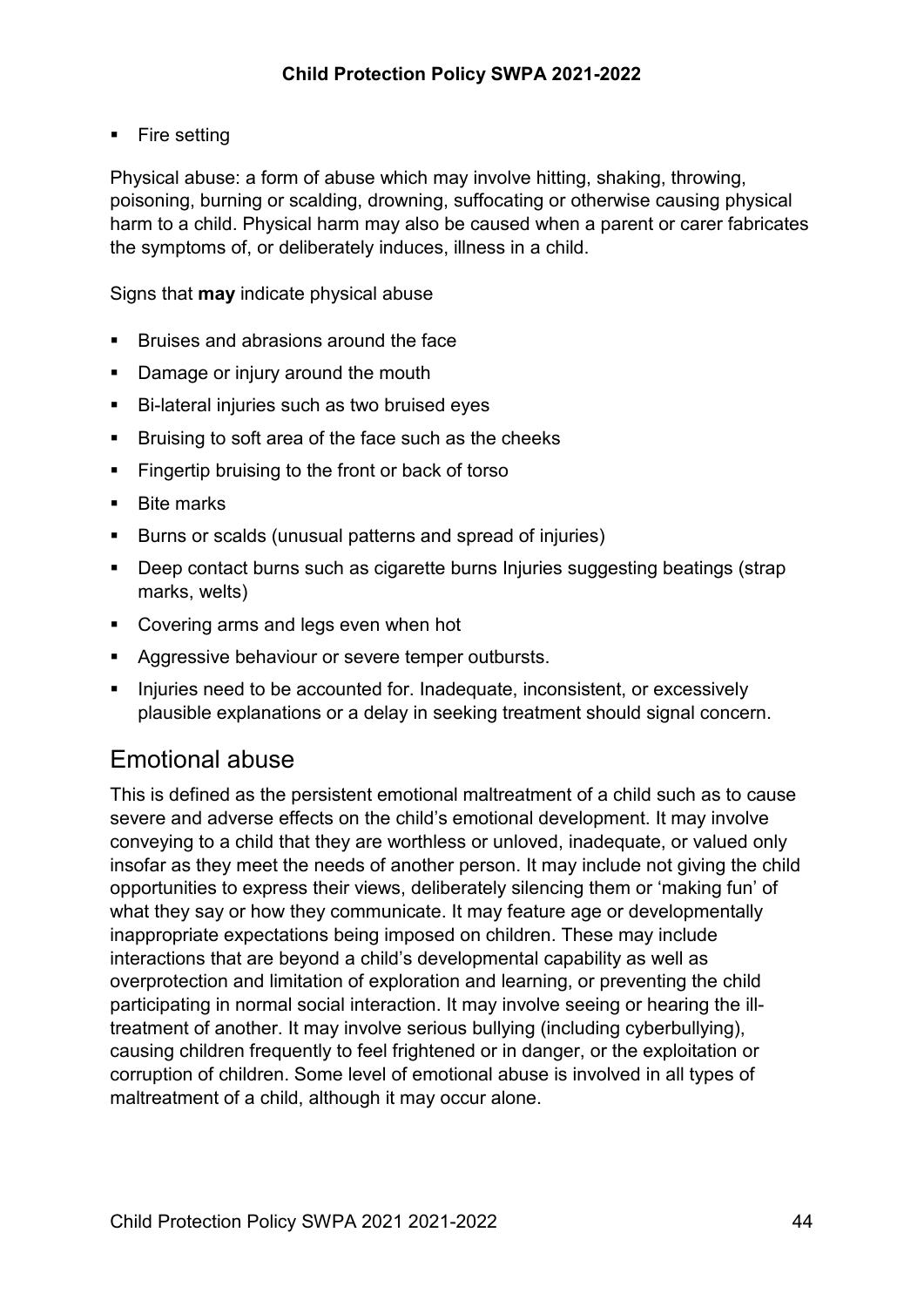Signs that **may** indicate emotional abuse

- Over reaction to mistakes
- $\blacksquare$  Lack of self-confidence/esteem
- **Sudden speech disorders**
- **Self-harming**
- **Eating disorders**
- **Extremes of passivity and/or aggression**
- Compulsive stealing
- **Drug, alcohol, solvent abuse**
- Fear of parents being contacted
- **Unwillingness or inability to play**
- Excessive need for approval, attention, and affection

#### **Neglect**

This can be defined as the persistent failure to meet a child's basic physical and/or psychological needs, likely to result in the serious impairment of the child's health or development. Neglect may occur during pregnancy as a result of maternal substance abuse. Once a child is born, neglect may involve a parent or carer failing to: provide adequate food, clothing, and shelter (including exclusion from home or abandonment); protect a child from physical and emotional harm or danger; ensure adequate supervision (including the use of inadequate care-givers); or ensure access to appropriate medical care or treatment. It may also include neglect of, or unresponsiveness to, a child's basic emotional needs.

Signs that **may** indicate neglect.

- Constant hunger
- Poor personal hygiene
- Constant tiredness
- **Inadequate clothing**
- **Frequent lateness or non-attendance**
- **Untreated medical problems**
- Poor relationship with peers
- Compulsive stealing and scavenging
- Rocking, hair twisting and thumb sucking
- Running away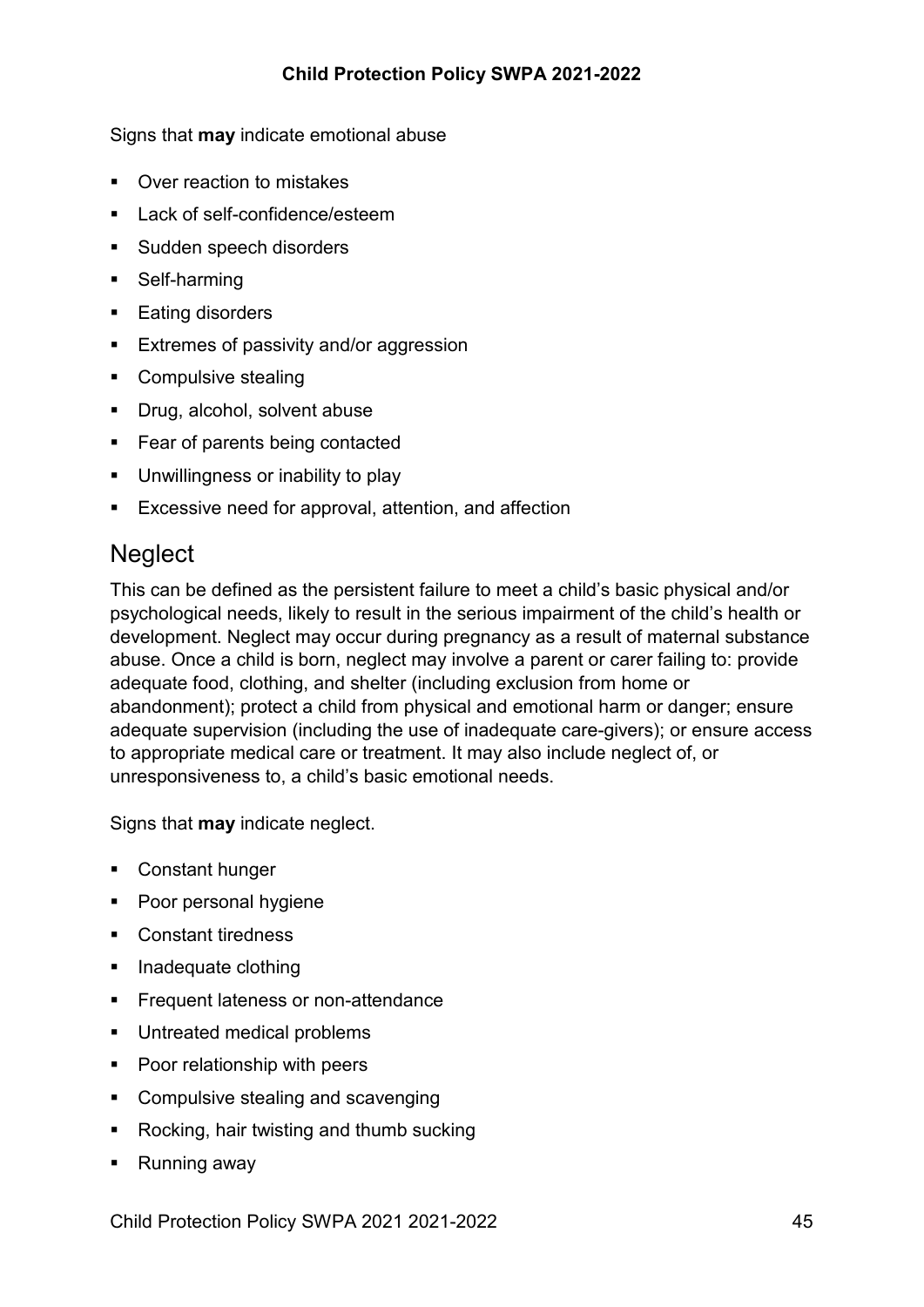- **Loss of weight or being constantly underweight**
- **Low self esteem**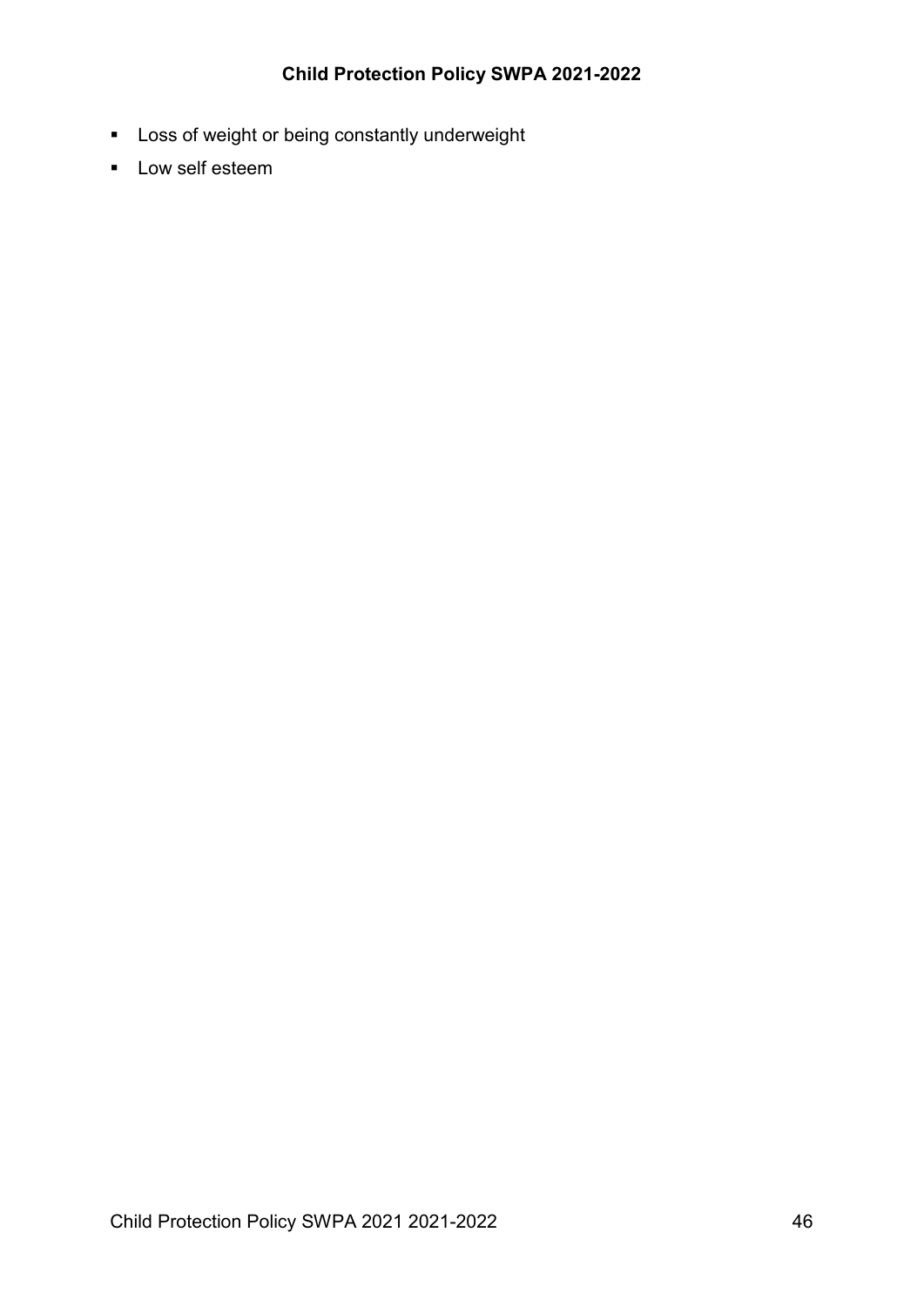# <span id="page-46-0"></span>**Appendix 2: Support organisations**

### <span id="page-46-1"></span>Solihull Council contacts

- **MASH: 0121 788 4300**
- Out of hours: 0121 605 6060
- Children's Social Work Child Protection and Review Unit: 0121 788 4310
- Local Authority Duty Officer (LADO) 0121 788 4310
- SMBC Adult Social Work one stop referral 0121 704 8007

### Birmingham contacts

 Birmingham Multi-Agency Safeguarding Hub (MASH) - 0121 303 1888 **<http://www.lscpbirmingham.org.uk/safeguarding-concerns/cass>**

# Coventry contacts

 Coventry Multi-Agency Safeguarding Hub (MASH) - 024 7678 8555 **[http://www.coventry.gov.uk/info/31/children\\_and\\_families/2186/coventrys\\_](http://www.coventry.gov.uk/info/31/children_and_families/2186/coventrys_multi_agency_safeguarding_hub_mash) [multi\\_agency\\_safeguarding\\_hub\\_mash](http://www.coventry.gov.uk/info/31/children_and_families/2186/coventrys_multi_agency_safeguarding_hub_mash)**

### Warwickshire contacts

- Children's Social Care during office hours: 01926 410410
- **Emergency Duty Service 01926 886922 outside office hours only <https://www.warwickshire.gov.uk/childprotection>**

# Worcestershire Contacts

- Access Centre 01905 822666 from Monday to Thursday 8.30am to 5.00pm (until 4:30 pm on Friday)
- Emergency Duty Team (EDT) on 01905 768020 outside office hours **<http://www.worcestershire.gov.uk/areyouworriedaboutachild>**
- Children missing education services 0121 704 6663 **[https://www.solihull.gov.uk/Schools-and-learning/Children-missing](https://www.solihull.gov.uk/Schools-and-learning/Children-missing-education-service)[education-service](https://www.solihull.gov.uk/Schools-and-learning/Children-missing-education-service)**.

# Solihull Council school extranet safeguarding pages

 **[https://solgrid365.sharepoint.com/sites/council/SitePages/safeguarding](https://solgrid365.sharepoint.com/sites/council/SitePages/safeguarding-home.aspx)[home.aspx](https://solgrid365.sharepoint.com/sites/council/SitePages/safeguarding-home.aspx)**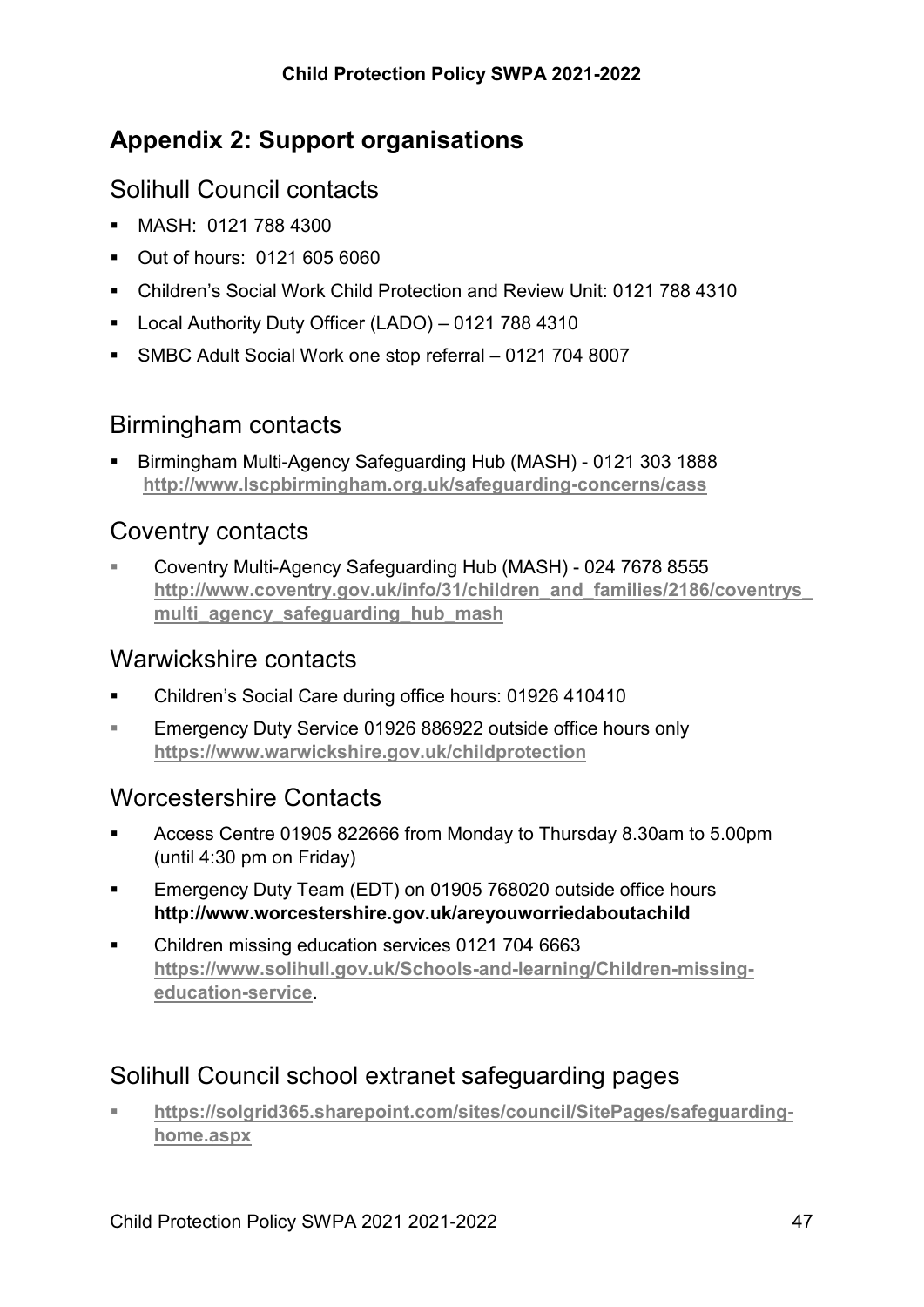**[https://solgrid365.sharepoint.com/sites/council/SitePages/Specific](https://solgrid365.sharepoint.com/sites/council/SitePages/Specific-safeguarding-issues.aspx)[safeguarding-issues.aspx](https://solgrid365.sharepoint.com/sites/council/SitePages/Specific-safeguarding-issues.aspx)**

# Early help Solihull

**<https://solihulllscp.co.uk/practitioner-volunteers/early-help-21.php>**

The Waiting Room Birmingham and Solihull wellbeing services

**<https://the-waitingroom.org/>**

#### Solar

**<https://www.bsmhft.nhs.uk/our-services/solar-youth-services/>**

# SIAS (Solihull Integrated Addiction Services)

**<https://www.sias-solihull.org.uk/> 0121 301 4141**

# Kooth

#### **<https://www.kooth.com/>**

# NSPCC *Report abuse in education*

Helpline 0800 136 663 or **[help@nspcc.org.uk](mailto:help@nspcc.org.uk)**

# National organisations

- NSPCC: **[www.nspcc.org.uk](http://www.nspcc.org.uk/)**
- Barnardo's: **[www.barnardos.org.uk](http://www.barnardos.org.uk/)**
- Action for Children: **[www.actionforchildren.org.uk](http://www.actionforchildren.org.uk/)**
- Children's Society: **[www.childrenssociety.org.uk](http://www.childrenssociety.org.uk/)**

# Support for staff

- Education Support Partnership: **[www.educationsupportpartnership.org.uk](http://www.educationsupportpartnership.org.uk/)**
- Professional Online Safety Helpline: **[www.saferinternet.org.uk/helpline](http://www.saferinternet.org.uk/helpline)**

# Support for learners

- ChildLine: **[www.childline.org.uk](http://www.childline.org.uk/)**
- Papyrus: **[www.papyrus-uk.org](http://www.papyrus-uk.org/)**
- The Mix: **[www.themix.org.uk](http://www.themix.org.uk/)**
- Shout: **[www.giveusashout.org](http://www.giveusashout.org/)**
- Fearless: **[www.fearless.org](http://www.fearless.org/)**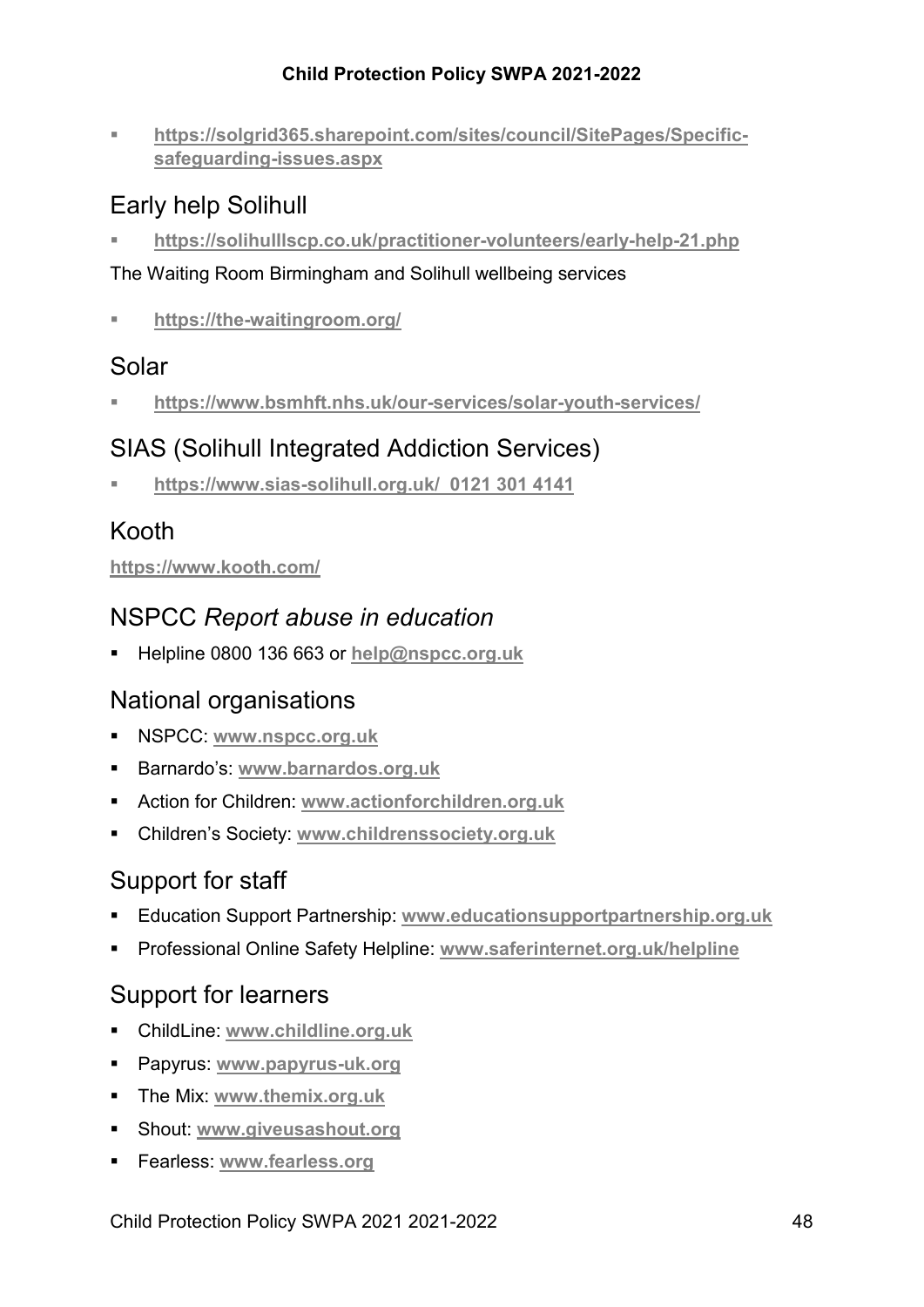Victim Support: **[www.victimsupport.org.uk](http://www.victimsupport.org.uk/)**

# Support for adults

- Family Lives: **[www.familylives.org.uk](http://www.familylives.org.uk/)**
- Crime Stoppers: **[www.crimestoppers-uk.org](http://www.crimestoppers-uk.org/)**
- Victim Support: **[www.victimsupport.org.uk](http://www.victimsupport.org.uk/)**
- The Samaritans: **[www.samaritans.org](http://www.samaritans.org/)**
- NAPAC (National Association for People Abused in Childhood): **[www.napac.org.uk](http://www.napac.org.uk/)**
- MOSAC: **[www.mosac.org.uk](http://www.mosac.org.uk/)**
- Action Fraud: **[www.actionfraud.police.uk](http://www.actionfraud.police.uk/)**
- Shout: **[www.giveusashout.org](http://www.giveusashout.org/)**
- Advice now: **[www.advicenow.org.uk](http://www.advicenow.org.uk/)**

### Support for learning disabilities

- Respond: **[www.respond.org.uk](http://www.respond.org.uk/)**
- Mencap: **[www.mencap.org.uk](http://www.mencap.org.uk/)**
- Council for Disabled Children: **[https://councilfordisabledchildren.org.uk](https://councilfordisabledchildren.org.uk/)**

# Contextual Safeguarding Network

**<https://contextualsafeguarding.org.uk/>**

#### Substance misuse

- We are with you (formerly Addaction): **[www.wearewithyou.org.uk/services/kent-for-young-people/](http://www.wearewithyou.org.uk/services/kent-for-young-people/)**
- Talk to Frank: **[www.talktofrank.com](http://www.talktofrank.com/)**

#### Domestic abuse

- Domestic abuse services: **[www.domesticabuseservices.org.uk](http://www.domesticabuseservices.org.uk/)**
- Refuge: **[www.refuge.org.uk](http://www.refuge.org.uk/)**
- Women's Aid: **[www.womensaid.org.uk](http://www.womensaid.org.uk/)**
- Men's Advice Line: **[www.mensadviceline.org.uk](http://www.mensadviceline.org.uk/)**
- Mankind: **[www.mankindcounselling.org.uk](http://www.mankindcounselling.org.uk/)**
- National Domestic Abuse Helpline: **[www.nationaldahelpline.org.uk](http://www.nationaldahelpline.org.uk/)**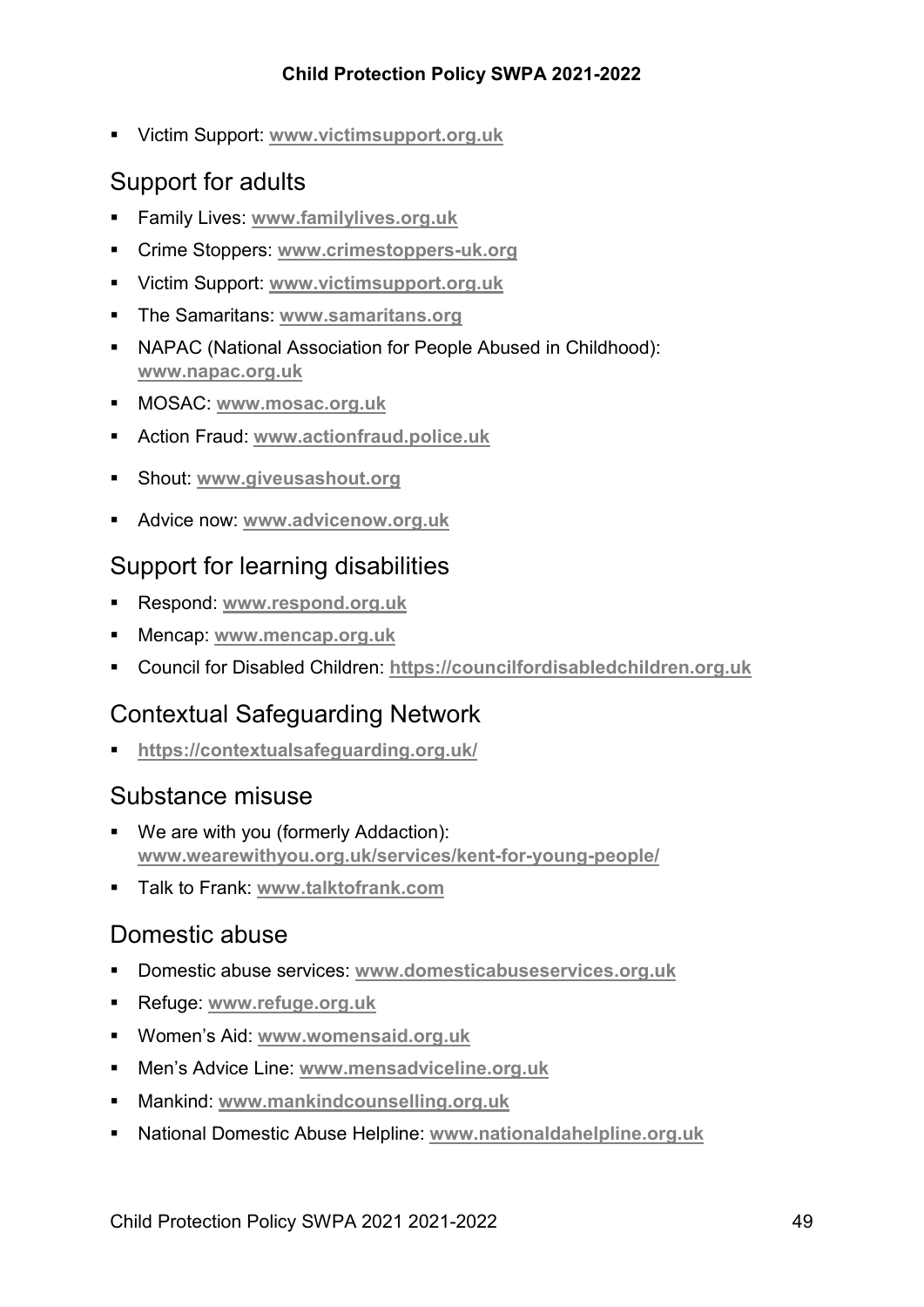Respect Phoneline: **[https://respectphoneline.org.uk](https://respectphoneline.org.uk/)**

# Criminal and Sexual Exploitation

- National Crime Agency: **[www.nationalcrimeagency.gov.uk/who-we-are](http://www.nationalcrimeagency.gov.uk/who-we-are)**
- It's not okay: **[www.itsnotokay.co.uk](http://www.itsnotokay.co.uk/)**
- NWG Network: **[www.nwgnetwork.org](http://www.nwgnetwork.org/)**

#### Honour-based abuse

Forced Marriage Unit: **[www.gov.uk/guidance/forced-marriage](http://www.gov.uk/guidance/forced-marriage)**

#### FGM Factsheet:

**[https://assets.publishing.service.gov.uk/government/uploads/system/uploads/](https://assets.publishing.service.gov.uk/government/uploads/system/uploads/attachment_data/file/496415/6_1639_HO_SP_FGM_mandatory_reporting_Fact_sheet_Web.pdf) [attachment\\_data/file/496415/6\\_1639\\_HO\\_SP\\_FGM\\_mandatory\\_reporting\\_Fact\\_](https://assets.publishing.service.gov.uk/government/uploads/system/uploads/attachment_data/file/496415/6_1639_HO_SP_FGM_mandatory_reporting_Fact_sheet_Web.pdf) [sheet\\_Web.pdf](https://assets.publishing.service.gov.uk/government/uploads/system/uploads/attachment_data/file/496415/6_1639_HO_SP_FGM_mandatory_reporting_Fact_sheet_Web.pdf)**

Mandatory reporting of female genital mutilation: procedural information: **[www.gov.uk/government/publications/mandatory-reporting-of-female-genital](http://www.gov.uk/government/publications/mandatory-reporting-of-female-genital-mutilation-procedural-information)[mutilation-procedural-information](http://www.gov.uk/government/publications/mandatory-reporting-of-female-genital-mutilation-procedural-information)**

# Peer-on-peer abuse, including bullying, sexual violence and harassment

- Rape Crisis: **[https://rapecrisis.org.uk](https://rapecrisis.org.uk/)**
- Brook: **[www.brook.org.uk](http://www.brook.org.uk/)**
- Disrespect Nobody: **[www.disrespectnobody.co.uk](http://www.disrespectnobody.co.uk/)**
- Upskirting know your rights: **[www.gov.uk/government/news/upskirting](http://www.gov.uk/government/news/upskirting-know-your-rights)[know-your-rights](http://www.gov.uk/government/news/upskirting-know-your-rights)**
- Lucy Faithfull Foundation: **[www.lucyfaithfull.org.uk](http://www.lucyfaithfull.org.uk/)**
- Stop it Now! **[www.stopitnow.org.uk](http://www.stopitnow.org.uk/)**
- Parents Protect: **[www.parentsprotect.co.uk](http://www.parentsprotect.co.uk/)**
- Anti-Bullying Alliance: **[www.anti-bullyingalliance.org.uk](http://www.anti-bullyingalliance.org.uk/)**
- Diana Award: **[www.antibullyingpro.com/](http://www.antibullyingpro.com/)**
- Bullying UK: **[www.bullying.co.uk](http://www.bullying.co.uk/)**
- Kidscape: **[www.kidscape.org.uk](http://www.kidscape.org.uk/)**

### Online safety

- CEOP: **[www.ceop.police.uk](http://www.ceop.police.uk/)**
- Internet Watch Foundation (IWF): [www.iwf.org.uk](http://www.iwf.org.uk/)